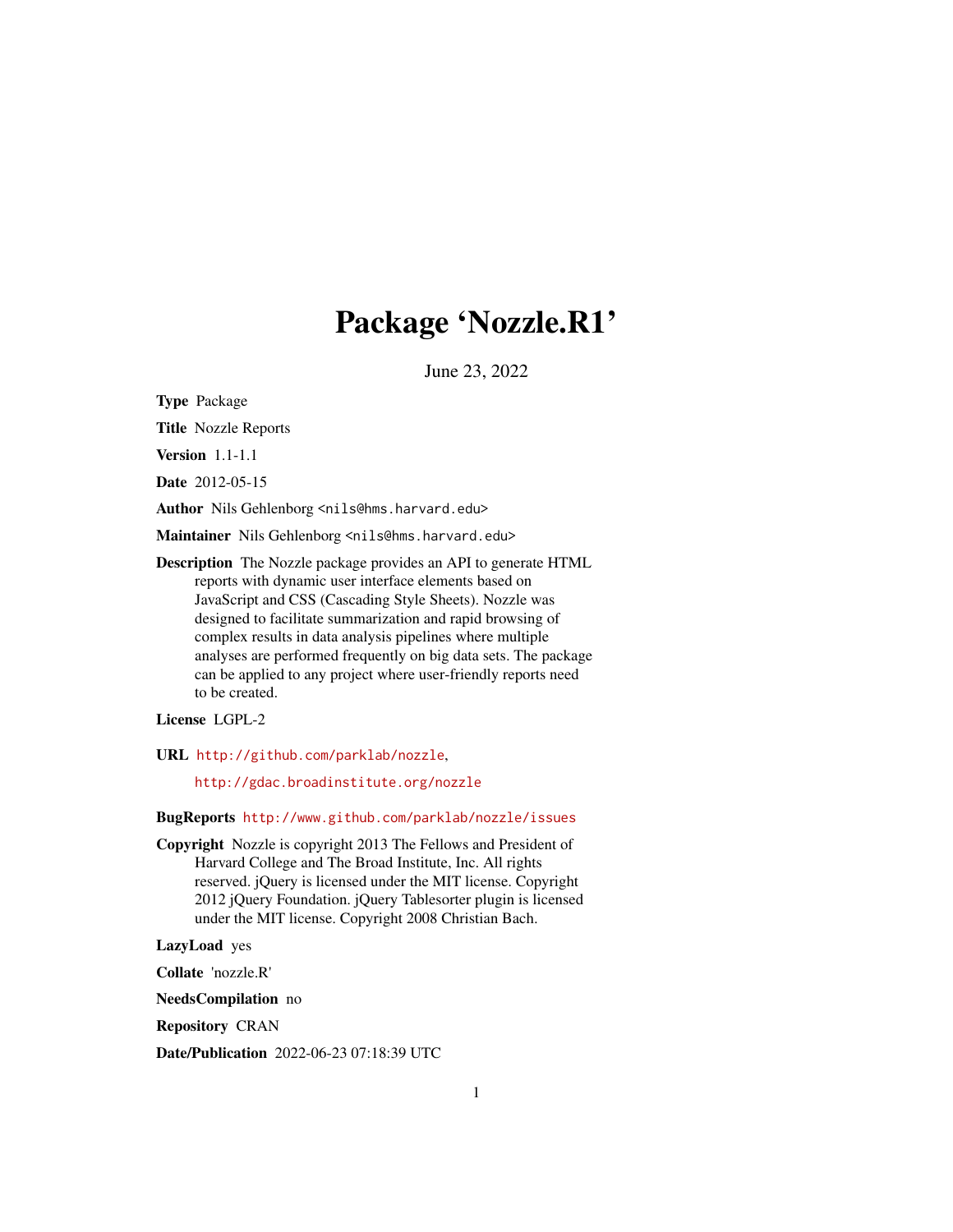# R topics documented:

|                                                                                                                                                                                                                                | $\overline{4}$ |
|--------------------------------------------------------------------------------------------------------------------------------------------------------------------------------------------------------------------------------|----------------|
| addTo                                                                                                                                                                                                                          | 5              |
|                                                                                                                                                                                                                                | 6              |
|                                                                                                                                                                                                                                | 6              |
|                                                                                                                                                                                                                                | $\overline{7}$ |
|                                                                                                                                                                                                                                | $\overline{7}$ |
|                                                                                                                                                                                                                                | 8              |
|                                                                                                                                                                                                                                | 9              |
|                                                                                                                                                                                                                                | 9              |
|                                                                                                                                                                                                                                | 10             |
|                                                                                                                                                                                                                                | 10             |
|                                                                                                                                                                                                                                | 11             |
|                                                                                                                                                                                                                                | 11             |
|                                                                                                                                                                                                                                | 12             |
|                                                                                                                                                                                                                                | -12            |
|                                                                                                                                                                                                                                | 13             |
|                                                                                                                                                                                                                                | 13             |
|                                                                                                                                                                                                                                | 14             |
| as Value recognization and the set of the contract of the contract of the contract of the contract of the contract of the contract of the contract of the contract of the contract of the contract of the contract of the cont | 14             |
|                                                                                                                                                                                                                                | 15             |
|                                                                                                                                                                                                                                | 15             |
|                                                                                                                                                                                                                                | 16             |
|                                                                                                                                                                                                                                | 16             |
|                                                                                                                                                                                                                                | 17             |
|                                                                                                                                                                                                                                | 17             |
|                                                                                                                                                                                                                                | 18             |
|                                                                                                                                                                                                                                | 18             |
|                                                                                                                                                                                                                                | 19             |
|                                                                                                                                                                                                                                | 19             |
|                                                                                                                                                                                                                                | 20             |
|                                                                                                                                                                                                                                | 20             |
|                                                                                                                                                                                                                                | 21             |
|                                                                                                                                                                                                                                |                |
|                                                                                                                                                                                                                                | 21             |
|                                                                                                                                                                                                                                | 22             |
|                                                                                                                                                                                                                                | 22             |
|                                                                                                                                                                                                                                | 23             |
|                                                                                                                                                                                                                                | 23             |
|                                                                                                                                                                                                                                | 24             |
| getDoiTitle                                                                                                                                                                                                                    | 24             |
|                                                                                                                                                                                                                                | 25             |
| getDoiYear                                                                                                                                                                                                                     | 25             |
| getExportedElement                                                                                                                                                                                                             | 26             |
|                                                                                                                                                                                                                                | 26             |
| getFigureFile                                                                                                                                                                                                                  | 27             |
|                                                                                                                                                                                                                                | 28             |
|                                                                                                                                                                                                                                | 28             |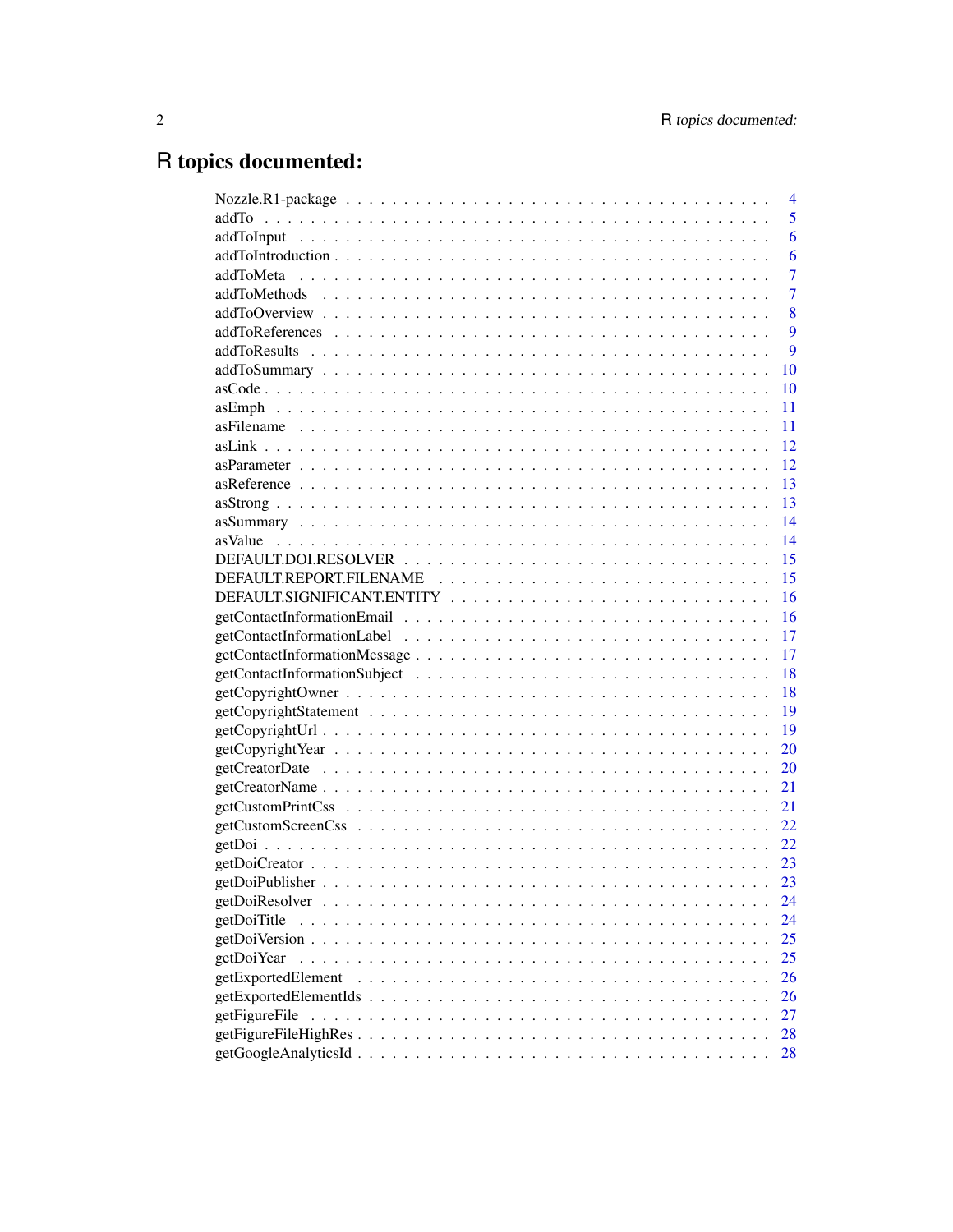|                   | 29 |
|-------------------|----|
|                   | 29 |
|                   | 30 |
|                   | 30 |
|                   | 31 |
|                   | 31 |
|                   | 32 |
|                   | 32 |
|                   | 33 |
|                   | 33 |
|                   | 34 |
|                   | 34 |
|                   | 35 |
|                   | 35 |
|                   | 36 |
|                   | 36 |
|                   | 37 |
|                   | 37 |
|                   | 37 |
|                   | 38 |
|                   | 38 |
|                   | 39 |
|                   | 39 |
|                   | 40 |
|                   | 40 |
|                   | 40 |
|                   | 41 |
|                   | 41 |
|                   | 41 |
|                   | 42 |
|                   | 43 |
|                   | 43 |
|                   | 44 |
|                   | 45 |
|                   | 45 |
|                   | 46 |
|                   | 47 |
|                   | 47 |
| newSection        | 48 |
| newSubSection     | 49 |
|                   | 49 |
| newTable          | 50 |
|                   | 51 |
| PROTECTION.GROUP  | 51 |
|                   | 52 |
| PROTECTION.PUBLIC | 52 |
| PROTECTION.TCGA   | 52 |
|                   | 53 |
|                   |    |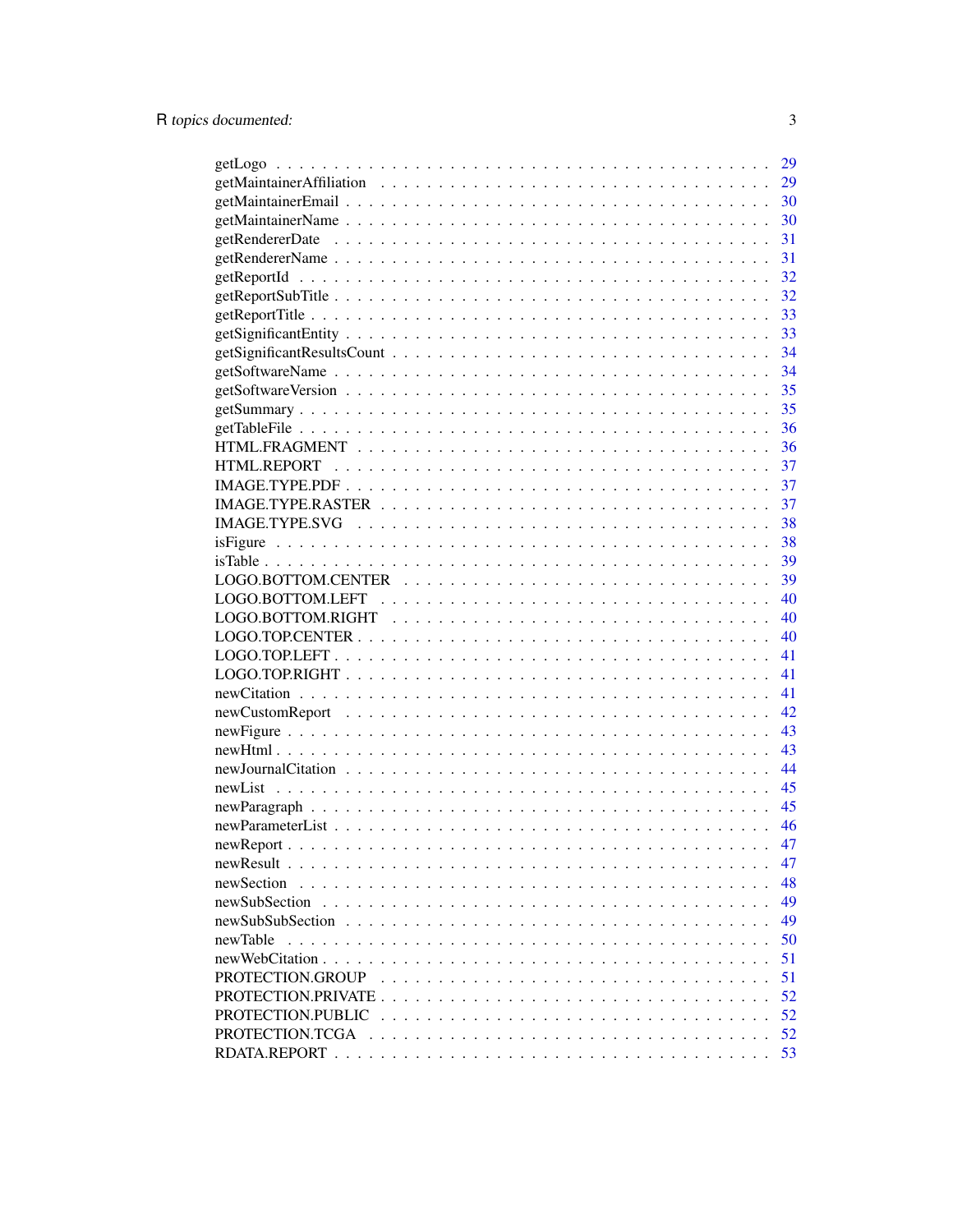<span id="page-3-0"></span>

|       |                | -53 |
|-------|----------------|-----|
|       |                | 53  |
|       |                | 54  |
|       | $setCopyright$ | 54  |
|       |                | 55  |
|       |                | 56  |
|       |                | 56  |
|       |                |     |
|       |                | 57  |
|       |                | 58  |
|       |                | 58  |
|       | setDoiTitle    | 59  |
|       |                | 60  |
|       | setDoiYear     | 60  |
|       |                | 61  |
|       |                | 62  |
|       |                | 62  |
|       |                | 63  |
|       |                | 64  |
|       |                | 64  |
|       |                | 65  |
|       |                | 65  |
|       |                | 66  |
|       |                | 67  |
|       |                | 67  |
|       |                | 68  |
|       |                | 68  |
|       |                | 69  |
|       |                | 70  |
|       |                | 70  |
|       |                | 71  |
|       |                | 71  |
|       |                |     |
| Index |                | 73  |

Nozzle.R1-package *Nozzle: a Report Generation Toolkit for Data Analysis Pipelines*

# Description

Provides a high-level API to generate HTML reports with dynamic user interface elements.

# Details

| Package: | Nozzle.R1  |
|----------|------------|
| Type:    | Package    |
| Version: | $1.1 - 0$  |
| Date:    | 2013-04-16 |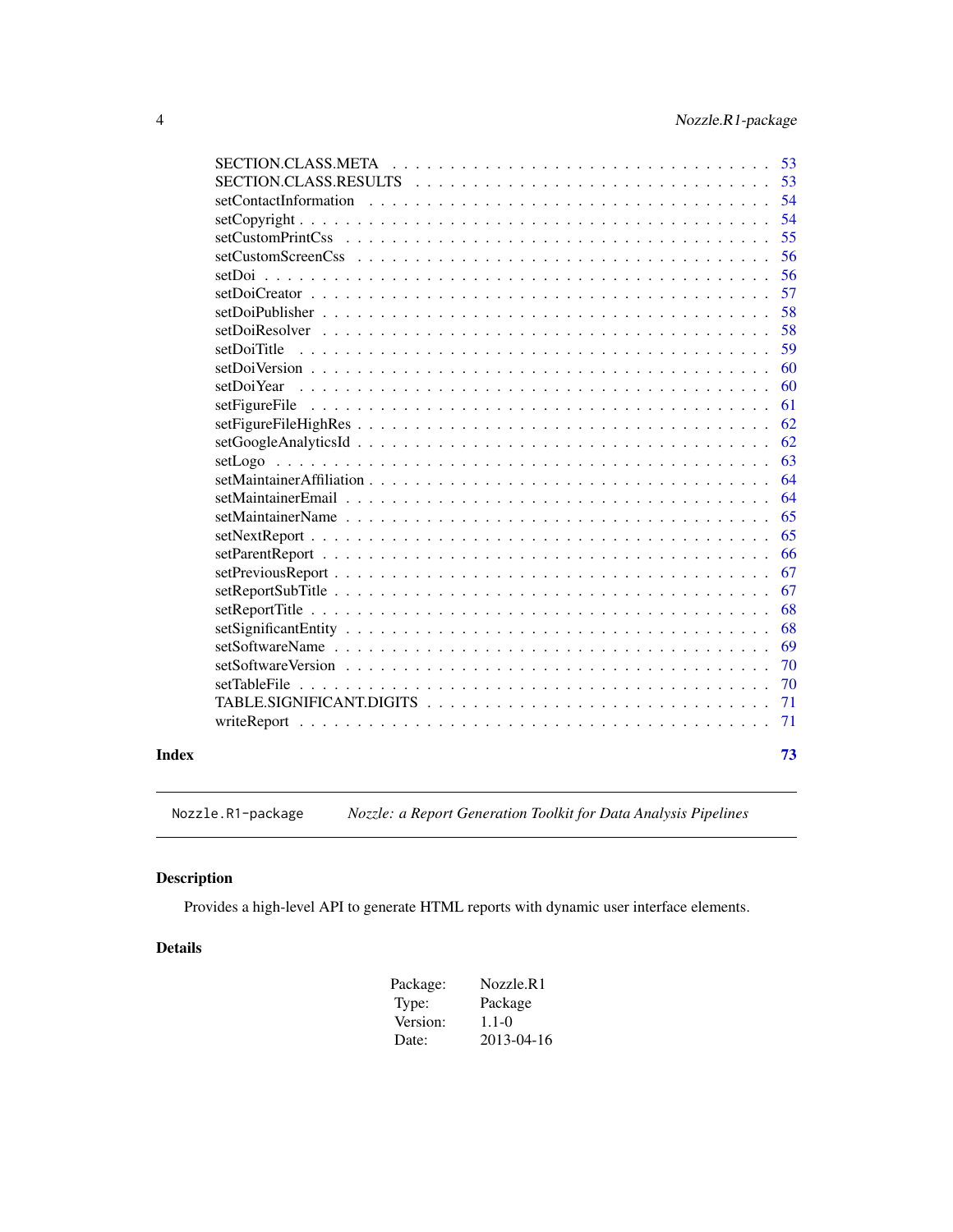<span id="page-4-0"></span>add To 5 and 5 and 5 and 5 and 5 and 5 and 5 and 5 and 5 and 5 and 5 and 5 and 5 and 5 and 5 and 5 and 5 and 5

```
License: LGPL (> = 2)LazyLoad: yes
```
Nozzle was designed to facilitate summarization and rapid browsing of complex results in data analysis pipelines where multiple analyses are performed frequently on big data sets.

#### Note

The "R1" in the "Nozzle.R1" package name stands for "revision 1" of the Nozzle R API. All versions of the Nozzle.R1 package will be backwards-compatible and able to render reports generated with earlier versions of the package. When backwards-compatibility of the API can no longer maintained the package name will change to "Nozzle.R2".

#### Author(s)

Nils Gehlenborg <nils@hms.harvard.edu>

#### References

<http://www.github.com/parklab/Nozzle>, <http://gdac.broadinstitute.org/nozzle>

addTo *Add child elements to a parent element.*

#### Description

Add child elements to a parent element.

#### Usage

 $addTo(parent, ..., row = NA, column = NA)$ 

#### Arguments

| parent | Parent element.                                                                                                            |
|--------|----------------------------------------------------------------------------------------------------------------------------|
| .      | One or more child elements.                                                                                                |
| row    | If parent element is a table row and column indices must be provided to add<br>supplementary results to cell in the table. |
| column | If parent element is a table row and column indices must be provided to add<br>supplementary results to cell in the table. |

#### Value

Updated parent element.

#### Author(s)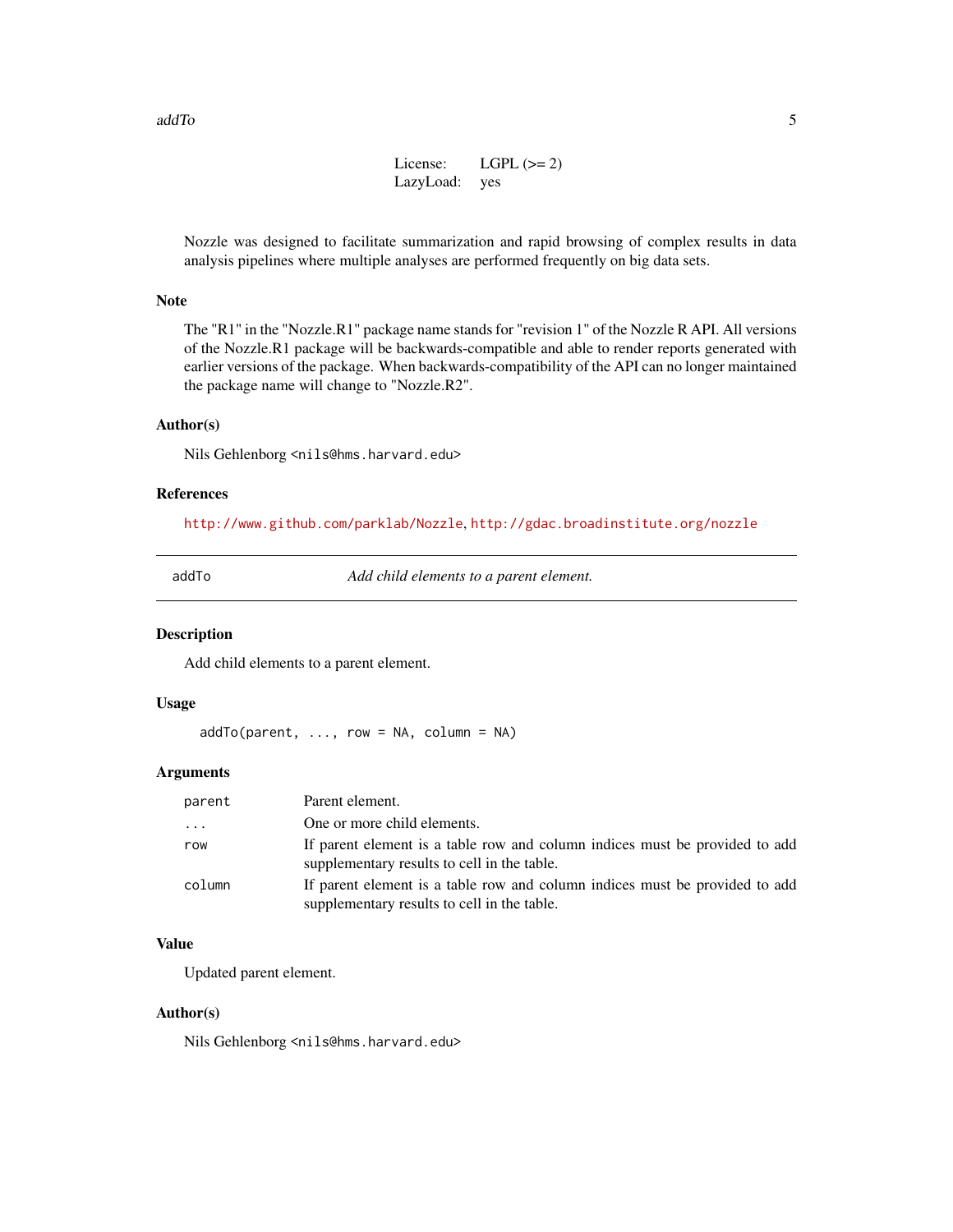<span id="page-5-0"></span>

Add elements to the "Input" subsection in the "Methods & Data" section of a standard report.

#### Usage

```
addToInput(report, ...)
```
# Arguments

| report   | Report element.                                                                          |  |
|----------|------------------------------------------------------------------------------------------|--|
| $\cdots$ | Elements that will be added to the input section. Often these are paragraph<br>elements. |  |

#### Value

Updated report element.

#### Author(s)

Nils Gehlenborg <nils@hms.harvard.edu>

| addToIntroduction | Add elements to the "Introduction" subsection in the "Overview" sec- |
|-------------------|----------------------------------------------------------------------|
|                   | <i>tion of a standard report.</i>                                    |

# Description

Add elements to the "Introduction" subsection in the "Overview" section of a standard report.

# Usage

```
addToIntroduction(report, ...)
```
#### Arguments

| report   | Report element.                                                                                   |  |
|----------|---------------------------------------------------------------------------------------------------|--|
| $\cdots$ | Elements that will be added to the introduction section. Often these are para-<br>graph elements. |  |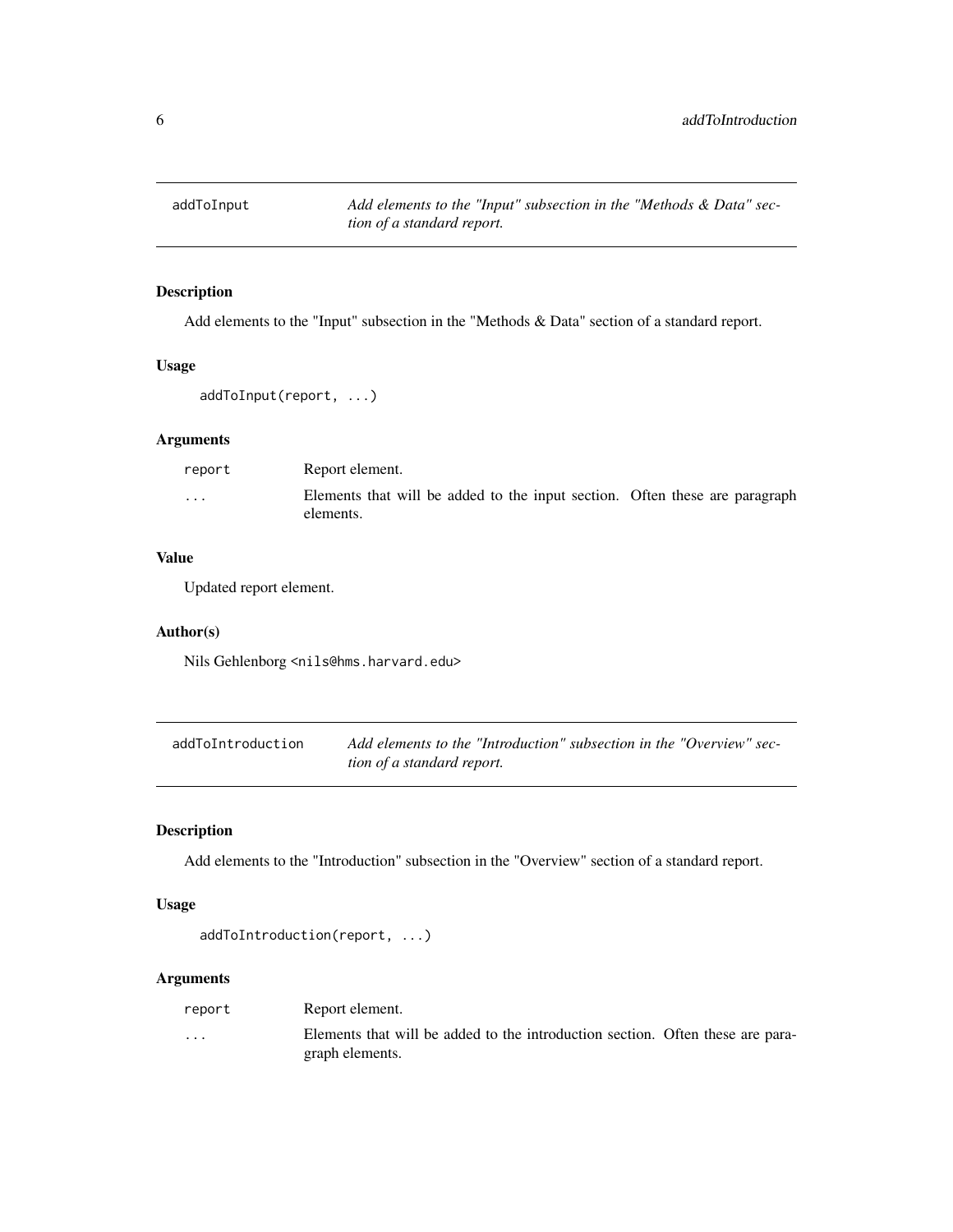#### <span id="page-6-0"></span>addToMeta 7

# Value

Updated report element.

#### Author(s)

Nils Gehlenborg <nils@hms.harvard.edu>

addToMeta *Add elements to the "Meta" section of a standard report.*

# Description

Add elements to the "Meta" section of a standard report.

## Usage

addToMeta(report, ...)

#### Arguments

| report   | Report element.                                                                        |  |
|----------|----------------------------------------------------------------------------------------|--|
| $\cdots$ | Elements that will be added to the references section. These may be any ele-<br>ments. |  |

#### Value

Updated report element.

#### Author(s)

Nils Gehlenborg <nils@hms.harvard.edu>

addToMethods *Add elements to the "Methds & Data" section of a standard report.*

# Description

Add elements to the "Methds & Data" section of a standard report.

#### Usage

addToMethods(report, ...)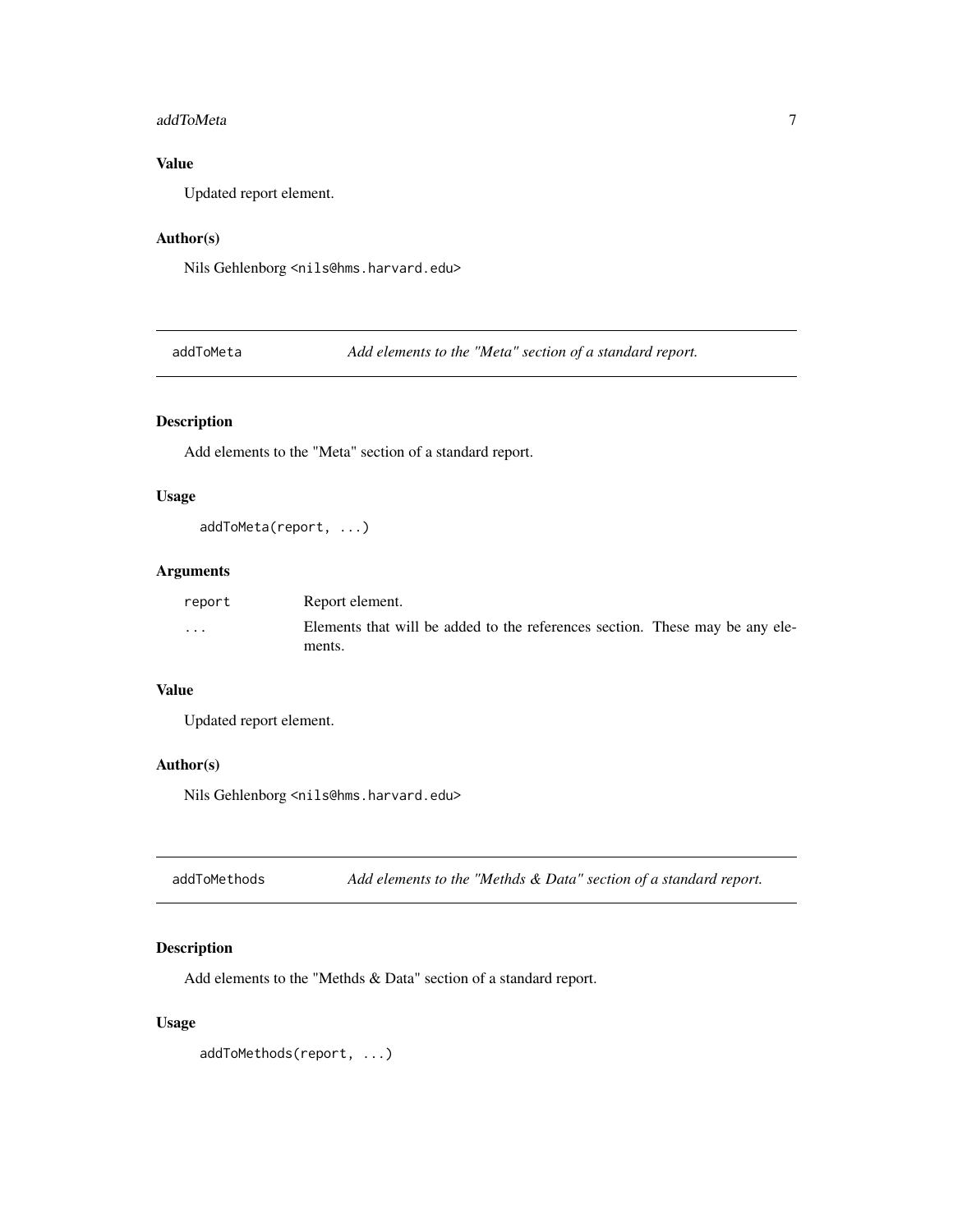# <span id="page-7-0"></span>Arguments

| report  | Report element.                                                                             |
|---------|---------------------------------------------------------------------------------------------|
| $\cdot$ | Elements that will be added to the methods section. Often these are subsection<br>elements. |

# Value

Updated report element.

# Author(s)

Nils Gehlenborg <nils@hms.harvard.edu>

addToOverview *Add elements to the "Overview" section of a standard report.*

# Description

Add elements to the "Overview" section of a standard report.

# Usage

```
addToOverview(report, ...)
```
# Arguments

| report   | Report element.                                                                 |
|----------|---------------------------------------------------------------------------------|
| $\cdots$ | Elements that will be added to the overview section. Often these are subsection |
|          | elements.                                                                       |

#### Value

Updated report element.

#### Author(s)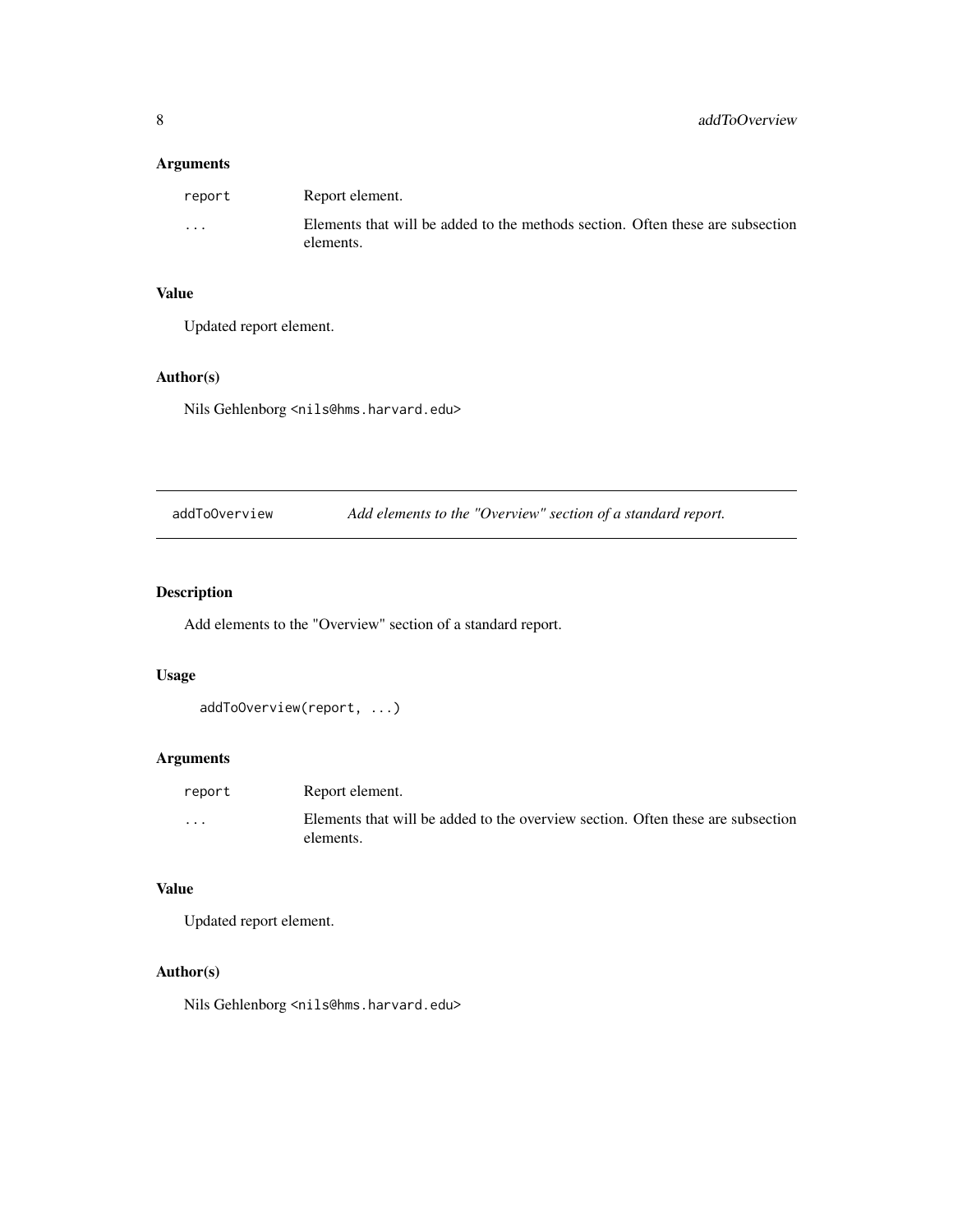<span id="page-8-0"></span>addToReferences *Add elements to the "References" subsection in the "Methods & Data" section of a standard report.*

#### Description

Add elements to the "References" subsection in the "Methods & Data" section of a standard report.

# Usage

```
addToReferences(report, ...)
```
# Arguments

| report | Report element.                                                                              |
|--------|----------------------------------------------------------------------------------------------|
| .      | Elements that will be added to the references section. These should be citation<br>elements. |

#### Value

Updated report element.

#### Author(s)

Nils Gehlenborg <nils@hms.harvard.edu>

```
addToResults Add elements to the "Results" section of a standard report.
```
# Description

Add elements to the "Results" section of a standard report.

# Usage

```
addToResults(report, ...)
```
# Arguments

| report   | Report element.                                                                             |
|----------|---------------------------------------------------------------------------------------------|
| $\cdots$ | Elements that will be added to the results section. Often these are subsection<br>elements. |

#### Value

Updated report element.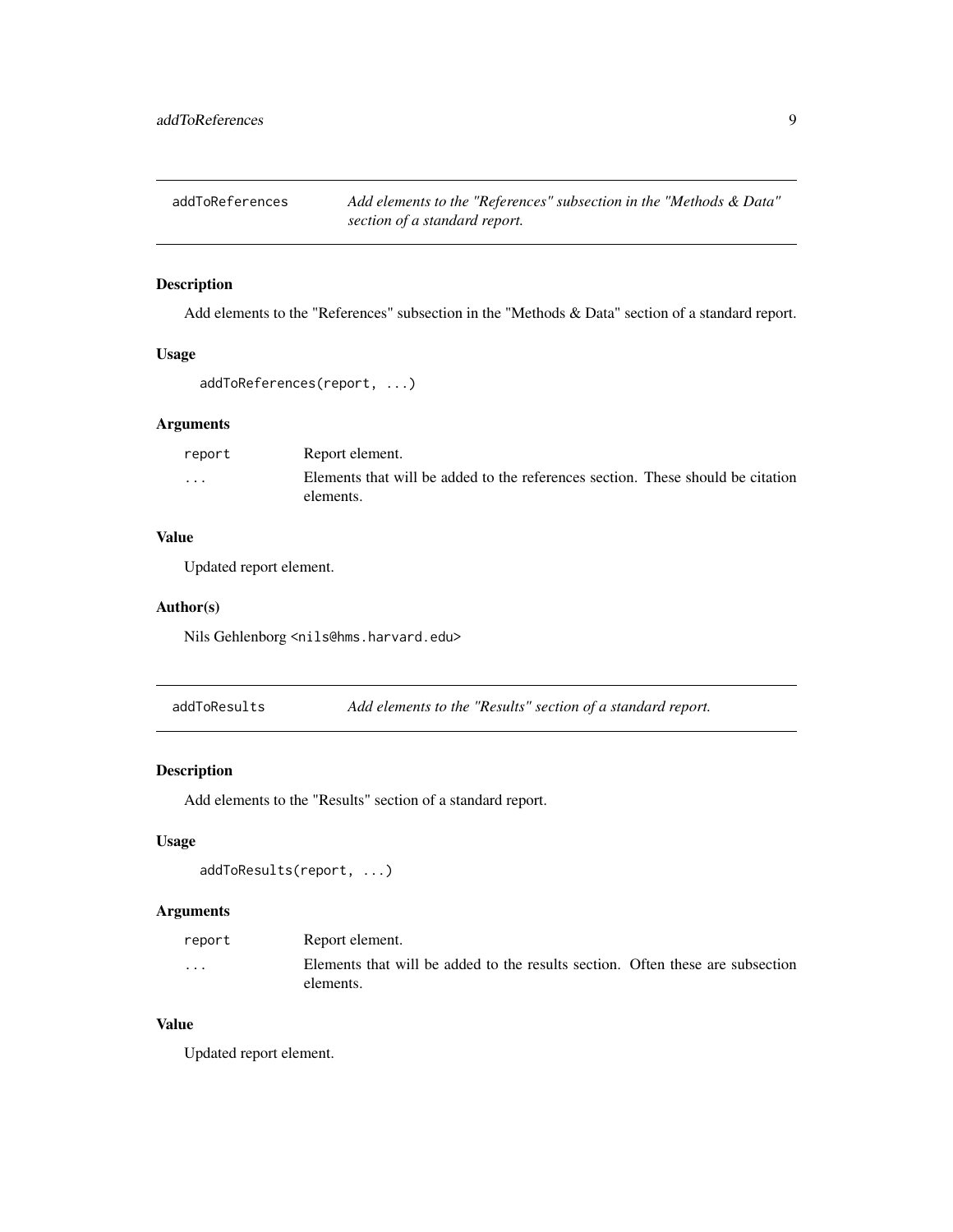# <span id="page-9-0"></span>Author(s)

Nils Gehlenborg <nils@hms.harvard.edu>

| addToSummary | Add elements to the "Summary" subsection in the "Overview" section |
|--------------|--------------------------------------------------------------------|
|              | of a standard report.                                              |

# Description

Add elements to the "Summary" subsection in the "Overview" section of a standard report.

# Usage

```
addToSummary(report, ...)
```
# Arguments

| report                  | Report element.                                                                             |
|-------------------------|---------------------------------------------------------------------------------------------|
| $\cdot$ $\cdot$ $\cdot$ | Elements that will be added to the overview section. Often these are paragraph<br>elements. |

# Value

Updated report element.

## Author(s)

Nils Gehlenborg <nils@hms.harvard.edu>

asCode *Format text as code.*

# Description

Format text as code.

# Usage

asCode(...)

# Arguments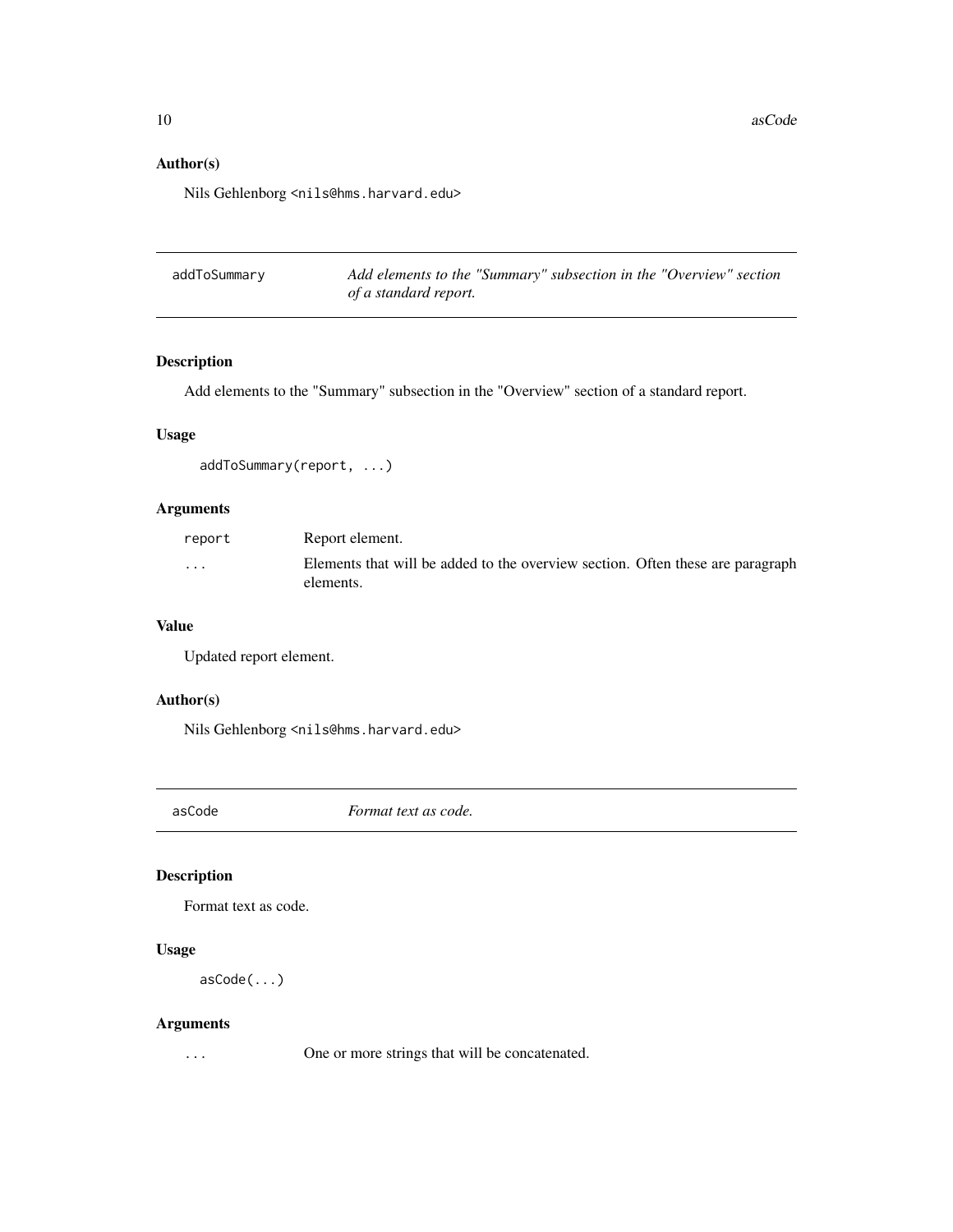#### <span id="page-10-0"></span>asEmph 11

# Value

Text formatted as a code.

# Author(s)

Nils Gehlenborg <nils@hms.harvard.edu>

asEmph *Format text with emphasis (usually resulting in text set in italics).*

# Description

Format text with emphasis (usually resulting in text set in italics).

#### Usage

asEmph(...)

#### Arguments

... One or more strings that will be concatenated.

#### Value

Text with emphasis.

# Author(s)

Nils Gehlenborg <nils@hms.harvard.edu>

asFilename *Format text as filename.*

# Description

Format text as filename.

# Usage

asFilename(...)

# Arguments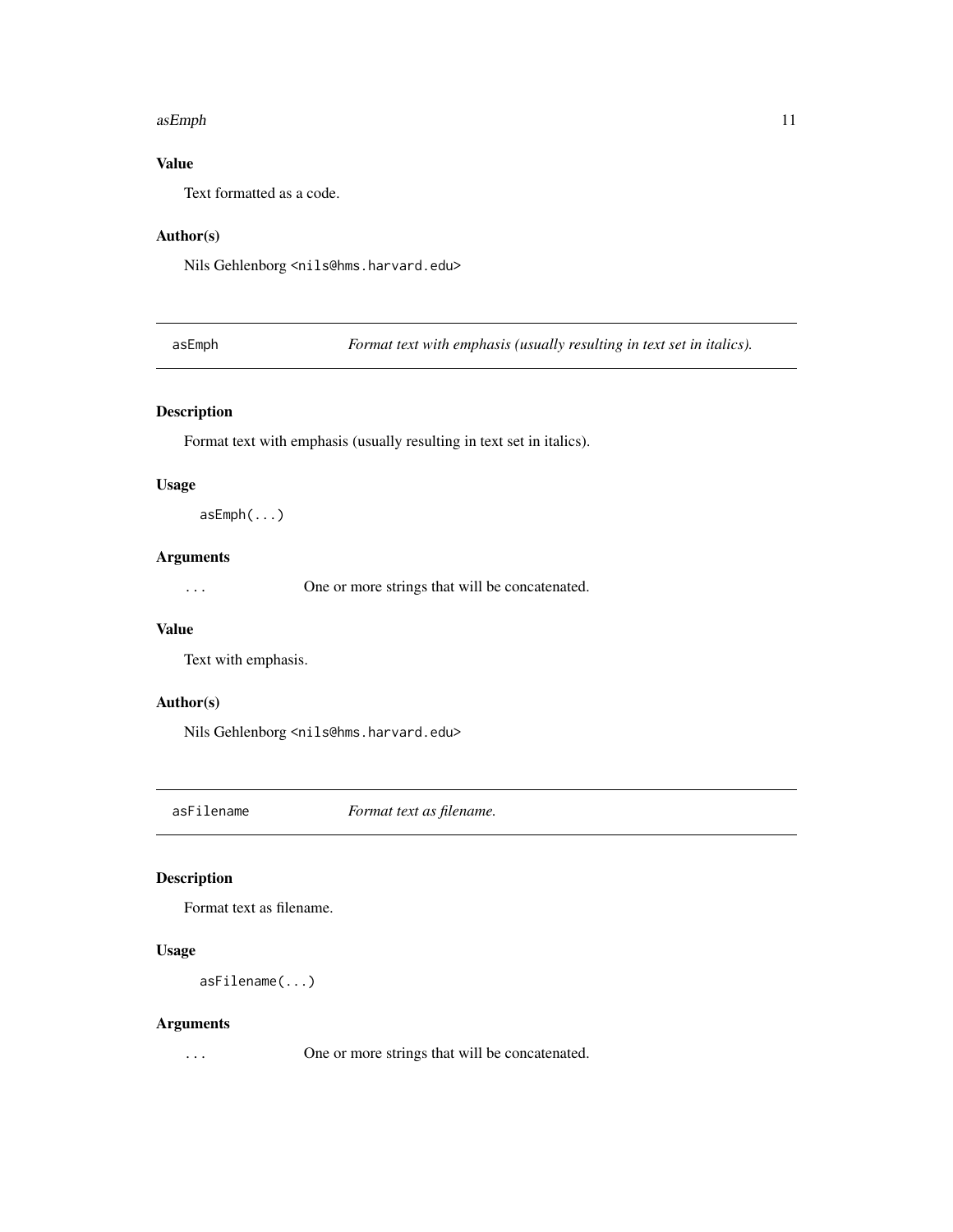# <span id="page-11-0"></span>Value

Text formatted as a filename.

# Author(s)

Nils Gehlenborg <nils@hms.harvard.edu>

# asLink *Format text as a hyperlink.*

# Description

Format text as a hyperlink.

#### Usage

asLink(url, ...)

# Arguments

| url      | URL to be for the link.                                                     |
|----------|-----------------------------------------------------------------------------|
| $\cdots$ | One or more strings that will be concatenated to form the text of the link. |

# Value

A hyperlink.

#### Author(s)

Nils Gehlenborg <nils@hms.harvard.edu>

asParameter *Format text as parameter.*

# Description

Format text as parameter.

# Usage

asParameter(...)

# Arguments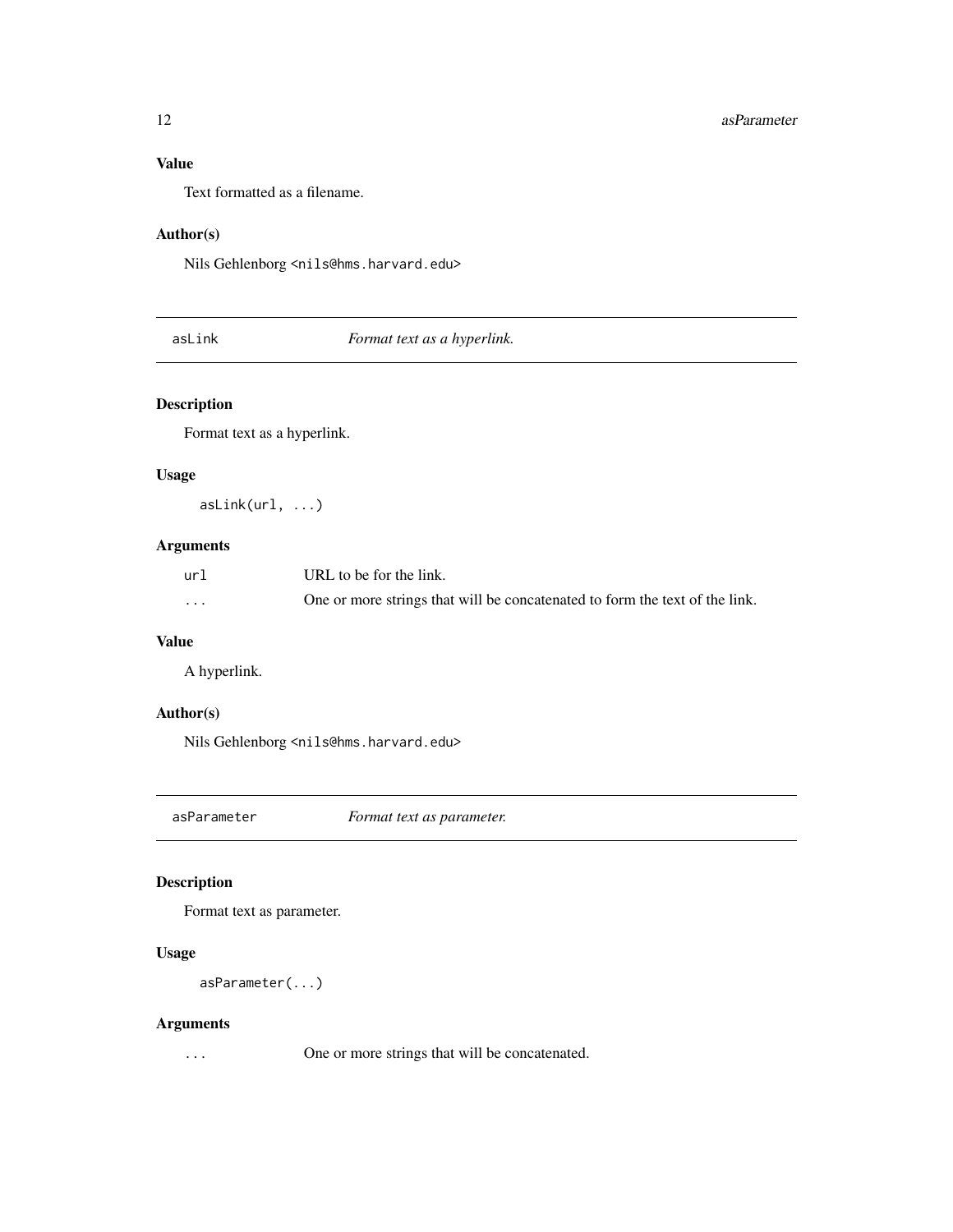#### <span id="page-12-0"></span>asReference 13

# Value

Text formatted as a parameter.

# Author(s)

Nils Gehlenborg <nils@hms.harvard.edu>

asReference *Reference a citation, figure or table element.*

#### Description

Reference a citation, figure or table element.

#### Usage

```
asReference(element)
```
#### Arguments

element Citation, figure or table element.

#### Value

A reference string for the referenced element that will be resolved when the report is written to file and rendered to HTML.

#### Author(s)

Nils Gehlenborg <nils@hms.harvard.edu>

asStrong *Format text with strong emphasis (usually resulting in text set in bold).*

#### Description

Format text with strong emphasis (usually resulting in text set in bold).

#### Usage

```
asStrong(...)
```
#### Arguments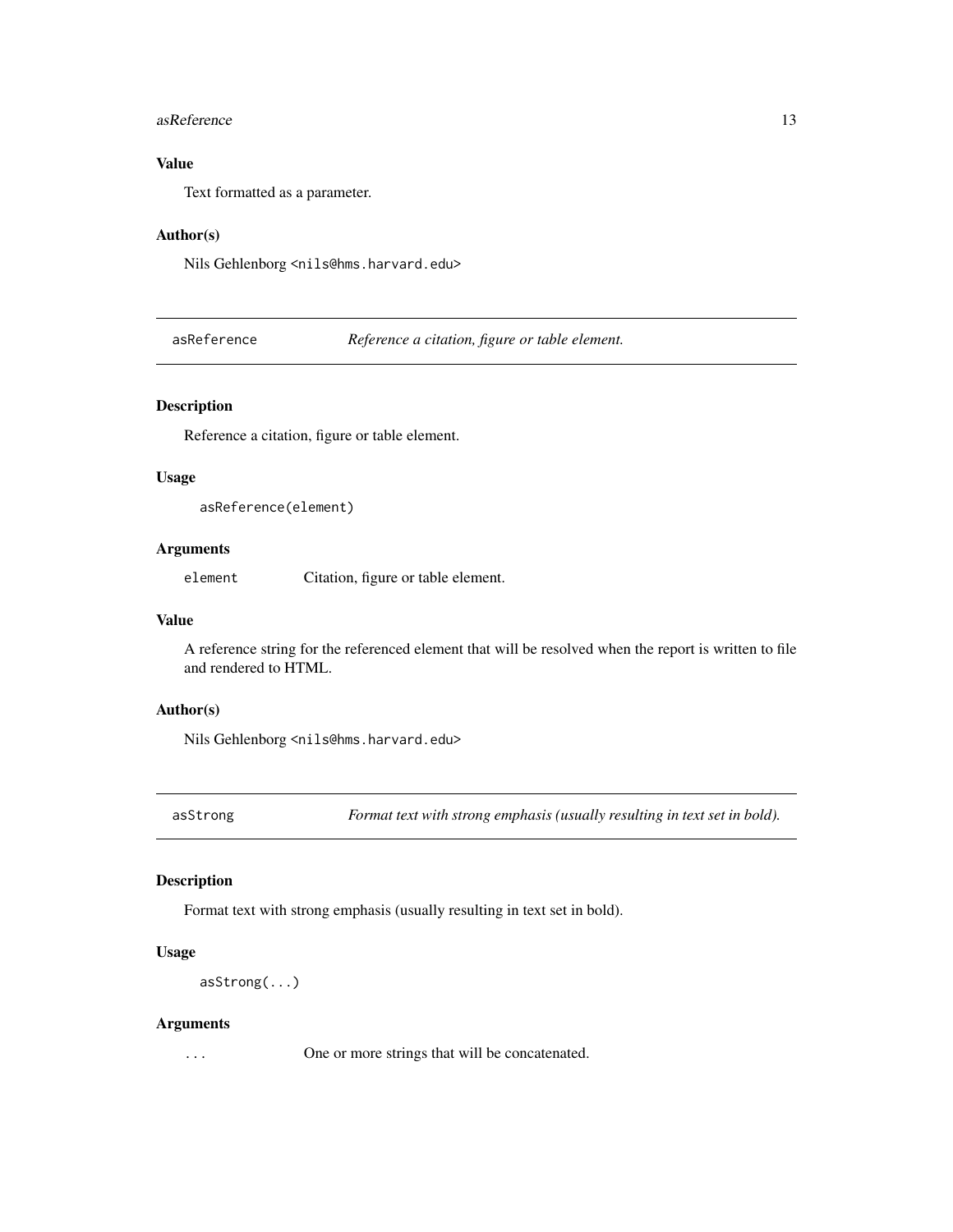# Value

Text with strong emphasis.

# Author(s)

Nils Gehlenborg <nils@hms.harvard.edu>

| asSummary | Include a result in text. This is a legacy method and provided only for |
|-----------|-------------------------------------------------------------------------|
|           | backwards compatibility.                                                |

# Description

Include a result in text. This is a legacy method and provided only for backwards compatibility.

## Usage

asSummary(result)

# Arguments

result The result element.

#### Value

The result element.

# Author(s)

Nils Gehlenborg <nils@hms.harvard.edu>

asValue *Format text as value.*

# Description

Format text as value.

# Usage

asValue(...)

# Arguments

<span id="page-13-0"></span>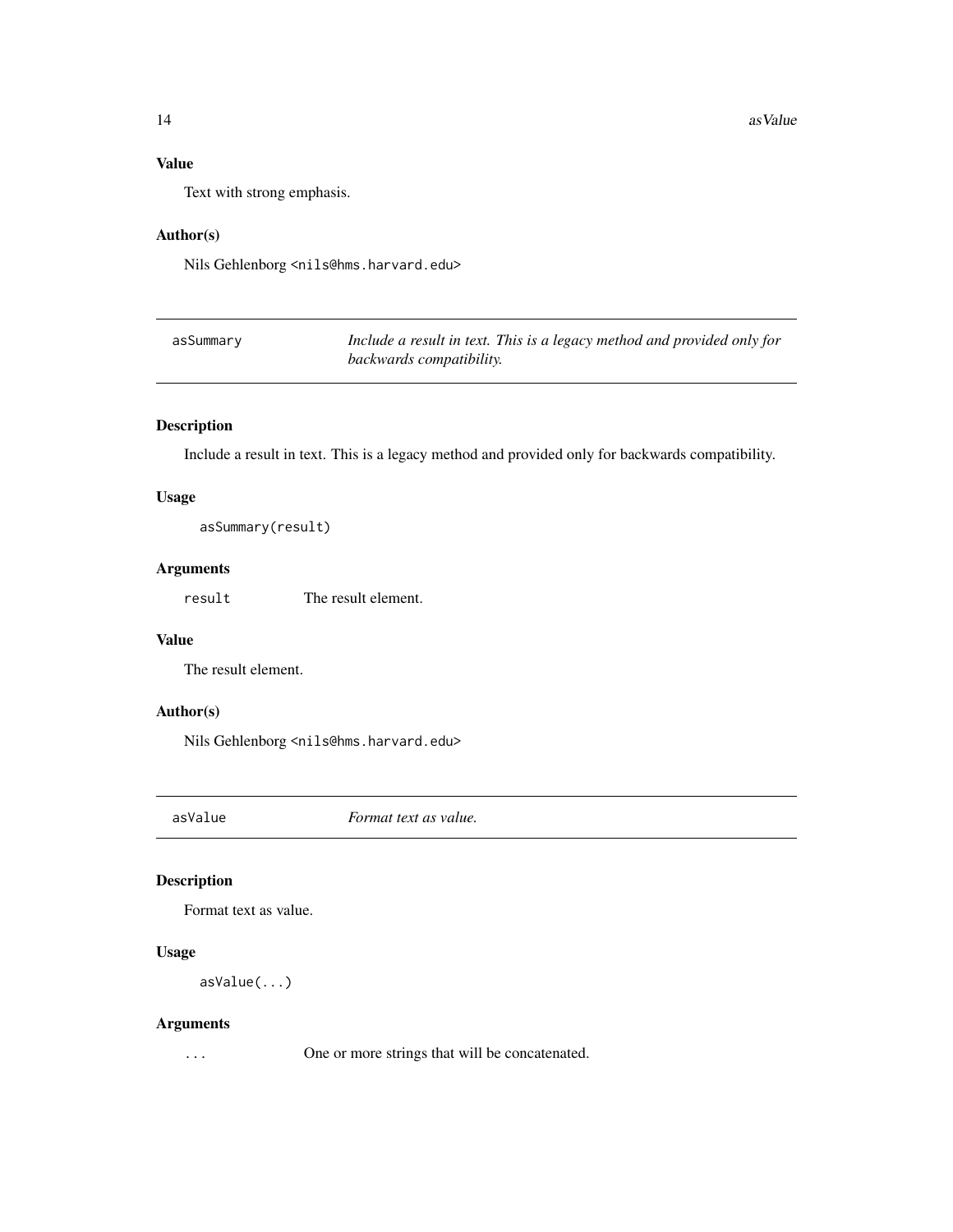# <span id="page-14-0"></span>DEFAULT.DOI.RESOLVER 15

# Value

Text formatted as a value.

# Author(s)

Nils Gehlenborg <nils@hms.harvard.edu>

DEFAULT.DOI.RESOLVER *Default DOI resolver URL.*

# Description

Default DOI resolver URL.

# Usage

DEFAULT.DOI.RESOLVER

# Format

chr "http://dx.doi.org"

DEFAULT.REPORT.FILENAME

*Default filename for reports.*

# Description

Default filename for reports.

# Usage

DEFAULT.REPORT.FILENAME

#### Format

chr "nozzle"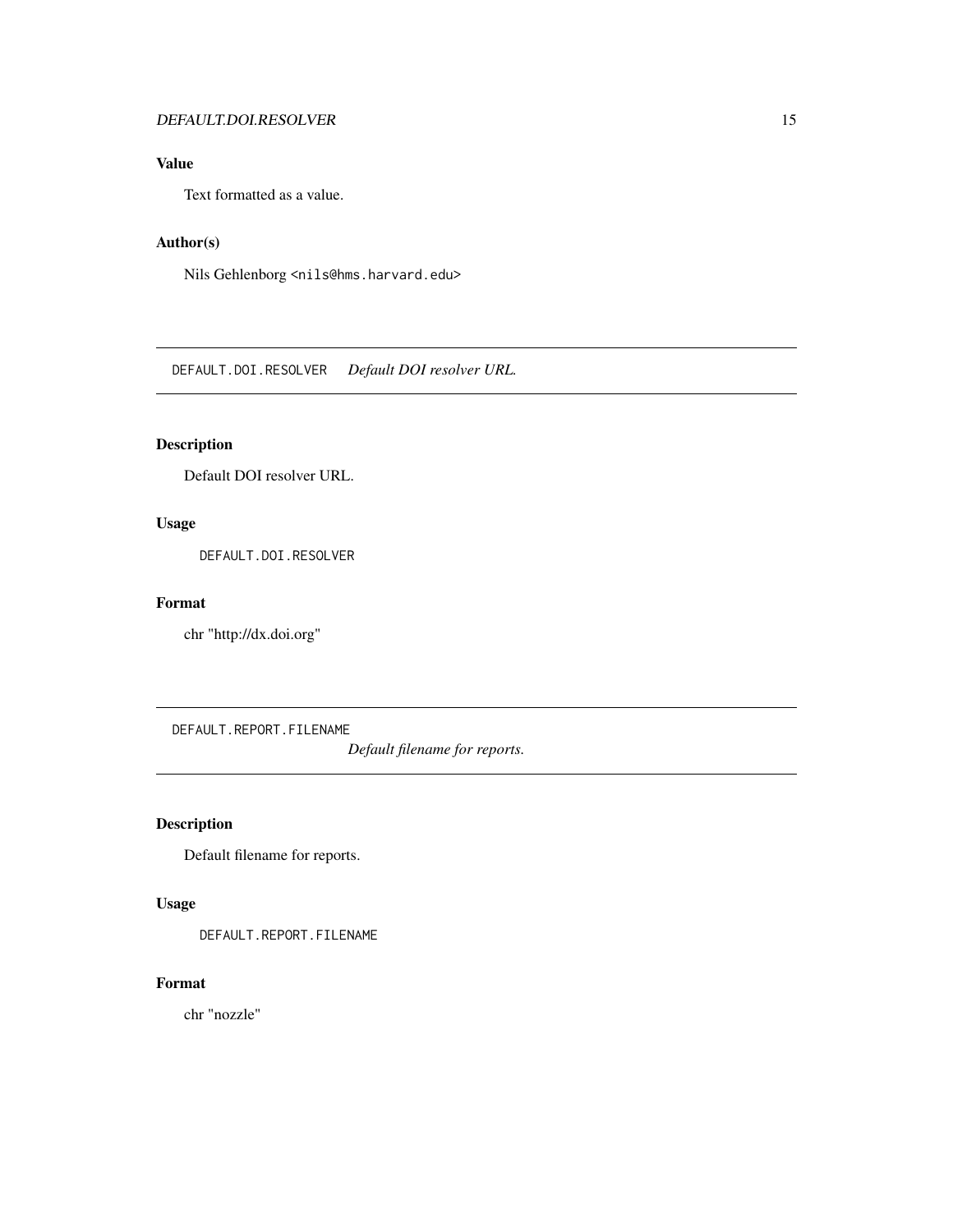<span id="page-15-0"></span>DEFAULT.SIGNIFICANT.ENTITY

*Name of entities that are labeled as signficiant.*

# Description

Name of entities that are labeled as signficiant.

# Usage

DEFAULT.SIGNIFICANT.ENTITY

# Format

chr "statistically significant findings"

getContactInformationEmail

*Get contact email address for* report*.*

# Description

Get contact email address for report.

# Usage

getContactInformationEmail(report)

# Arguments

report Report element.

#### Value

Contact email address.

# Author(s)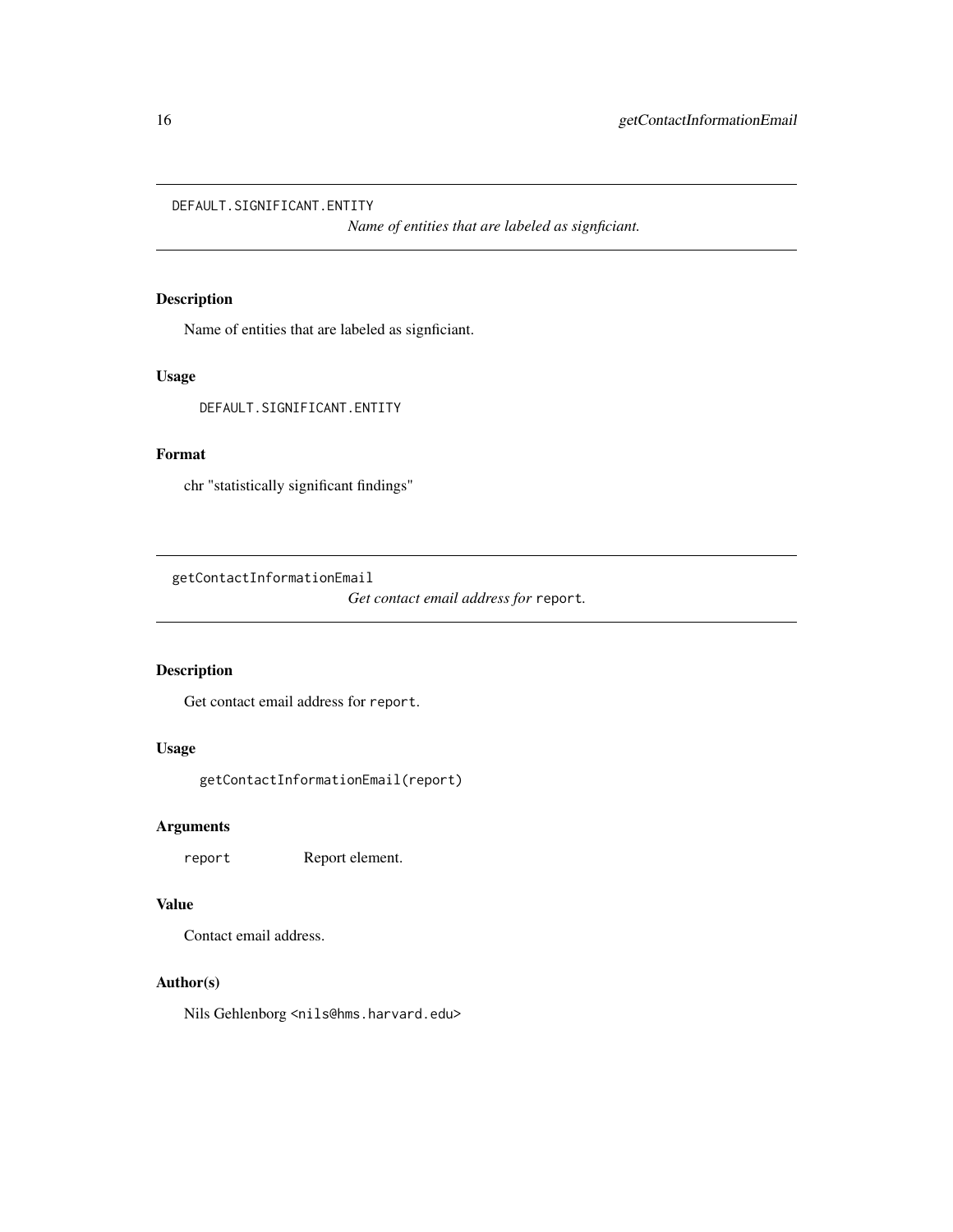<span id="page-16-0"></span>getContactInformationLabel

*Get label for contact button for* report*.*

# Description

Get label for contact button for report.

#### Usage

getContactInformationLabel(report)

## Arguments

report Report element.

#### Value

Contact email button label.

# Author(s)

Nils Gehlenborg <nils@hms.harvard.edu>

getContactInformationMessage

*Get contact email default message for* report*.*

# Description

Get contact email default message for report.

#### Usage

getContactInformationMessage(report)

#### Arguments

report Report element.

# Value

Contact email default message.

#### Author(s)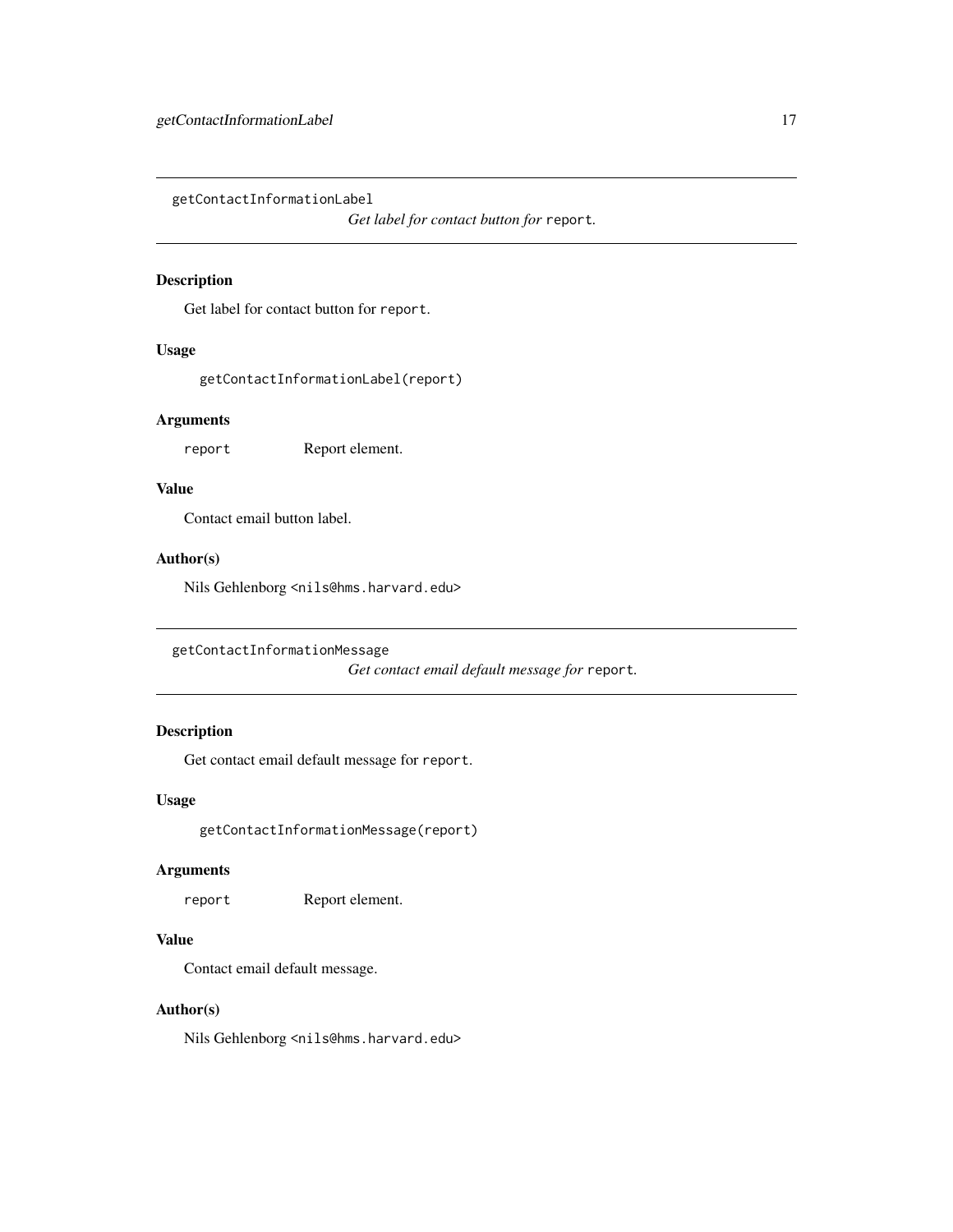<span id="page-17-0"></span>getContactInformationSubject

*Get contact email subject line for* report*.*

#### Description

Get contact email subject line for report.

# Usage

getContactInformationSubject(report)

#### Arguments

report Report element.

# Value

Contact email subject line.

#### Author(s)

Nils Gehlenborg <nils@hms.harvard.edu>

getCopyrightOwner *Get name of the copyright owner for* report*.*

# Description

Get name of the copyright owner for report.

# Usage

getCopyrightOwner(report)

#### Arguments

report Report element.

# Value

Name of the copyright owner.

#### Author(s)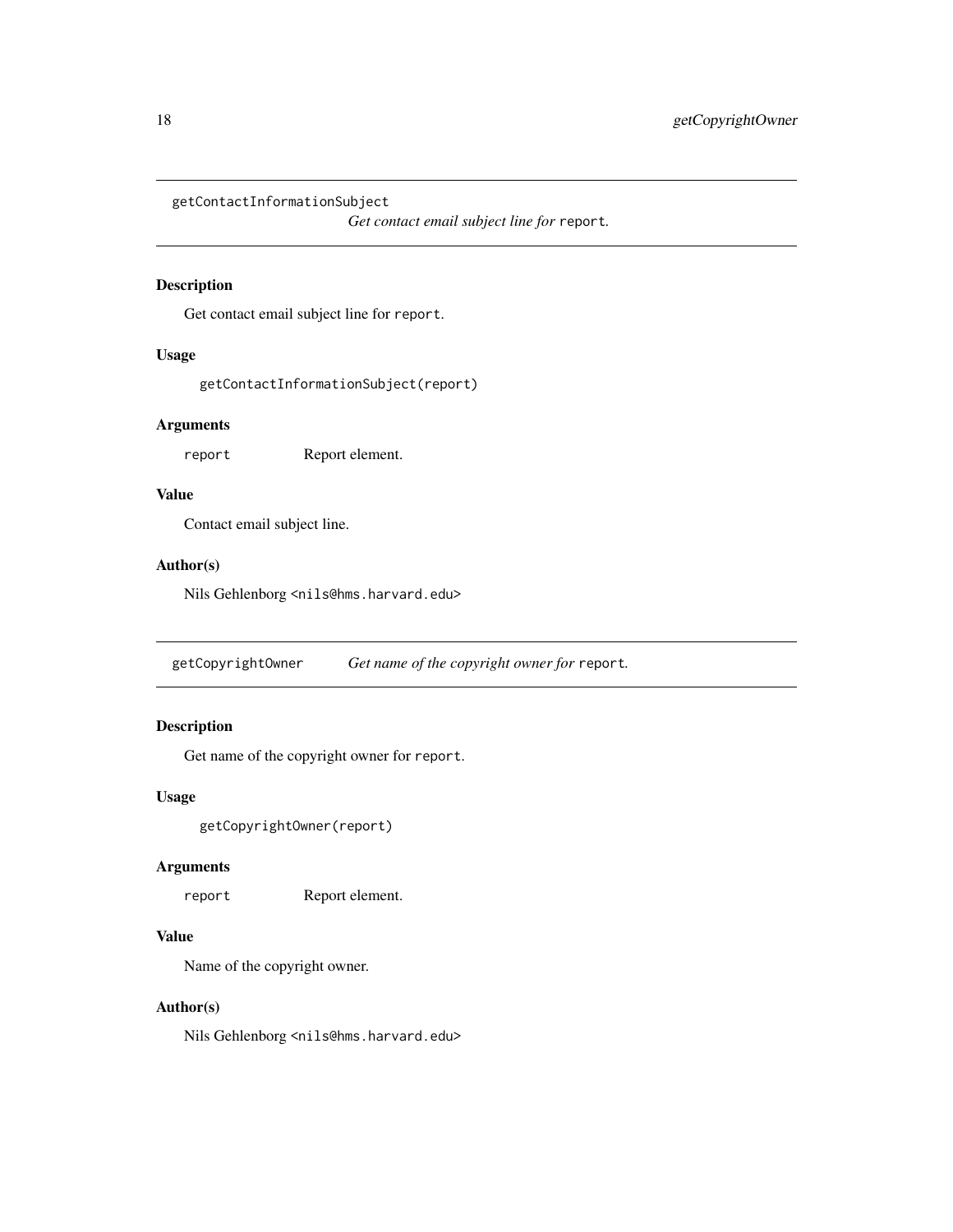<span id="page-18-0"></span>getCopyrightStatement *Get copyright statement for* report*. This text is linked to the copyright URL.*

#### Description

Get copyright statement for report. This text is linked to the copyright URL.

# Usage

```
getCopyrightStatement(report)
```
#### Arguments

report Report element.

# Value

Text of the c opyright statement.

#### Author(s)

Nils Gehlenborg <nils@hms.harvard.edu>

| getCopyrightUrl | Get copyright URL for report, which is linked to the copyright state- |
|-----------------|-----------------------------------------------------------------------|
|                 | ment.                                                                 |

# Description

Get copyright URL for report, which is linked to the copyright statement.

# Usage

```
getCopyrightUrl(report)
```
#### Arguments

report Report element.

# Value

Copyright URL.

# Author(s)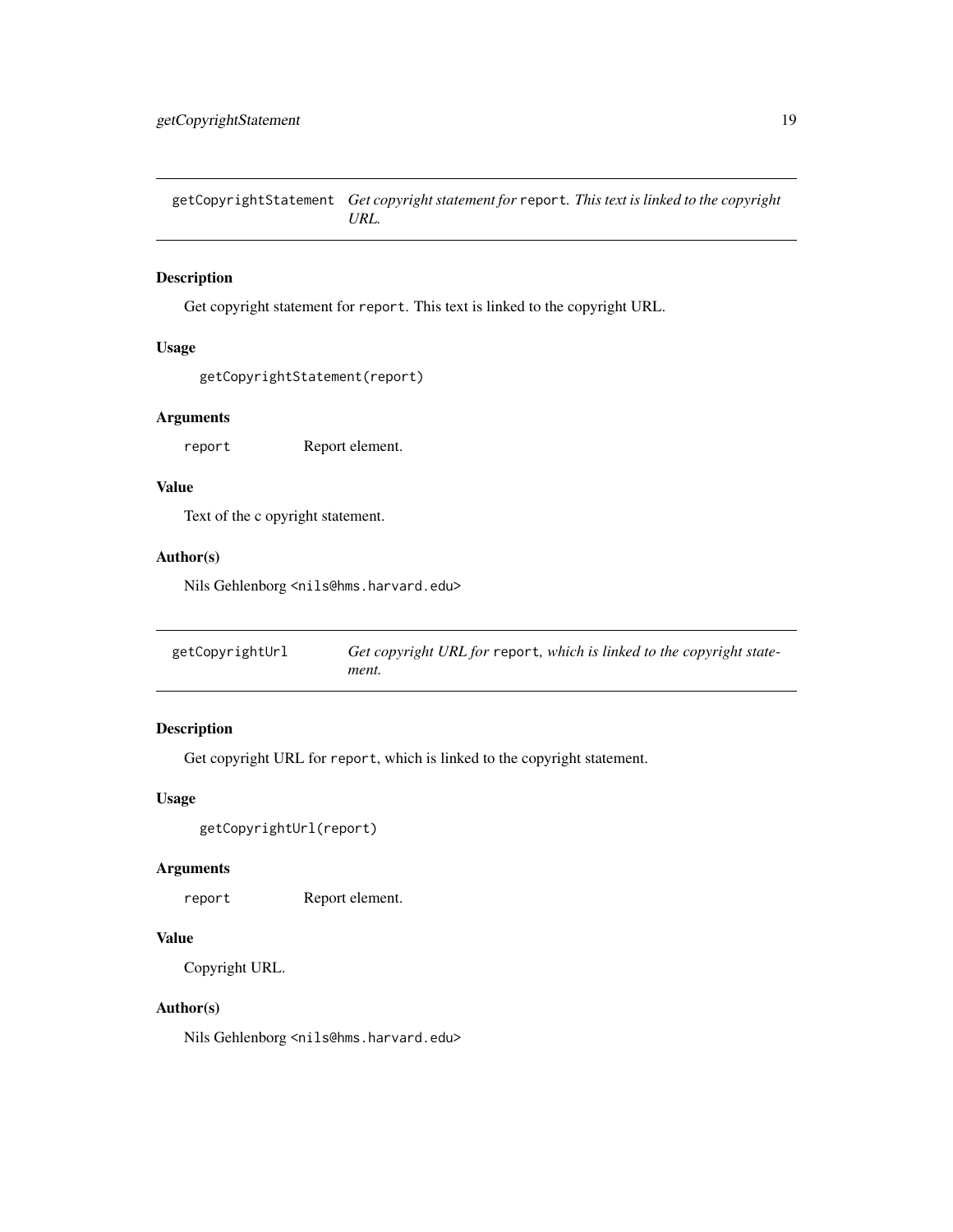<span id="page-19-0"></span>getCopyrightYear *Get copyright year* report*.*

# Description

Get copyright year report.

#### Usage

getCopyrightYear(report)

# Arguments

report Report element.

# Value

Copyright year.

# Author(s)

Nils Gehlenborg <nils@hms.harvard.edu>

getCreatorDate *Get date when* report *was created.*

# Description

Get date when report was created.

# Usage

getCreatorDate(report)

# Arguments

report Report element.

#### Value

Date when report was created or NA.

# Author(s)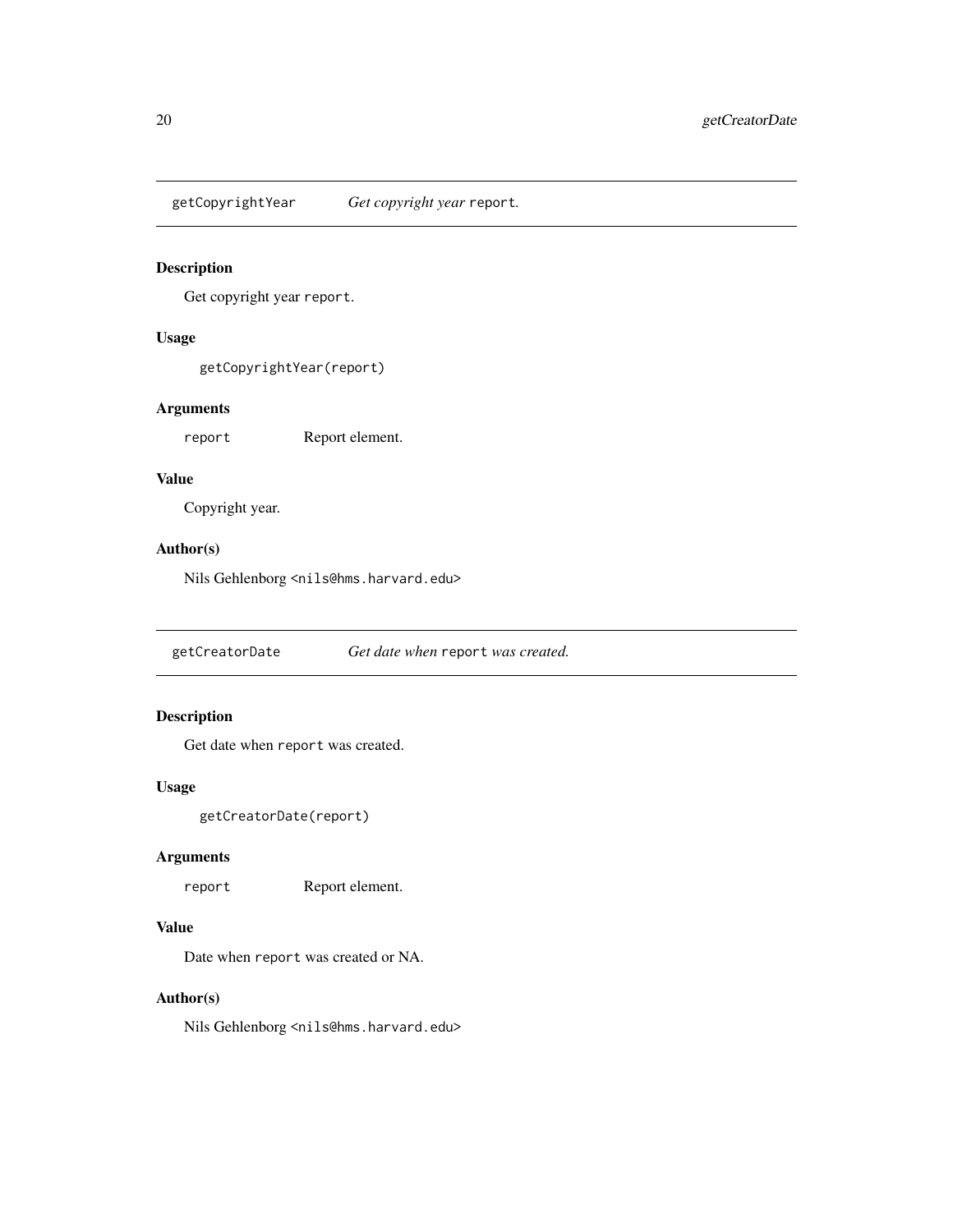<span id="page-20-0"></span>getCreatorName *Get name and version of the Nozzle package that was used to create* report*.*

## Description

Get name and version of the Nozzle package that was used to create report.

# Usage

```
getCreatorName(report)
```
#### Arguments

report Report element.

#### Value

Name and version of the Nozzle package that created report or NA.

#### Author(s)

Nils Gehlenborg <nils@hms.harvard.edu>

| getCustomPrintCss | Get the path or URL of the CSS file to be used to overwrite the default |
|-------------------|-------------------------------------------------------------------------|
|                   | print (not: screen) style sheet.                                        |

# Description

Get the path or URL of the CSS file to be used to overwrite the default print (not: screen) style sheet.

# Usage

```
getCustomPrintCss(report)
```
# Arguments

report Report element.

# Value

Path or URL of CSS file. Can be relative or absolute.

# Author(s)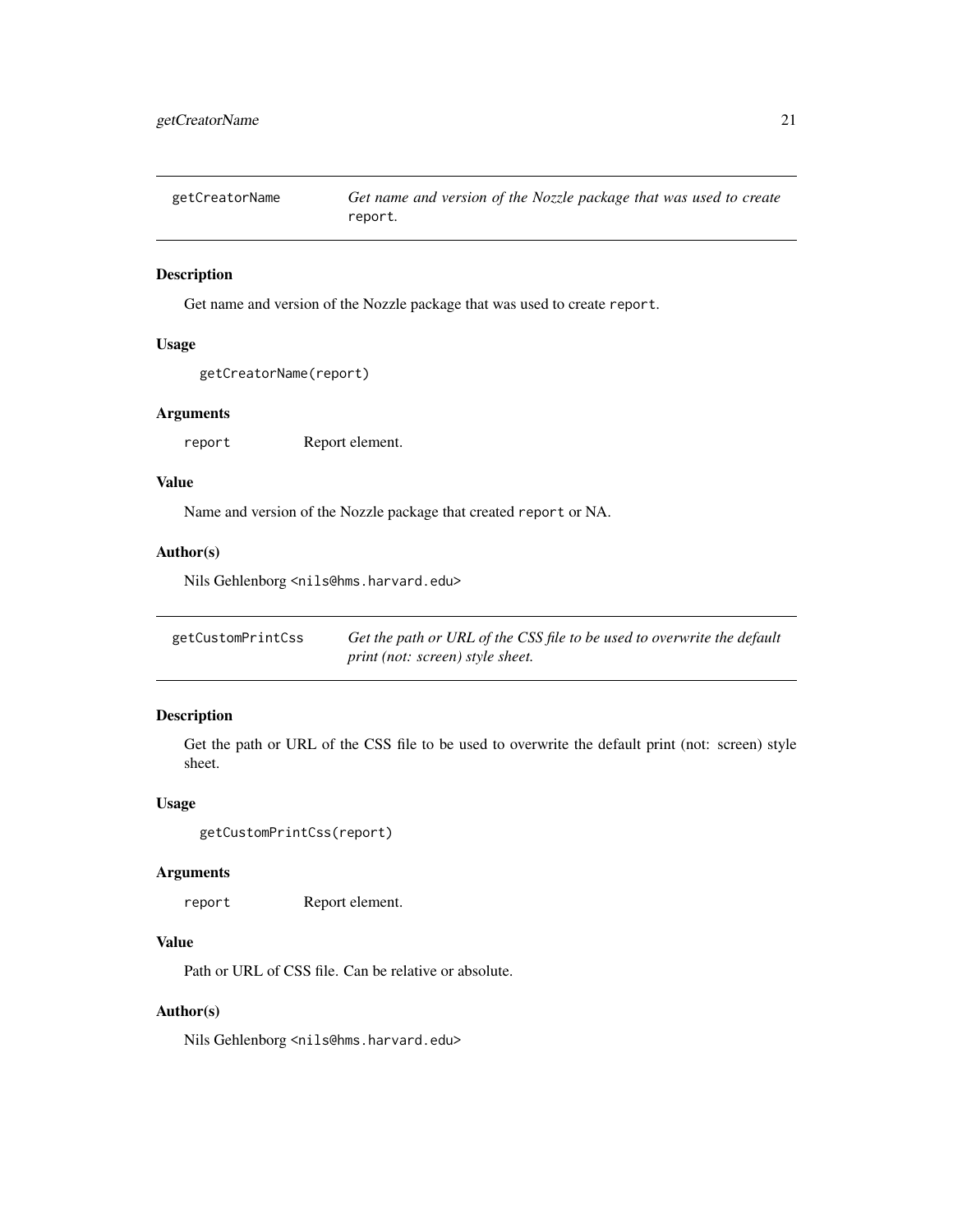<span id="page-21-0"></span>

Get the path or URL of the CSS file to be used to overwrite the default screen (not: print) style sheet.

# Usage

getCustomScreenCss(report)

# Arguments

report Report element.

# Value

Path or URL of CSS file. Can be relative or absolute.

#### Author(s)

Nils Gehlenborg <nils@hms.harvard.edu>

| getDoi |         |  | Get the DOI (document object identifier, http://www.doi.org) for |  |
|--------|---------|--|------------------------------------------------------------------|--|
|        | report. |  |                                                                  |  |

# Description

Get the DOI (document object identifier, http://www.doi.org) for report.

# Usage

```
getDoi(report)
```
# Arguments

report Report element.

#### Value

Document object identifier (DOI) for report.

# Author(s)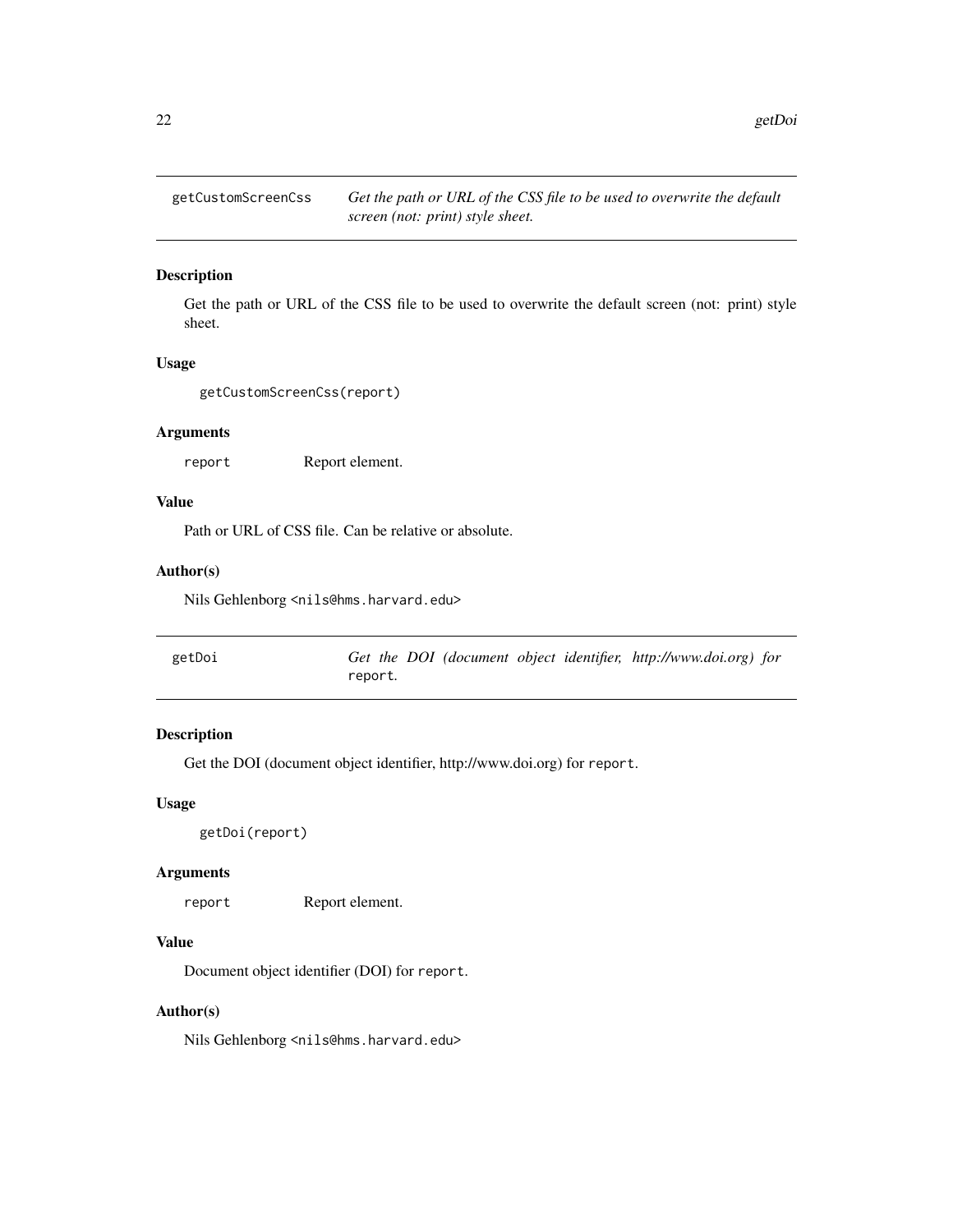<span id="page-22-0"></span>

Get the DOI creator for report.

#### Usage

getDoiCreator(report)

# Arguments

report Report element.

# Value

Creator associated with the DOI of the report report.

# Author(s)

Nils Gehlenborg <nils@hms.harvard.edu>

getDoiPublisher *Get the DOI publisher for* report*.*

# Description

Get the DOI publisher for report.

#### Usage

getDoiPublisher(report)

#### Arguments

report Report element.

#### Value

Publisher associated with the DOI of the report report.

# Author(s)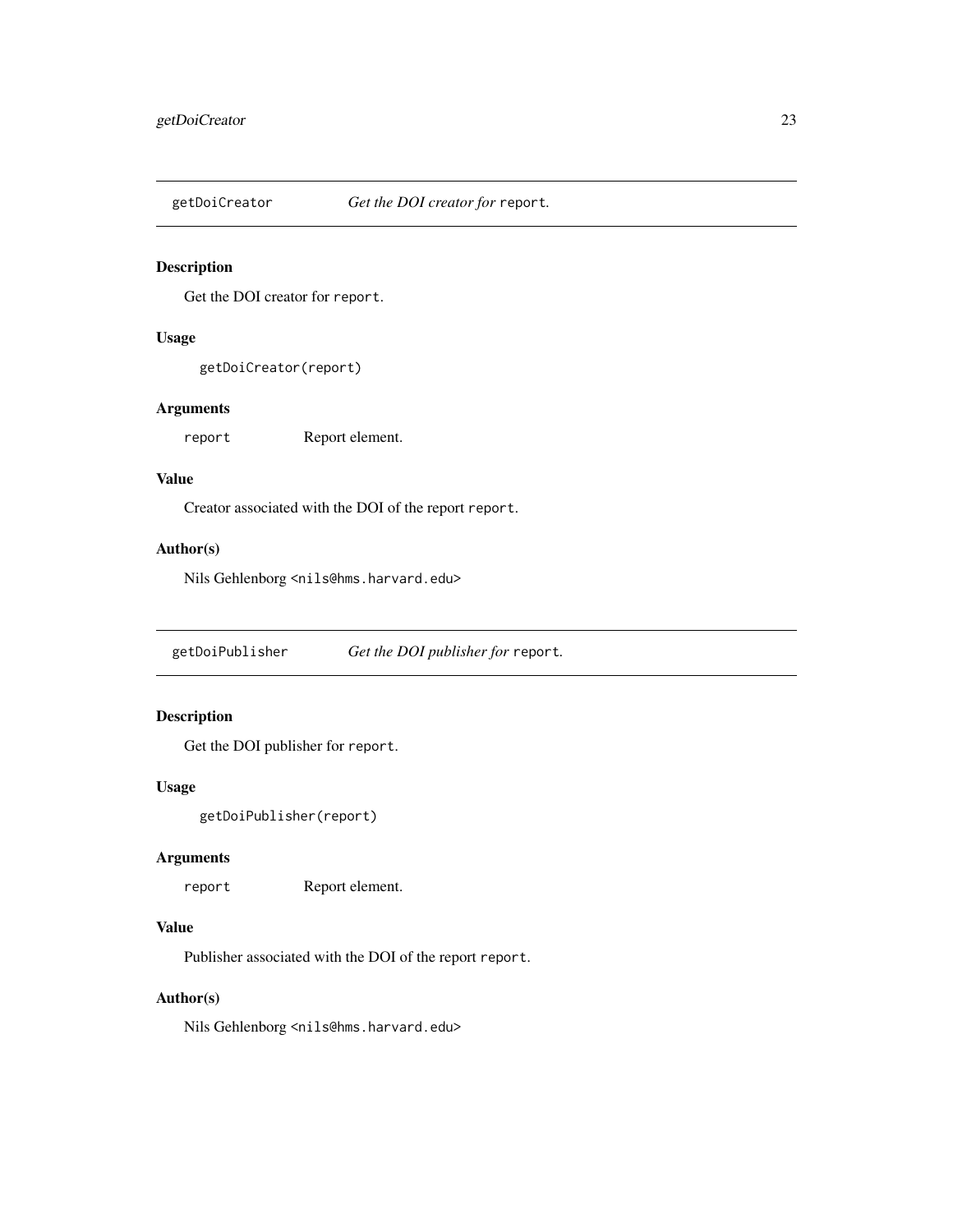<span id="page-23-0"></span>

Get the DOI resolver URL (e.g. http://dx.doi.org) for report.

#### Usage

```
getDoiResolver(report)
```
# Arguments

report Report element.

# Value

Document object identifier (DOI) resolver URL for report.

#### Author(s)

Nils Gehlenborg <nils@hms.harvard.edu>

getDoiTitle *Get the DOI title for* report*.*

# Description

Get the DOI title for report.

#### Usage

```
getDoiTitle(report)
```
#### Arguments

report Report element.

#### Value

Title associated with the DOI of the report report.

# Author(s)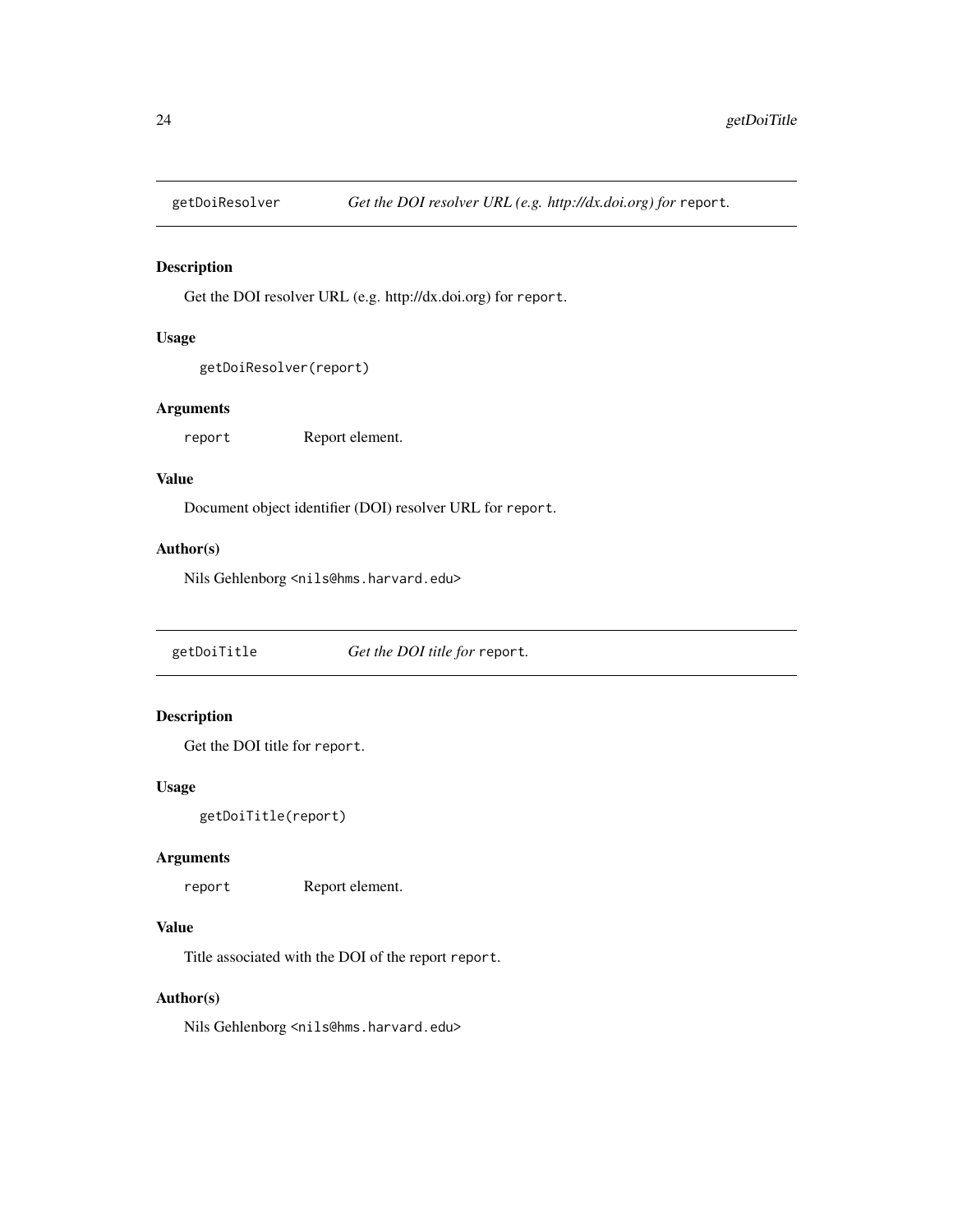<span id="page-24-0"></span>

Get the DOI version for report.

#### Usage

getDoiVersion(report)

# Arguments

report Report element.

# Value

Version associated with the DOI of the report report.

# Author(s)

Nils Gehlenborg <nils@hms.harvard.edu>

getDoiYear *Get the DOI year for* report*.*

# Description

Get the DOI year for report.

#### Usage

getDoiYear(report)

# Arguments

report Report element.

#### Value

Publication year associated with the DOI of the report report.

# Author(s)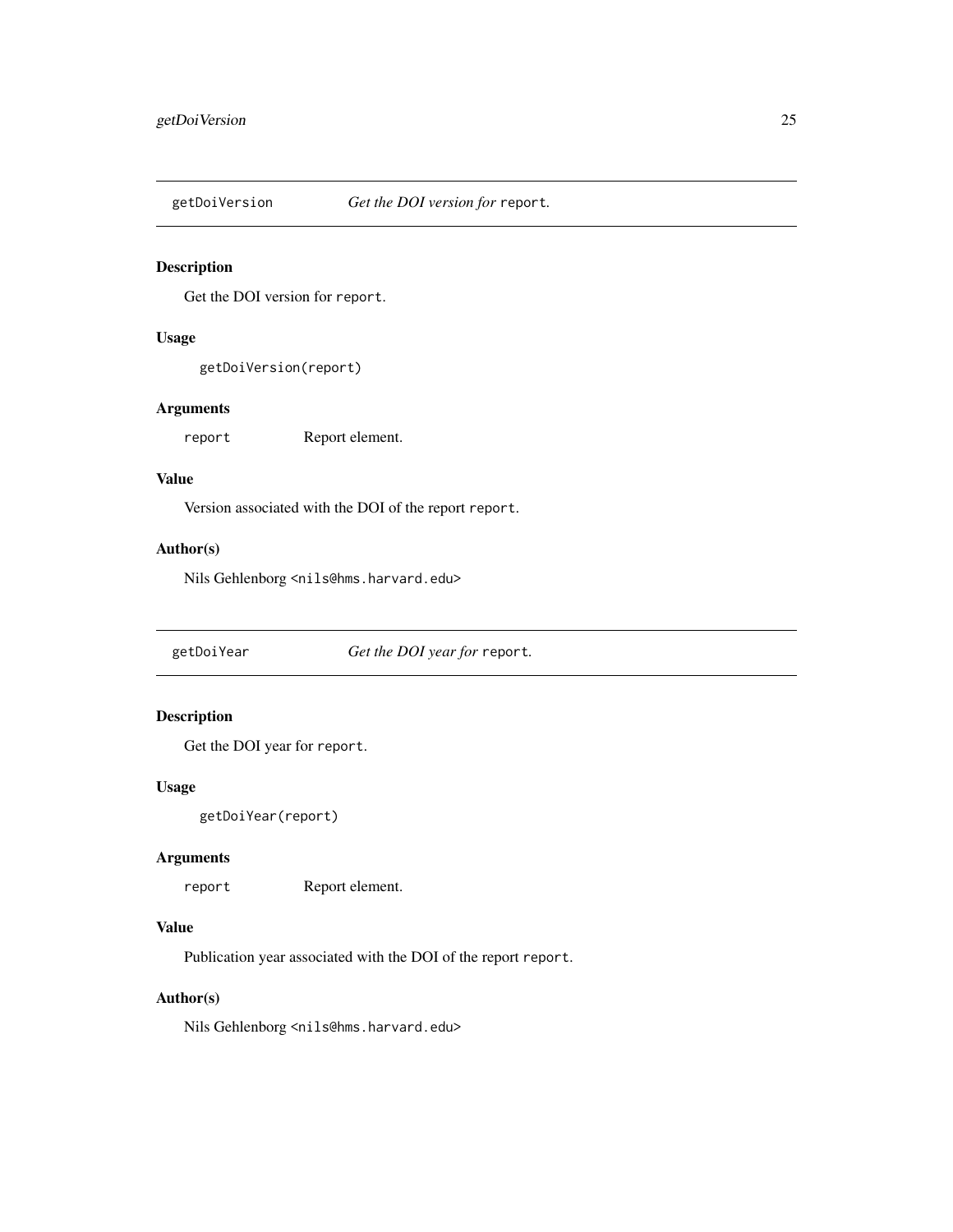<span id="page-25-0"></span>getExportedElement *Get an exported element from a report. This can be used to generate aggregate reports. This is an experimental feature of Nozzle and may not lead to the expected results.*

#### Description

Get an exported element from a report. This can be used to generate aggregate reports. This is an experimental feature of Nozzle and may not lead to the expected results.

#### Usage

getExportedElement(report, exportId)

#### Arguments

| report   | The source report.                                                                                 |
|----------|----------------------------------------------------------------------------------------------------|
| exportId | The ID of the exported element. getExportedElementIds returns a list of ex-<br>ported element IDs. |

#### Value

The exported report element or NULL if the ID does not exist in report.

#### Note

Elements containing references should not be exported since references cannot be resolved in the target report. Relative paths in exported elements may have to be adjusted manually if the target report will be located in a different directory.

#### Author(s)

Nils Gehlenborg <nils@hms.harvard.edu>

getExportedElementIds *Get the IDs of exported elements from* report*. This is an experimental feature of Nozzle and may not lead to the expected results.*

#### **Description**

Get the IDs of exported elements from report. This is an experimental feature of Nozzle and may not lead to the expected results.

#### Usage

getExportedElementIds(report)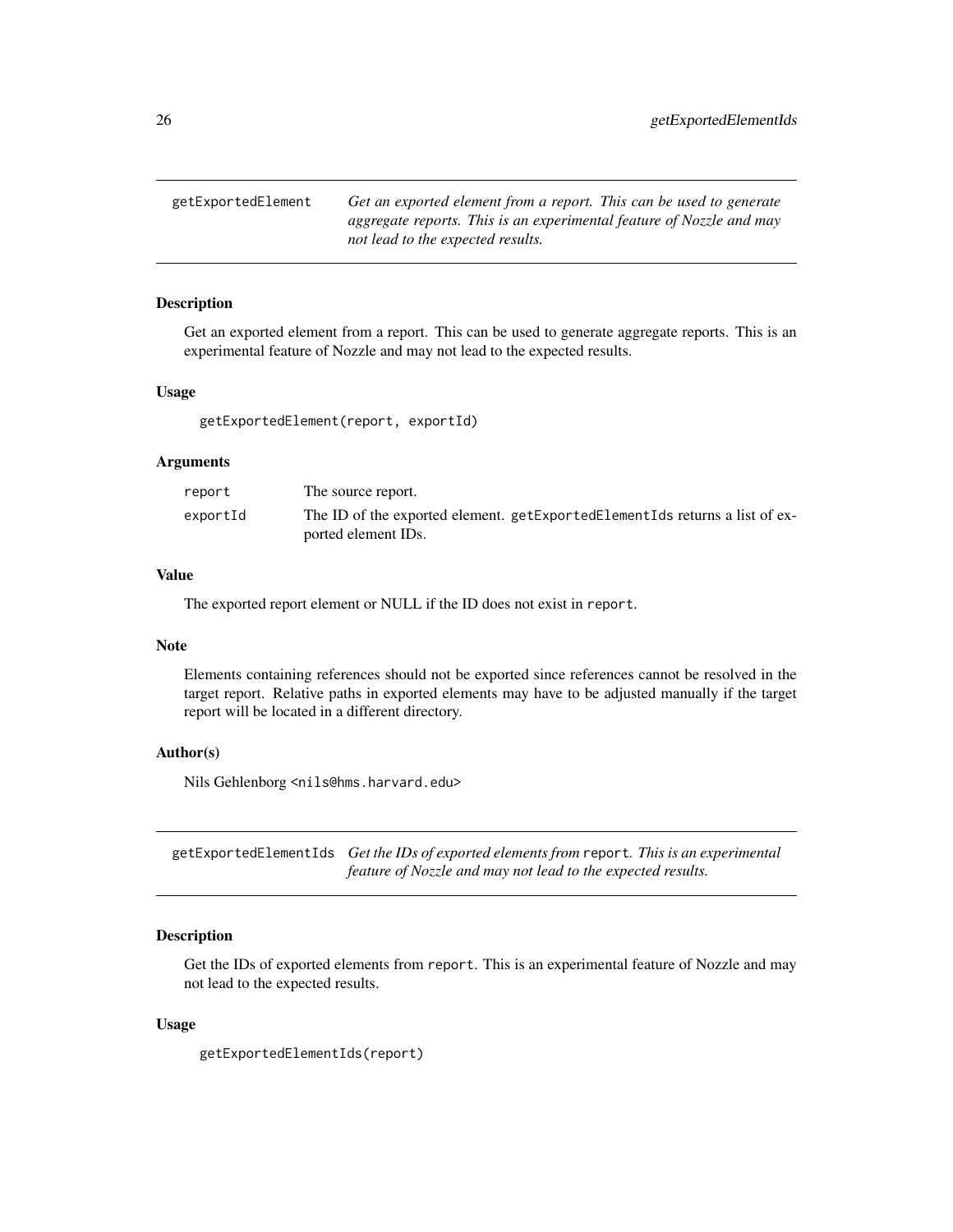# <span id="page-26-0"></span>getFigureFile 27

# Arguments

report The source report.

#### Value

The IDs of exported report elements or NULL.

#### Author(s)

Nils Gehlenborg <nils@hms.harvard.edu>

getFigureFile *Get path or URL of image file associated with a figure element.*

#### Description

Get path or URL of image file associated with a figure element.

#### Usage

getFigureFile(element)

#### Arguments

element Figure element.

# Value

Path or URL of the image file or NA if element is not a figure.

#### Author(s)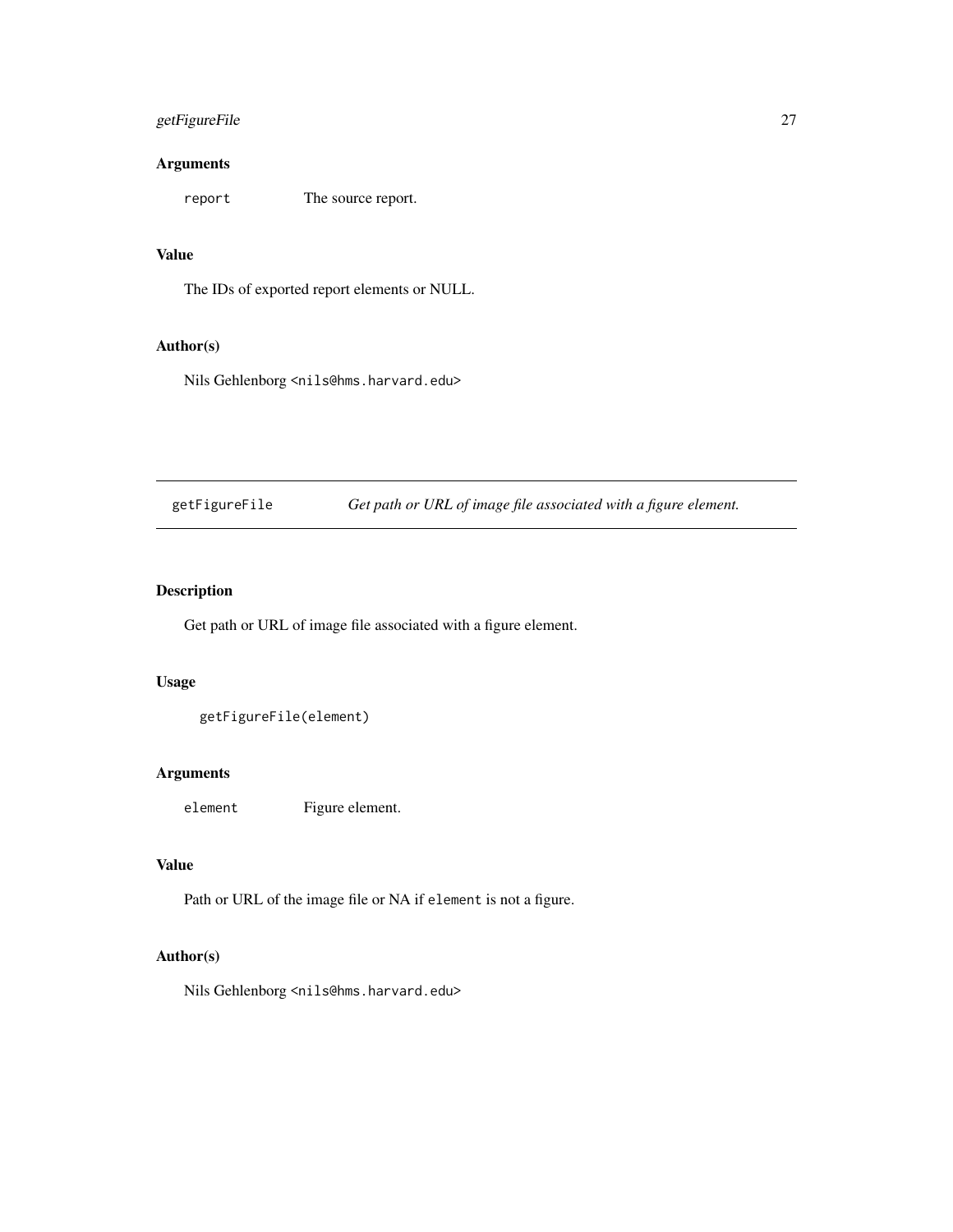<span id="page-27-0"></span>getFigureFileHighRes *Get path or URL of high-resolution of vector-based image file associated with a figure element.*

## Description

Get path or URL of high-resolution of vector-based image file associated with a figure element.

#### Usage

getFigureFileHighRes(element)

# Arguments

element Figure element.

# Value

Path or URL of the image file or NA if element is not a figure.

## Author(s)

Nils Gehlenborg <nils@hms.harvard.edu>

getGoogleAnalyticsId *Get Google Analytics tracking ID for* report*.*

# Description

Get Google Analytics tracking ID for report.

# Usage

getGoogleAnalyticsId(report)

#### Arguments

report Report element.

# Value

Google Analytics Tracking ID or NA if not set.

#### Author(s)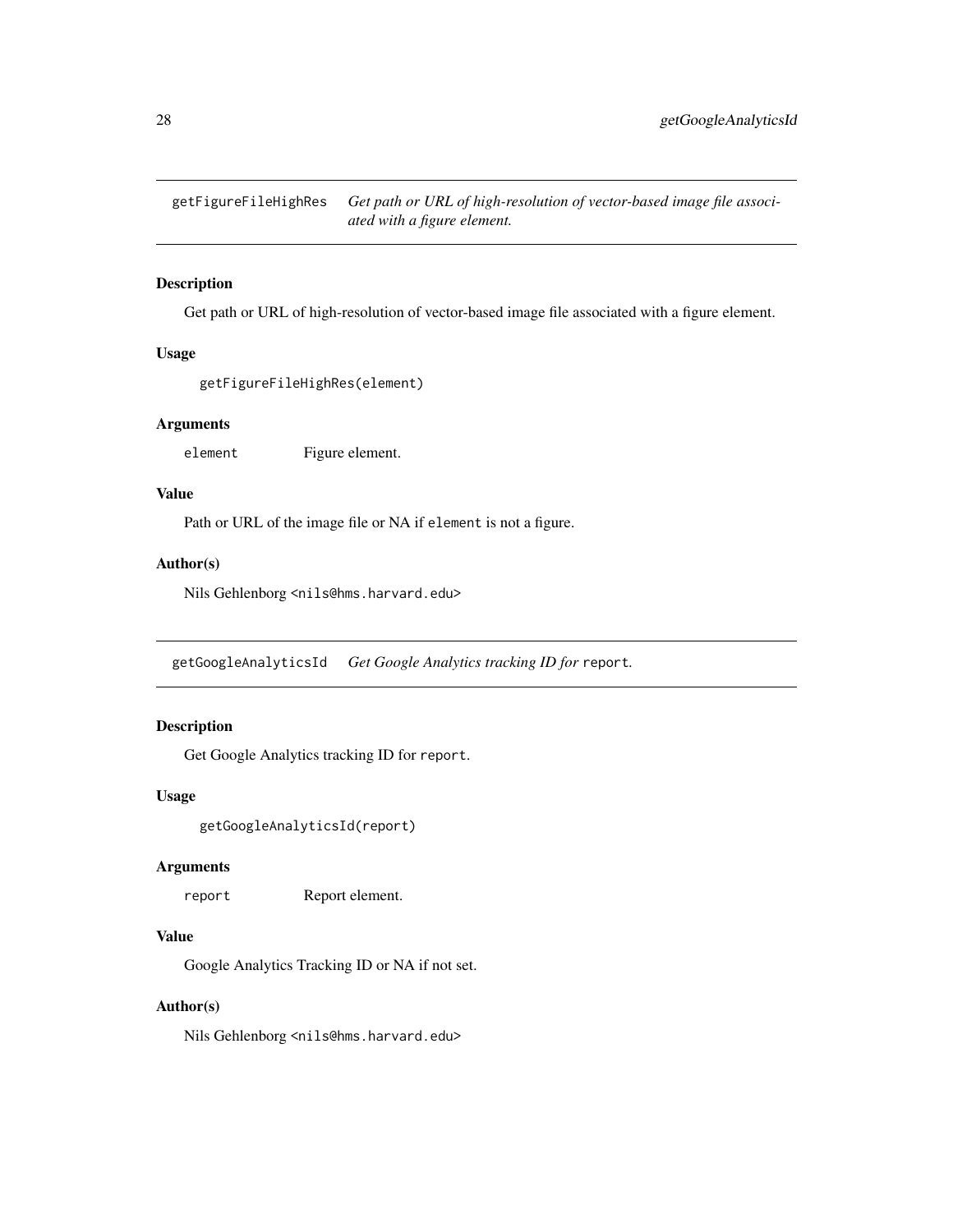<span id="page-28-0"></span>getLogo *Get logo file for one of six positions (three at the top, three at the bottom) in* report*.*

# Description

Get logo file for one of six positions (three at the top, three at the bottom) in report.

# Usage

getLogo(report, position)

#### Arguments

| report   | Report element.                                                          |
|----------|--------------------------------------------------------------------------|
| position | One of LOGO.TOP.LEFT. LOGO.TOP.CENTER. LOGO.TOP.RIGHT. LOGO.BOTTOM.LEFT. |
|          | LOGO.BOTTOM.CENTER, LOGO.BOTTOM.RIGHT.                                   |

#### Value

Path or URL to the logo file at position.

#### Author(s)

Nils Gehlenborg <nils@hms.harvard.edu>

getMaintainerAffiliation

*Get affiliation of maintainer of* report*.*

# Description

Get affiliation of maintainer of report.

# Usage

getMaintainerAffiliation(report)

# Arguments

report Report element.

# Value

Affiliation of the maintainer.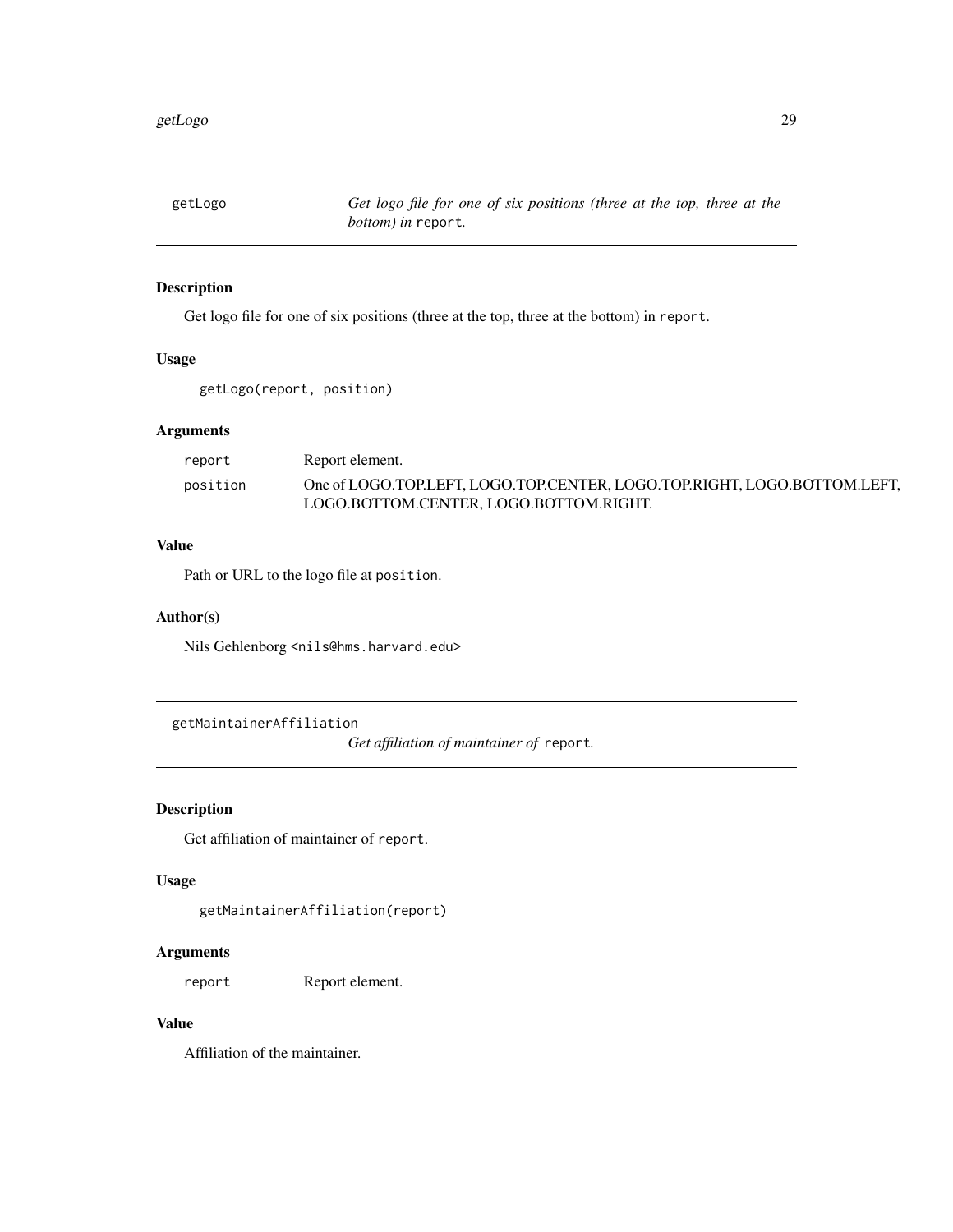# Author(s)

Nils Gehlenborg <nils@hms.harvard.edu>

getMaintainerEmail *Get email address of maintainer of* report*.*

# Description

Get email address of maintainer of report.

#### Usage

getMaintainerEmail(report)

#### Arguments

report Report element.

#### Value

Email address of the maintainer.

#### Author(s)

Nils Gehlenborg <nils@hms.harvard.edu>

getMaintainerName *Get name of maintainer of* report*.*

#### Description

Get name of maintainer of report.

#### Usage

getMaintainerName(report)

# Arguments

report Report element.

#### Value

Name of the maintainer.

#### Author(s)

<span id="page-29-0"></span>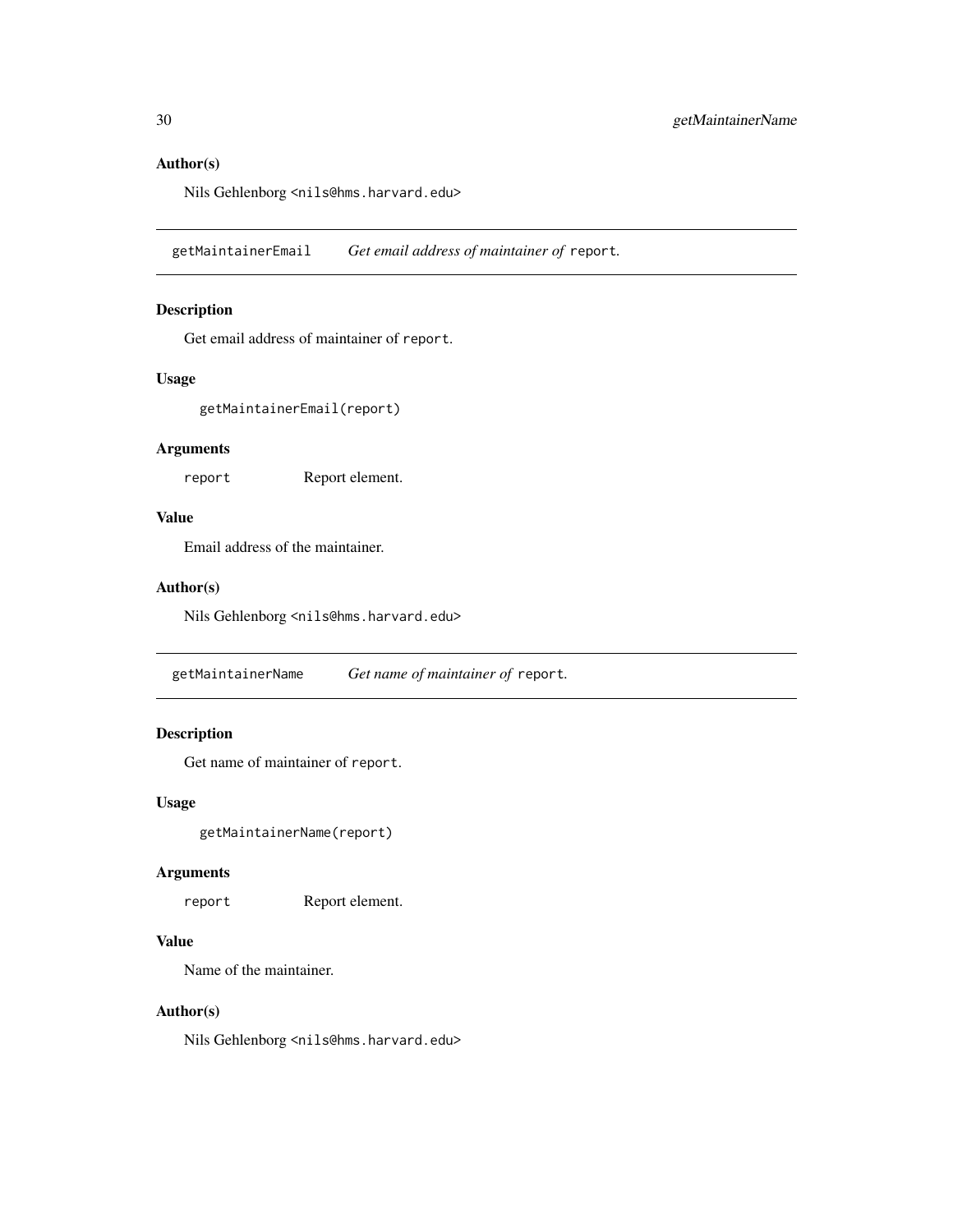<span id="page-30-0"></span>getRendererDate *Get date when* report *was rendered.*

# Description

Get date when report was rendered.

#### Usage

getRendererDate(report)

#### Arguments

report Report element.

# Value

Date when report was rendered or NA.

#### Author(s)

Nils Gehlenborg <nils@hms.harvard.edu>

| getRendererName | Get name and version of the Nozzle package that was used to render |
|-----------------|--------------------------------------------------------------------|
|                 | report.                                                            |

# Description

Get name and version of the Nozzle package that was used to render report.

# Usage

```
getRendererName(report)
```
#### Arguments

report Report element.

#### Value

Name and version of the Nozzle package that rendered report or NA.

#### Author(s)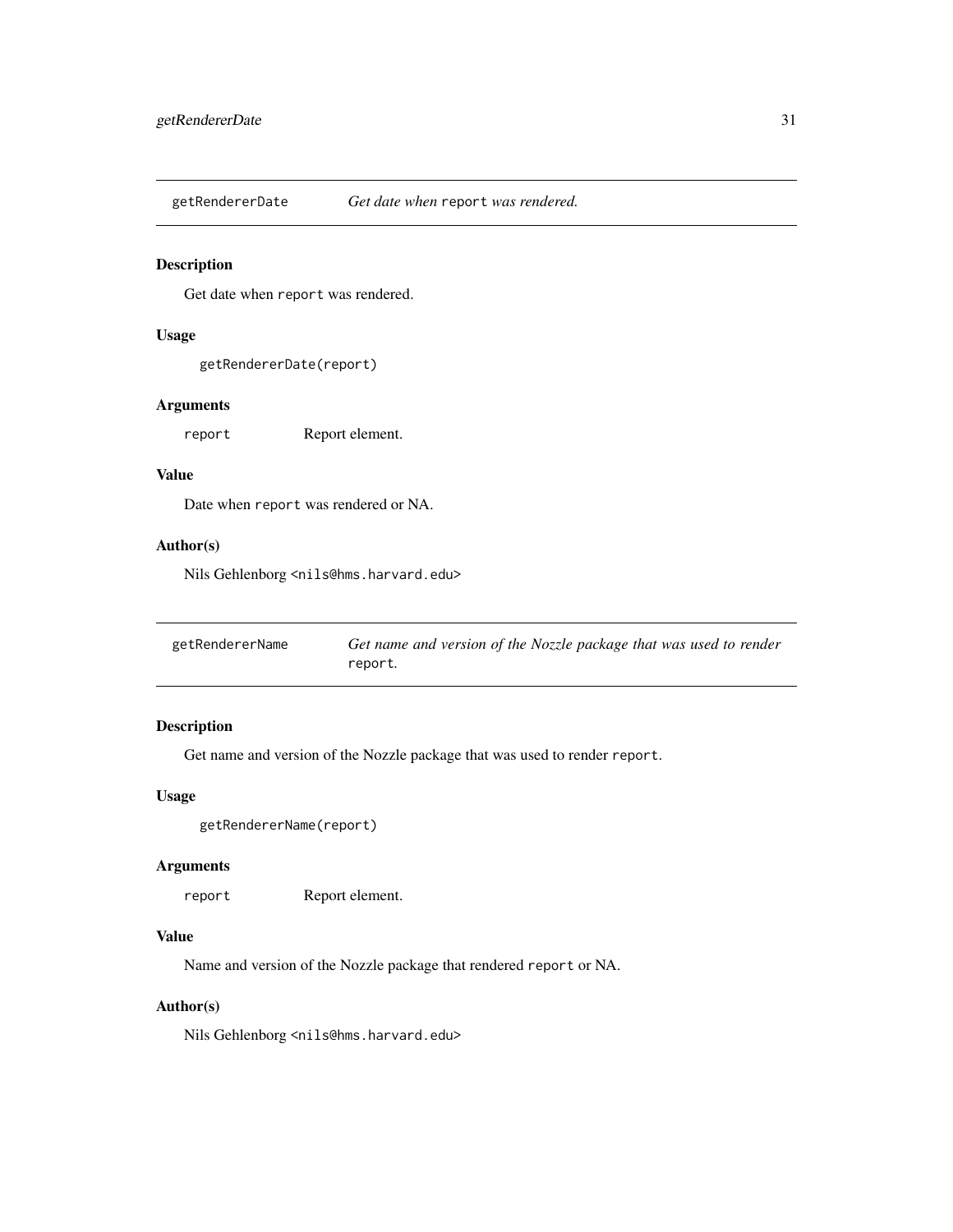<span id="page-31-0"></span>

Get the ID (a UUID) of report.

# Usage

```
getReportId(report)
```
# Arguments

report Report element.

# Value

ID of report or NA.

# Author(s)

Nils Gehlenborg <nils@hms.harvard.edu>

getReportSubTitle *Get the subtitle of* report*.*

# Description

Get the subtitle of report.

# Usage

getReportSubTitle(report)

# Arguments

report Report element.

#### Value

SubTitle of report

# Author(s)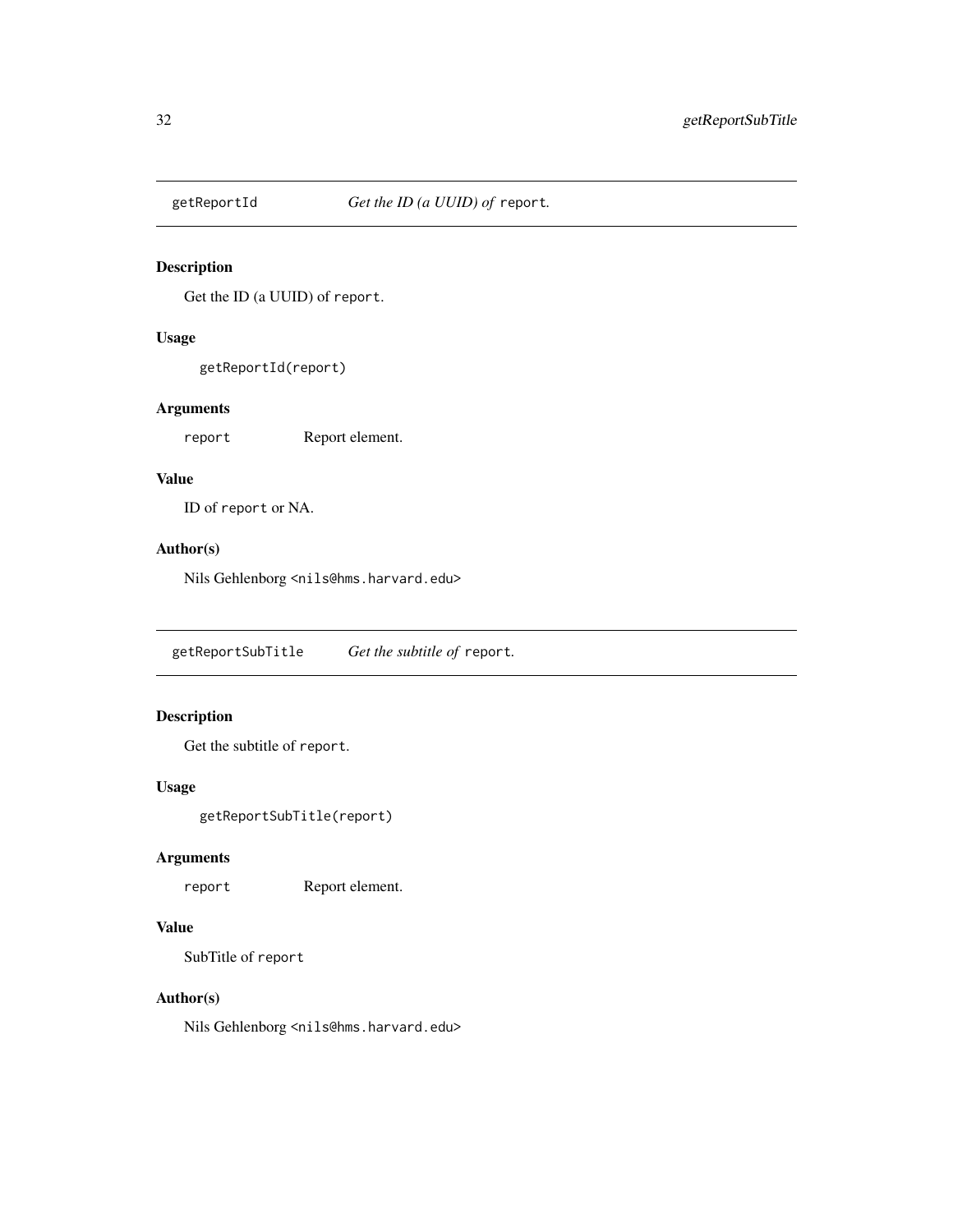<span id="page-32-0"></span>getReportTitle *Get the title of* report*.*

# Description

Get the title of report.

# Usage

getReportTitle(report)

#### Arguments

report Report element.

#### Value

Title of report

# Author(s)

Nils Gehlenborg <nils@hms.harvard.edu>

| getSignificantEntity Get name of entities that are called out as significant, e.g. "gene". |
|--------------------------------------------------------------------------------------------|
| This is currently not being used and might become obsolete in future                       |
| <i>versions of Nozzle.</i>                                                                 |

# Description

Get name of entities that are called out as significant, e.g. "gene". This is currently not being used and might become obsolete in future versions of Nozzle.

#### Usage

```
getSignificantEntity(report)
```
# Arguments

report Report element.

# Value

Name of entities called out as significant.

# Author(s)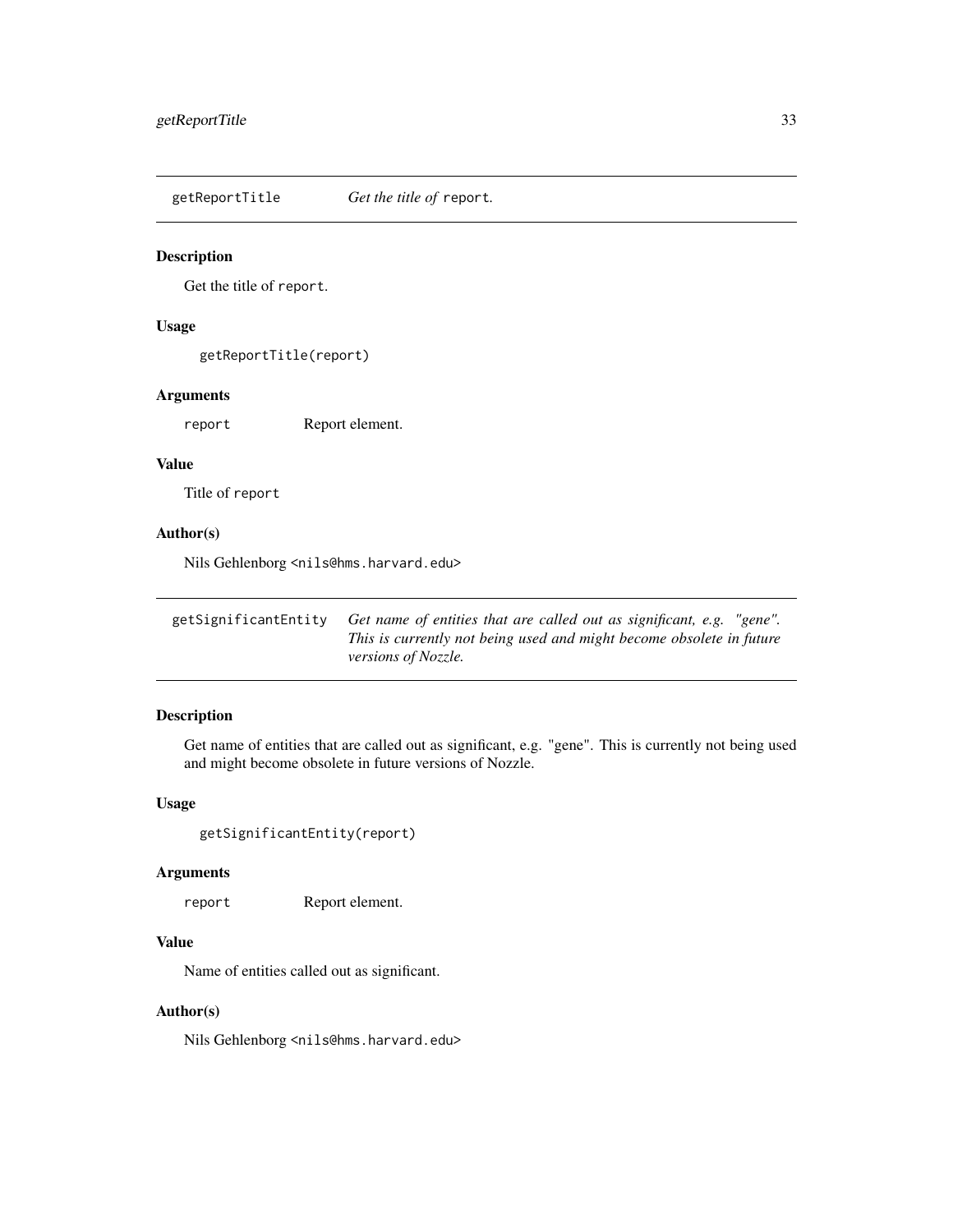```
getSignificantResultsCount
```
*Get the total number of significant results in* report*.*

#### Description

Get the total number of significant results in report.

#### Usage

getSignificantResultsCount(report)

#### Arguments

report The report.

# Value

Number of signficiant results.

#### Author(s)

Nils Gehlenborg <nils@hms.harvard.edu>

getSoftwareName *Get the name of the software that used Nozzle to generate* report*.*

# Description

Get the name of the software that used Nozzle to generate report.

# Usage

```
getSoftwareName(report)
```
#### Arguments

report Report element.

#### Value

Name of the software that used Nozzle to generate report.

#### Author(s)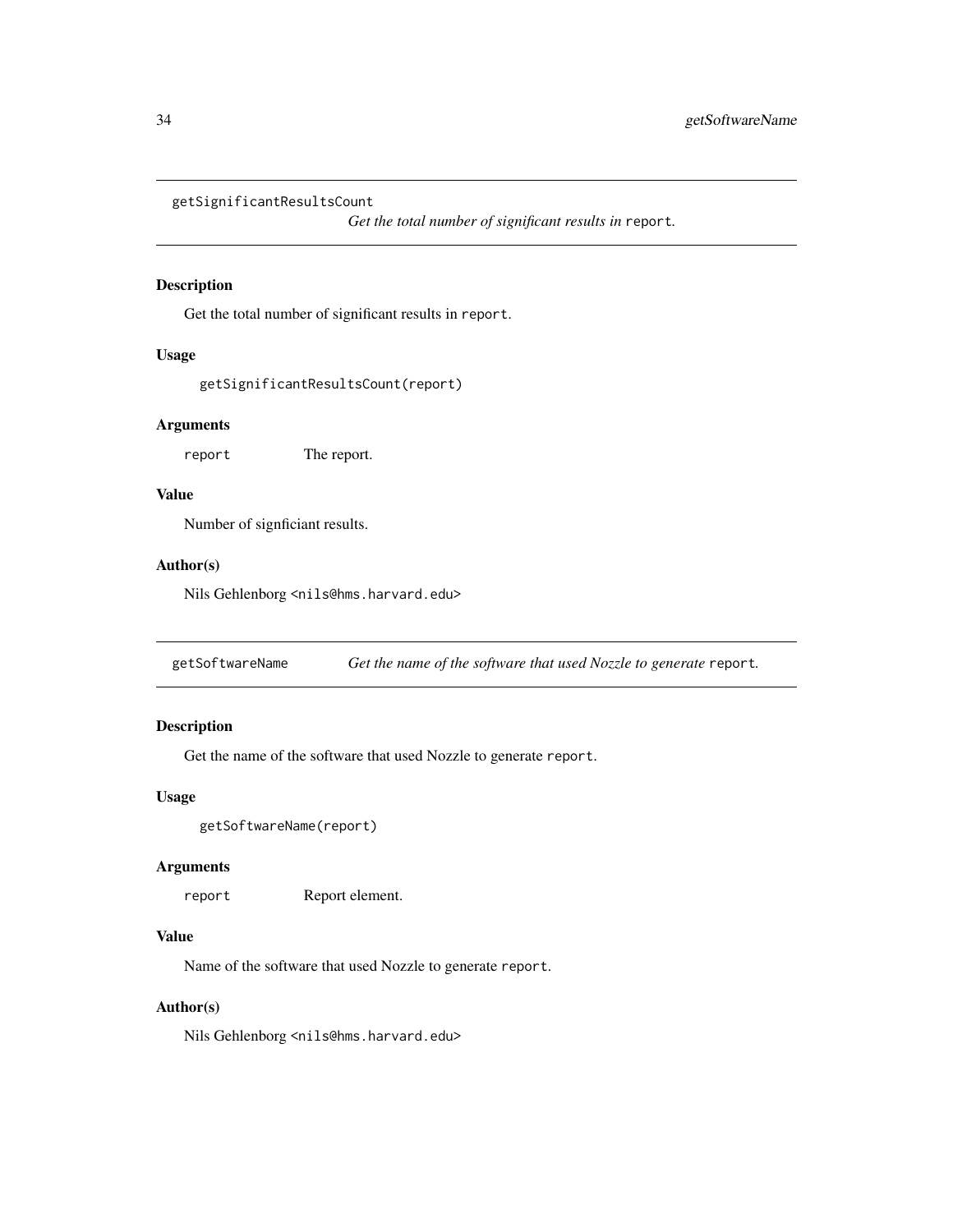<span id="page-34-0"></span>getSoftwareVersion *Get the version of the software that used Nozzle to generate* report*.*

# Description

Get the version of the software that used Nozzle to generate report.

#### Usage

```
getSoftwareVersion(report)
```
#### Arguments

report Report element.

# Value

Version of the software that used Nozzle to generate report.

#### Author(s)

Nils Gehlenborg <nils@hms.harvard.edu>

| getSummary | Get the first element of the "Summary" subsection in the "Overview" |
|------------|---------------------------------------------------------------------|
|            | section in a standard report.                                       |

# Description

Get the first element of the "Summary" subsection in the "Overview" section in a standard report.

# Usage

getSummary(report)

#### Arguments

report The report.

# Value

A report element.

#### Author(s)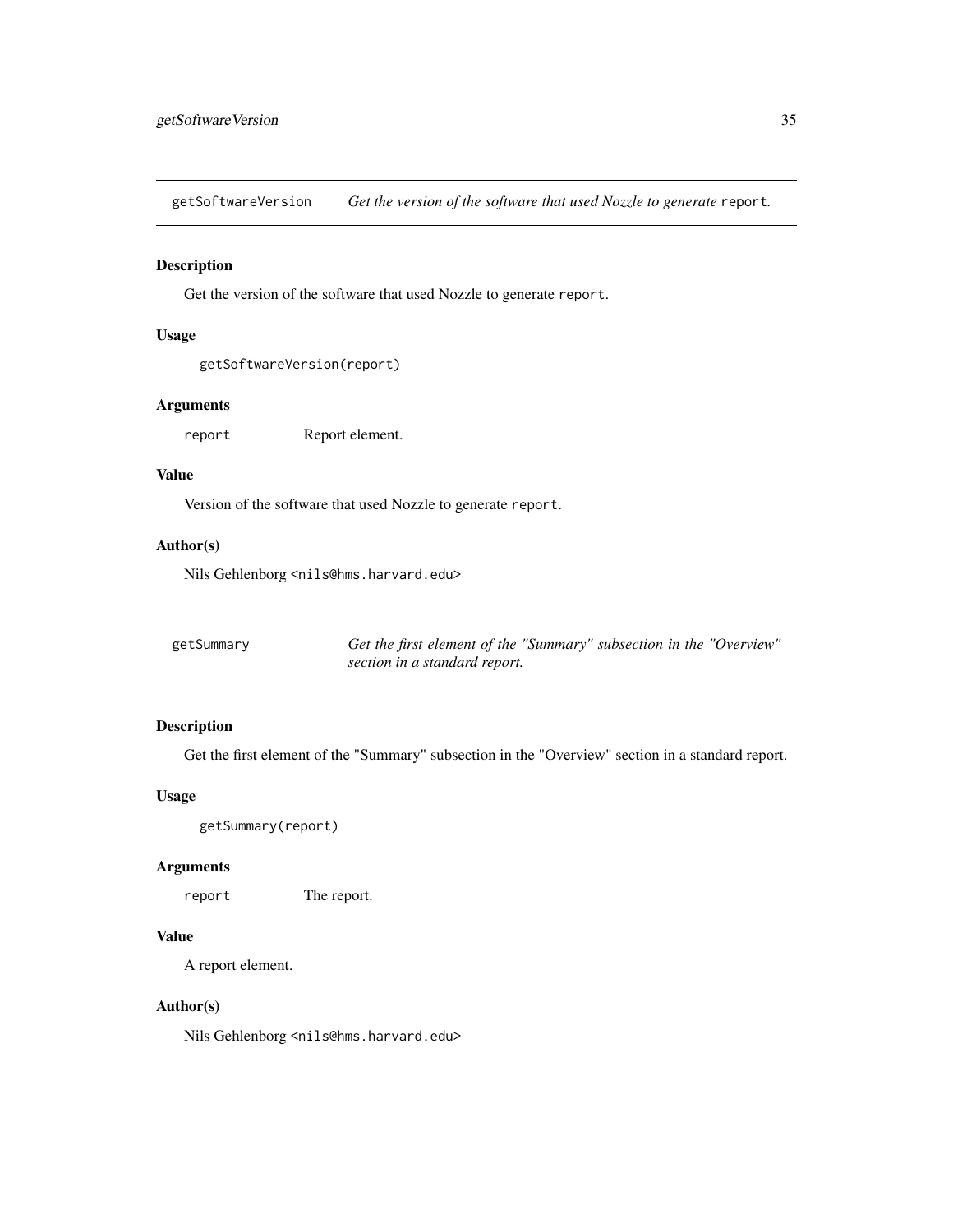<span id="page-35-0"></span>

Get path or URL of file associatd with table element.

# Usage

```
getTableFile(element)
```
# Arguments

element Table element.

# Value

Path or URL.

# Author(s)

Nils Gehlenborg <nils@hms.harvard.edu>

HTML.FRAGMENT *Output type.*

# Description

Output type.

# Usage

HTML.FRAGMENT

#### Format

chr "html\_fragment"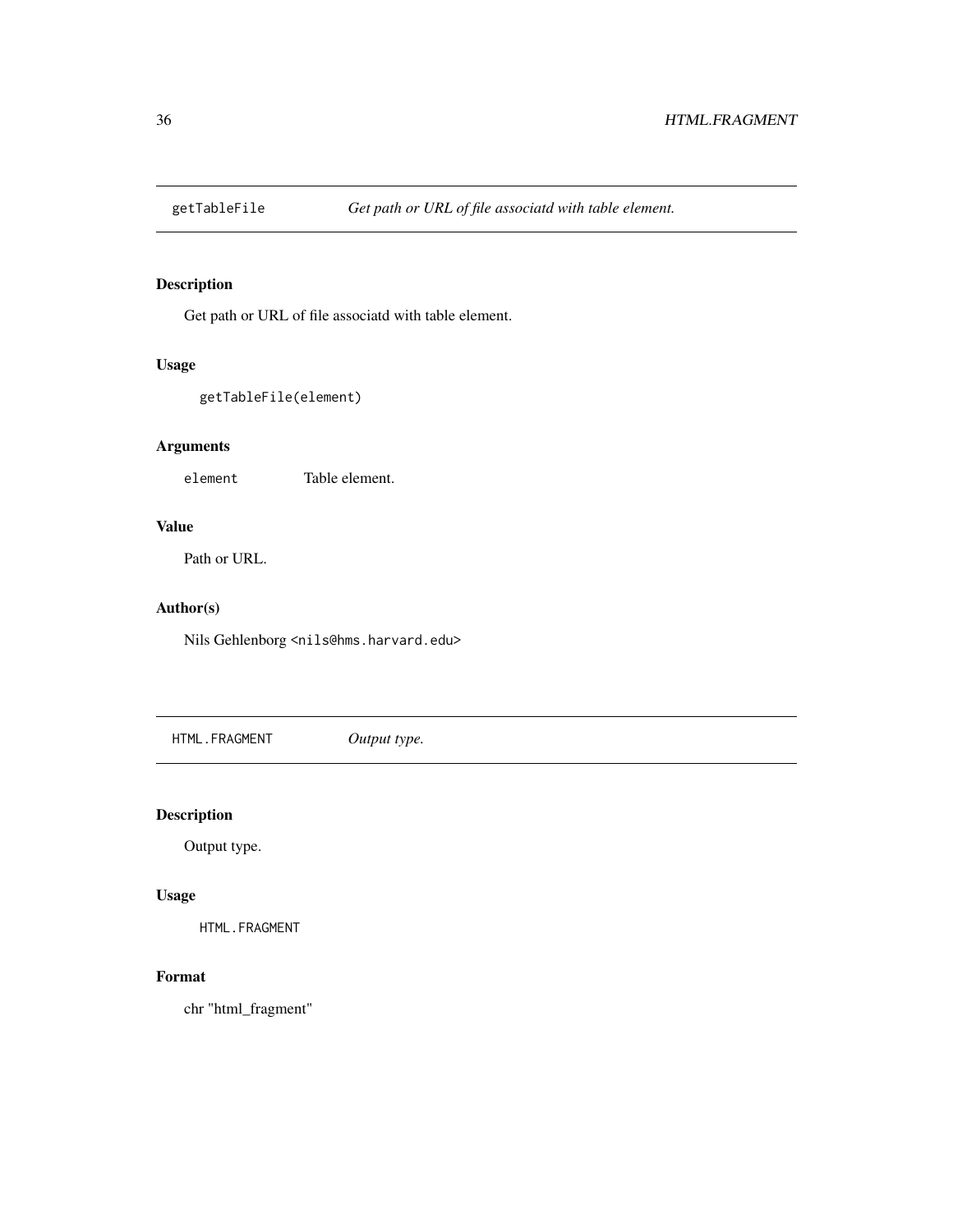HTML.REPORT *Output type.*

# Description

Output type.

## Usage

HTML.REPORT

## Format

chr "html\_standalone"

IMAGE.TYPE.PDF *Image type.*

## Description

Image type.

## Usage

IMAGE.TYPE.PDF

#### Format

num 2

IMAGE.TYPE.RASTER *Image type.*

# Description

Image type.

## Usage

IMAGE.TYPE.RASTER

#### Format

num 0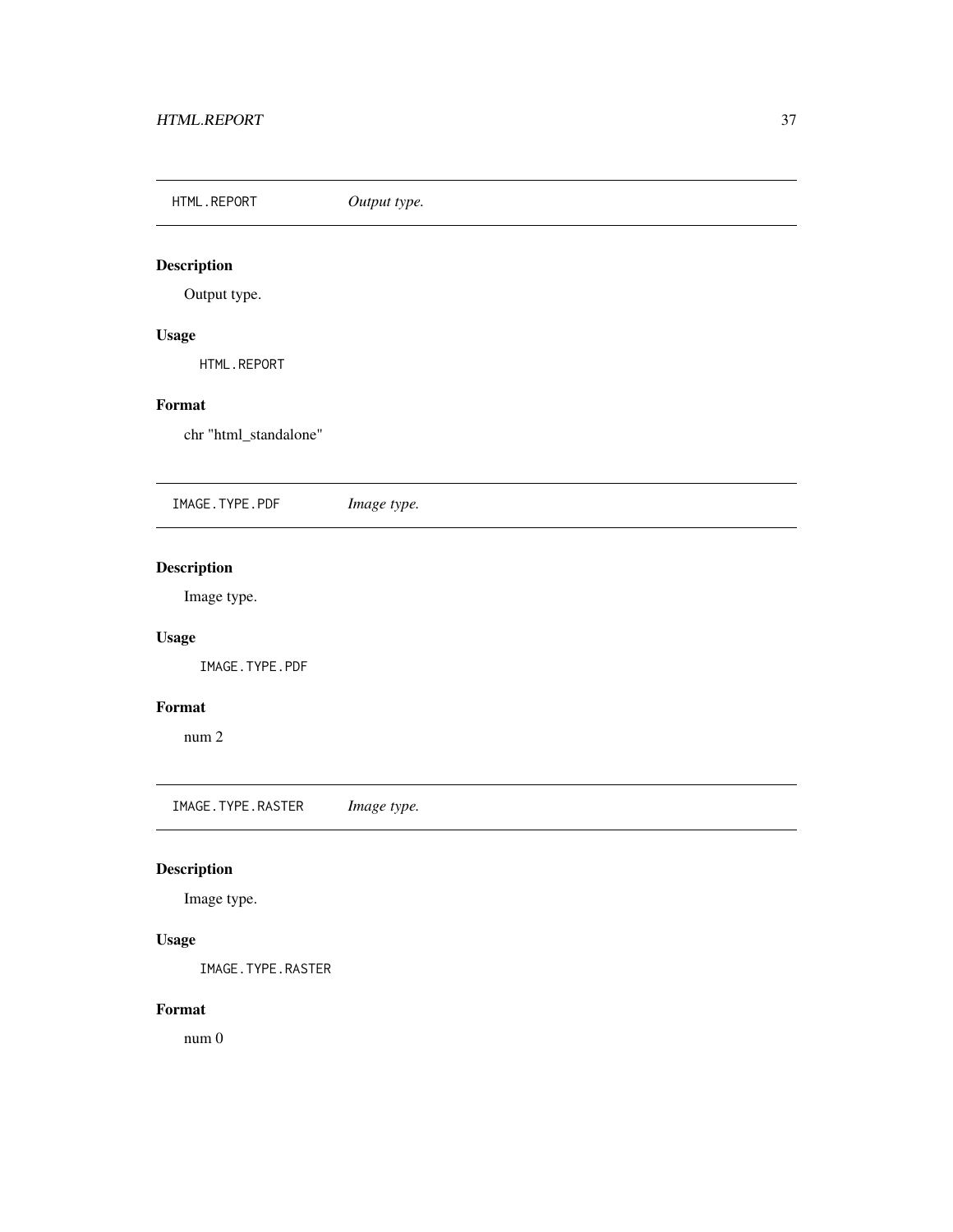IMAGE.TYPE.SVG *Image type.*

## Description

Image type.

#### Usage

IMAGE.TYPE.SVG

## Format

num 1

isFigure *Test if* element *is a figure element.*

## Description

Test if element is a figure element.

## Usage

```
isFigure(element)
```
## Arguments

element Element to test.

#### Value

TRUE if the element is a figure, FALSE otherwise.

#### Author(s)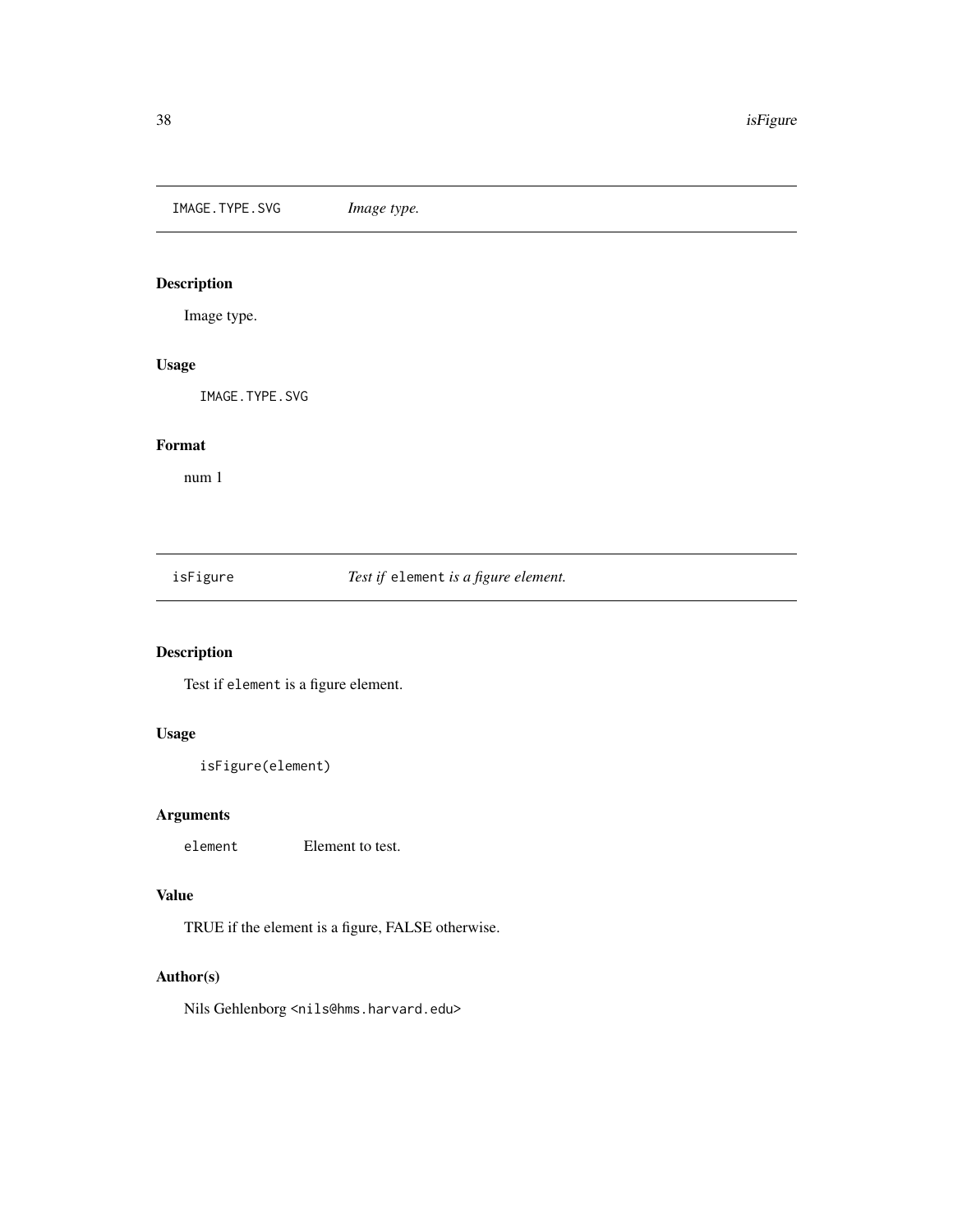## Description

Test if element is a table element.

## Usage

isTable(element)

#### Arguments

element Element to test.

## Value

TRUE if the element is a table, FALSE otherwise.

## Author(s)

Nils Gehlenborg <nils@hms.harvard.edu>

LOGO.BOTTOM.CENTER *Logo position.*

#### Description

Logo position.

## Usage

LOGO.BOTTOM.CENTER

## Format

num 16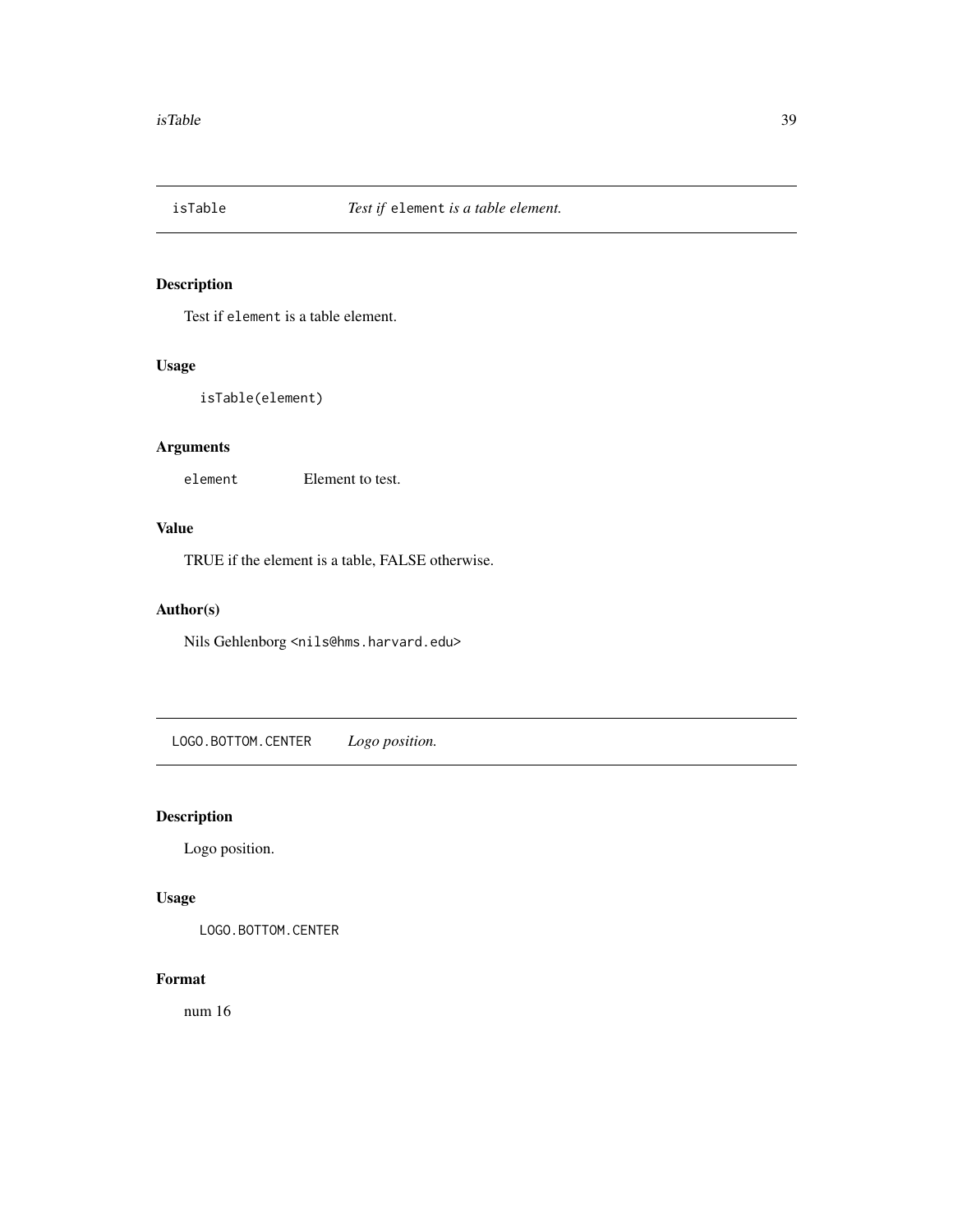LOGO.BOTTOM.LEFT *Logo position.*

#### Description

Logo position.

## Usage

LOGO.BOTTOM.LEFT

## Format

num 8

LOGO.BOTTOM.RIGHT *Logo position.*

## Description

Logo position.

## Usage

LOGO.BOTTOM.RIGHT

#### Format

num 32

LOGO.TOP.CENTER *Logo position.*

## Description

Logo position.

#### Usage

LOGO.TOP.CENTER

#### Format

num 2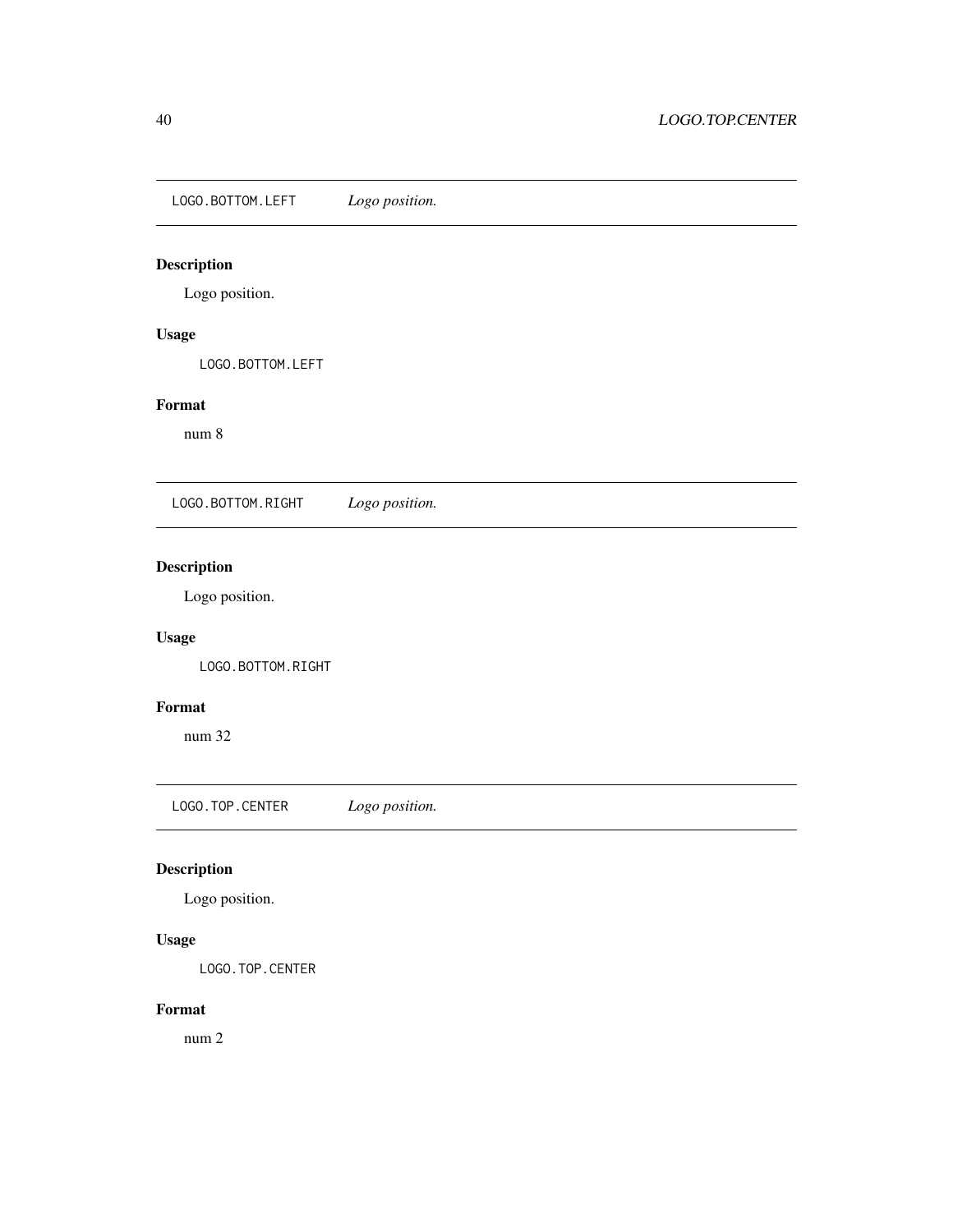LOGO.TOP.LEFT *Logo position.*

#### Description

Logo position.

## Usage

LOGO.TOP.LEFT

#### Format

num 1

LOGO.TOP.RIGHT *Logo position.*

## Description

Logo position.

## Usage

LOGO.TOP.RIGHT

#### Format

num 4

newCitation *Create a citation element.*

#### Description

Create a citation element.

#### Usage

```
newCitation(authors = "", title, publication = "",
issue = ", number = ", pages = ", year = ",
url = "")
```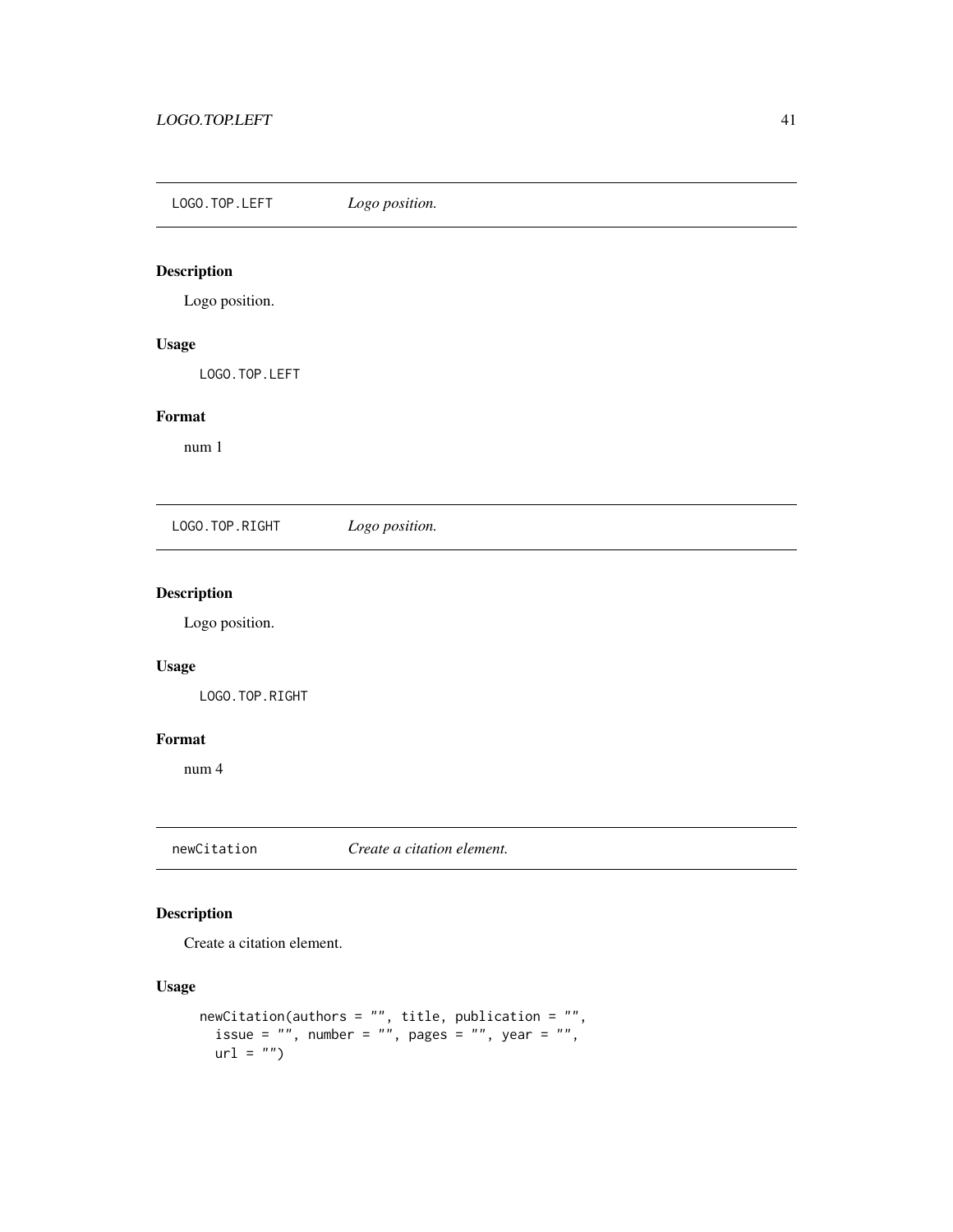## Arguments

| authors     | Names of authors.                                    |
|-------------|------------------------------------------------------|
| title       | Title of the document.                               |
| publication | Name of the publication where the document appeared. |
| issue       | Issue of the publication.                            |
| number      | Number of the publication.                           |
| pages       | Pages of the document in the publication.            |
| year        | Year when the document was published.                |
| url         | URL of the document.                                 |

## Value

New element.

## Author(s)

Nils Gehlenborg <nils@hms.harvard.edu>

| newCustomReport | Create a new custom report without pre-defined sections. |
|-----------------|----------------------------------------------------------|
|                 |                                                          |

## Description

Create a new custom report without pre-defined sections.

## Usage

```
newCustomReport(..., version = 0)
```
## Arguments

| .       | One or more strings that will be concatenated into the report title. |
|---------|----------------------------------------------------------------------|
| version | Version number. Not in use.                                          |

## Value

A new report element.

#### Author(s)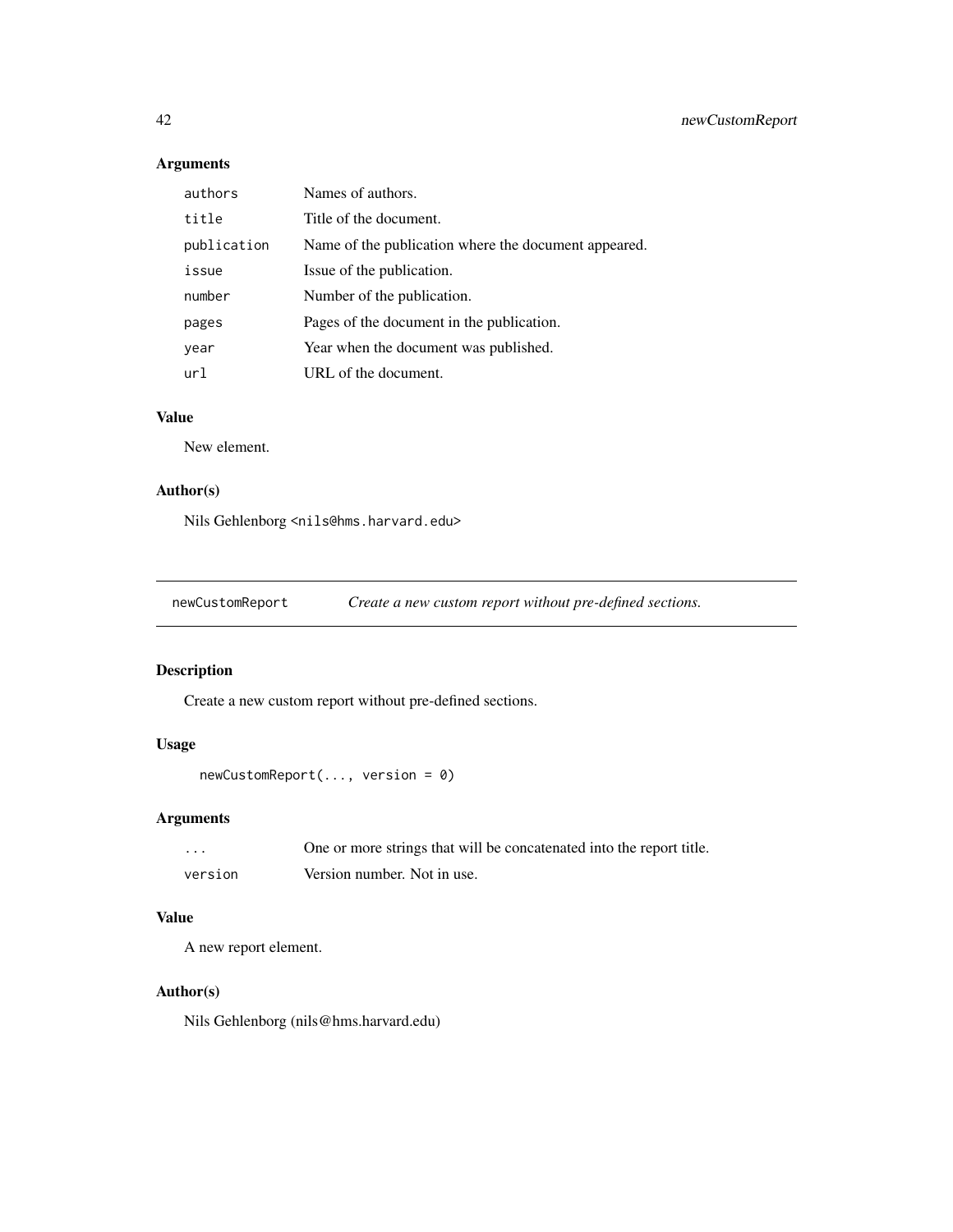#### Description

Create a new list element.

#### Usage

```
newFigure(file, ..., fileHighRes = NA,
type = IMAGE.TYPE.RASTER, exportId = NULL,
protection = PROTECTION.PUBLIC)
```
## Arguments

| file        | Path or URL to the image file. Paths can be absolute or relative.                                                 |
|-------------|-------------------------------------------------------------------------------------------------------------------|
| $\cdots$    | Strings that will be concatenated to form the figure caption.                                                     |
| fileHighRes | Path or URL to a high-resolution or vector-based version of the image file. Paths<br>can be absolute or relative. |
| type        | Currenlty only IMAGE.TYPE.RASTER is allowed.                                                                      |
| exportId    | Unique string to identify this element. Used to retrieve the element using getExportedElement.                    |
| protection  | Procection level. One of PROTECTION.PUBLIC, PROTECTION.GROUP, PRO-<br>TECTION.PRIVATE.                            |

## Value

New element.

#### Author(s)

Nils Gehlenborg <nils@hms.harvard.edu>

newHtml *Create a new freeform HTML element. THIS MUST BE USED WITH EXTRAORDINARTY CARE!*

#### Description

Create a new freeform HTML element. THIS MUST BE USED WITH EXTRAORDINARTY CARE!

#### Usage

```
newHtml(..., style = NULL, exportId = NULL,protection = PROTECTION.PUBLIC)
```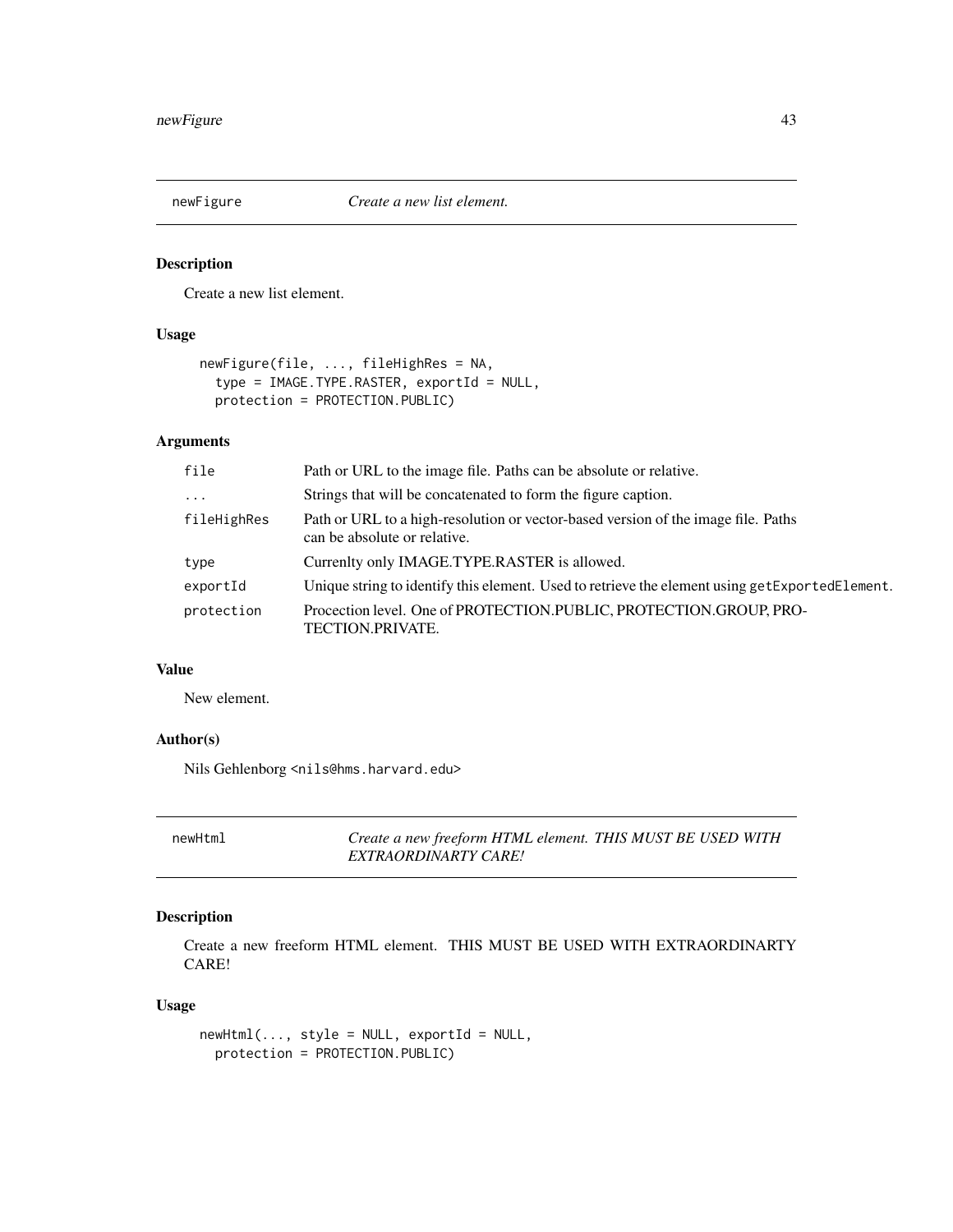# Arguments

| $\cdot \cdot \cdot$ | Strings that will be concatenated to form the HTML content that will be wrapped<br>into a div element. |
|---------------------|--------------------------------------------------------------------------------------------------------|
| style               | CSS to be applied to the div element.                                                                  |
| exportId            | Unique string to identify this element. Used to retrieve the element using getExportedElement.         |
| protection          | Procection level. One of PROTECTION.PUBLIC, PROTECTION.GROUP, PRO-<br>TECTION.PRIVATE.                 |

## Value

New element.

#### Author(s)

Nils Gehlenborg <nils@hms.harvard.edu>

| newJournalCitation | Create a citation element that represents a document published in a |
|--------------------|---------------------------------------------------------------------|
|                    | <i>journal. This is a convenience wrapper for newCitation.</i>      |

## Description

Create a citation element that represents a document published in a journal. This is a convenience wrapper for newCitation.

#### Usage

```
newJournalCitation(authors, title, publication, issue,
number, pages, year, url = "")
```
#### Arguments

| authors     | Names of authors.                                    |
|-------------|------------------------------------------------------|
| title       | Title of the document.                               |
| publication | Name of the publication where the document appeared. |
| issue       | Issue of the publication.                            |
| number      | Number of the publication.                           |
| pages       | Pages of the document in the publication.            |
| year        | Year when the document was published.                |
| url         | URL of the document.                                 |

#### Value

New element.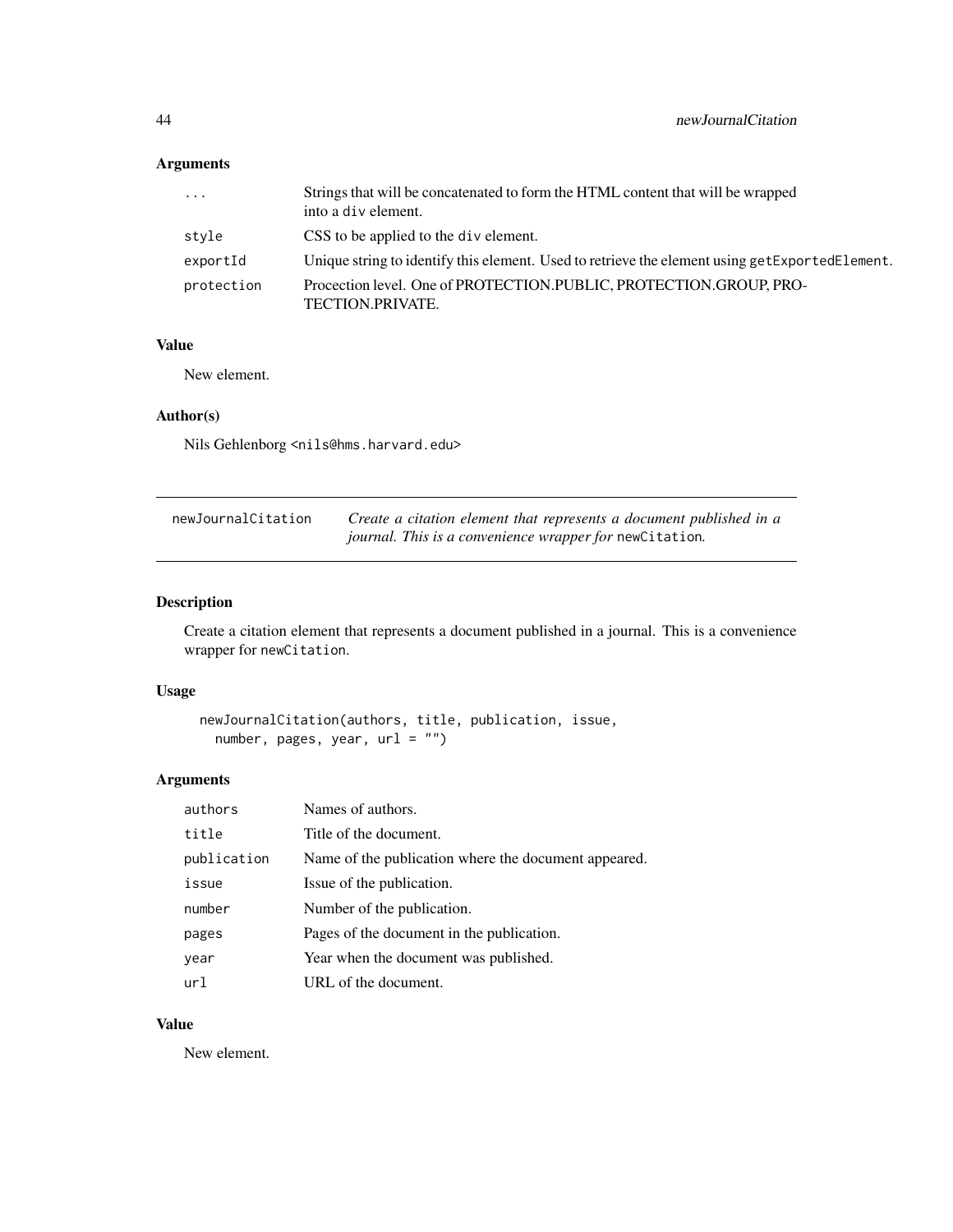#### newList 45

#### Author(s)

Nils Gehlenborg <nils@hms.harvard.edu>

#### newList *Create a new list element.*

## Description

Create a new list element.

#### Usage

```
newList(..., isNumbered = FALSE, exportId = NULL,protection = PROTECTION.PUBLIC)
```
#### Arguments

| $\cdot$ $\cdot$ $\cdot$ | Elements of type paragraph, list or result that will form the items in the list.                                                   |
|-------------------------|------------------------------------------------------------------------------------------------------------------------------------|
| isNumbered              | If set to FALSE, the list will be unordered with bullet points. If set to TRUE, the<br>list will be numbered with arabic numerals. |
| exportId                | Unique string to identify this element. Used to retrieve the element using get Exported Element.                                   |
| protection              | Procection level. One of PROTECTION.PUBLIC, PROTECTION.GROUP or<br>PROTECTION.PRIVATE.                                             |

## Value

New element.

#### Author(s)

Nils Gehlenborg <nils@hms.harvard.edu>

newParagraph *Create a new paragraph element.*

## Description

Create a new paragraph element.

#### Usage

```
newParagraph(..., exportId = NULL,
 protection = PROTECTION.PUBLIC)
```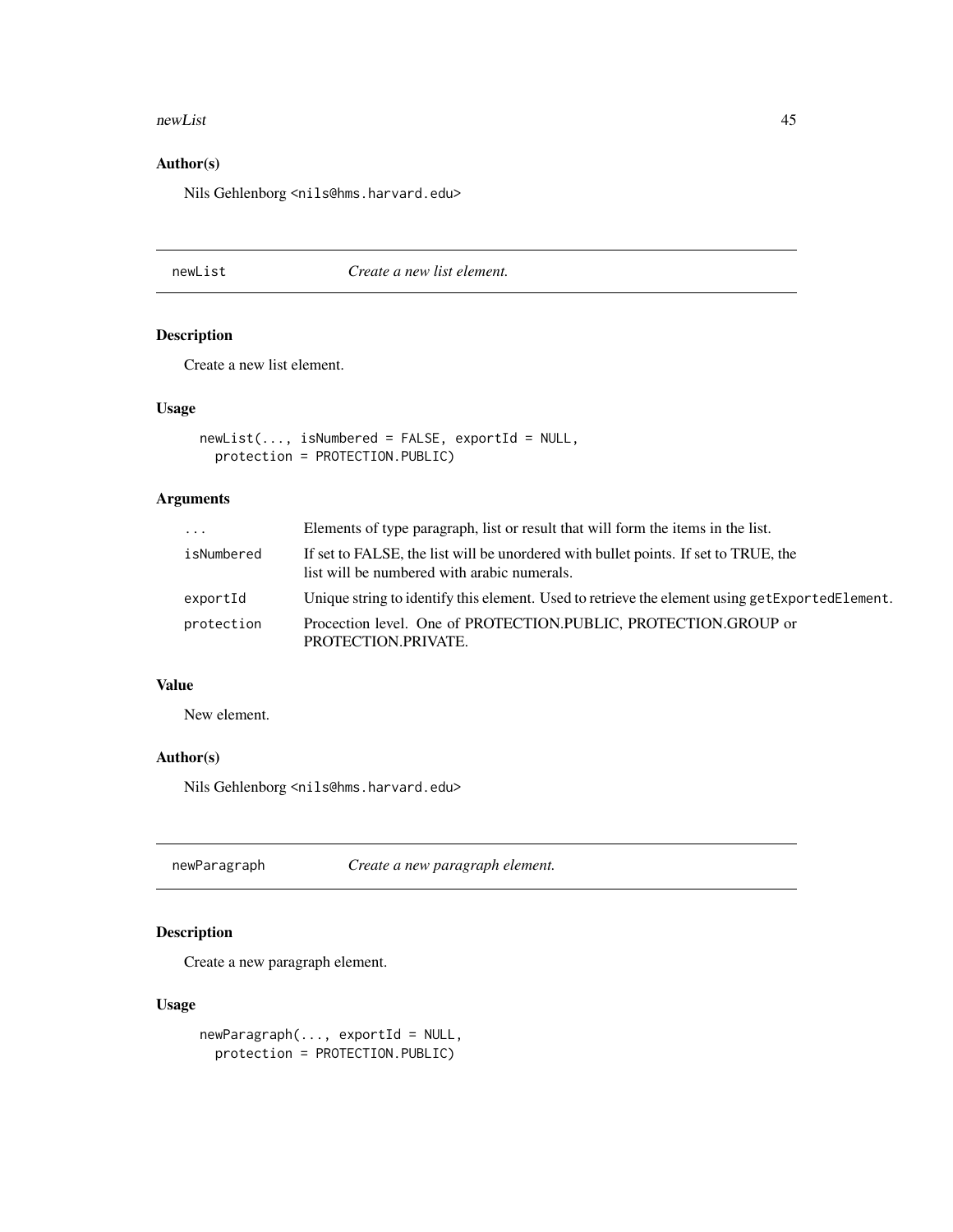## Arguments

| $\cdots$   | Strings that will be concatenated to form the text of the paragraph.                             |
|------------|--------------------------------------------------------------------------------------------------|
| exportId   | Unique string to identify this element. Used to retrieve the element using get Exported Element. |
| protection | Procection level. One of PROTECTION.PUBLIC, PROTECTION.GROUP, PRO-<br>TECTION.PRIVATE.           |

## Value

New element.

## Author(s)

Nils Gehlenborg <nils@hms.harvard.edu>

| newParameterList | Create a new parameter list element. A parameter list is an unnum-   |
|------------------|----------------------------------------------------------------------|
|                  | bered list of the form param $I = value_1$ , , param $n = value_n$   |
|                  | where param i is formated as a parameter and value i is formatted as |
|                  | a value.                                                             |
|                  |                                                                      |

## Description

Create a new parameter list element. A parameter list is an unnumbered list of the form param\_1 = value\_1, ..., param\_n = value\_n where param\_i is formated as a parameter and value\_i is formatted as a value.

#### Usage

```
newParameterList(..., separator = " = ", exportId = NULL,
 protection = PROTECTION.PUBLIC)
```
#### Arguments

| $\cdot \cdot \cdot$ | 2n strings that will be concatenated to form the parameter-value pairs. Strings<br>at positions $1, \ldots, 2n - 1$ will be treated as parameters 1 through n and strings at<br>positions 2, , 2n will be treated as values 1 through n. |
|---------------------|------------------------------------------------------------------------------------------------------------------------------------------------------------------------------------------------------------------------------------------|
| separator           | String to be used to separate parameters and values. Whitespace characters need<br>to be supplied if required.                                                                                                                           |
| exportId            | Unique string to identify this element. Used to retrieve the element using getExportedElement.                                                                                                                                           |
| protection          | Procection level. One of PROTECTION.PUBLIC, PROTECTION.GROUP, PRO-<br>TECTION.PRIVATE.                                                                                                                                                   |

#### Value

New element.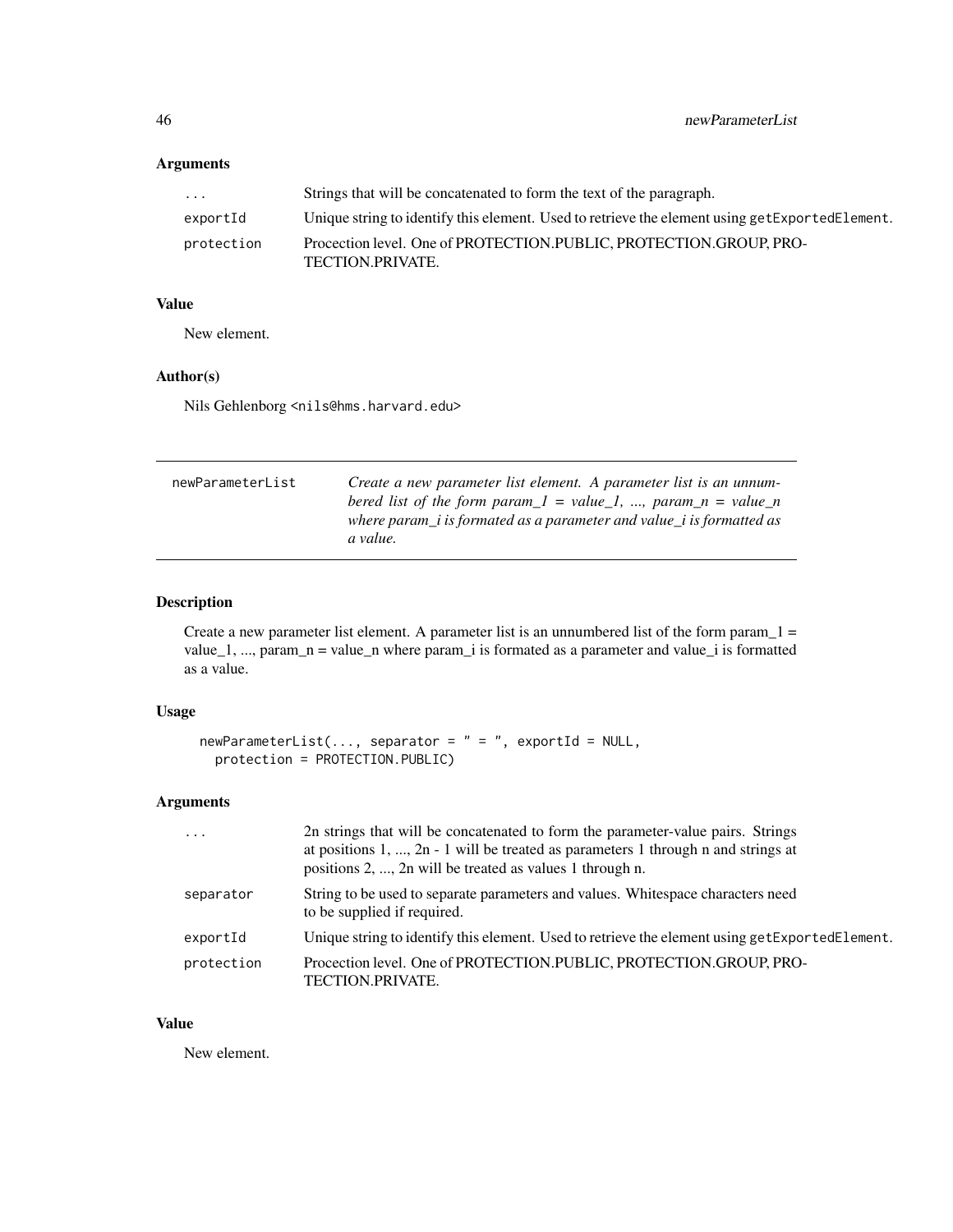#### newReport 47

#### Author(s)

Nils Gehlenborg <nils@hms.harvard.edu>

| newReport | Create a new report with pre-defined sections Overview/Introduction, |  |  |  |  |  |  |  |  |
|-----------|----------------------------------------------------------------------|--|--|--|--|--|--|--|--|
|           | Overview/Summary, Results, Methods & Data/Input, Methods &           |  |  |  |  |  |  |  |  |
|           | Data/References and Meta Data.                                       |  |  |  |  |  |  |  |  |

#### Description

Create a new report with pre-defined sections Overview/Introduction, Overview/Summary, Results, Methods & Data/Input, Methods & Data/References and Meta Data.

#### Usage

```
newReport(..., version = 0)
```
#### Arguments

| $\cdots$ | One or more strings that will be concatenated into the report title. |
|----------|----------------------------------------------------------------------|
| version  | Version number. Not in use.                                          |

#### Value

A new report element.

## Author(s)

Nils Gehlenborg (nils@hms.harvard.edu)

newResult *Create a new result element.*

#### Description

Create a new result element.

#### Usage

```
newResult(..., isSignificant = FALSE,
protection = PROTECTION.PUBLIC)
```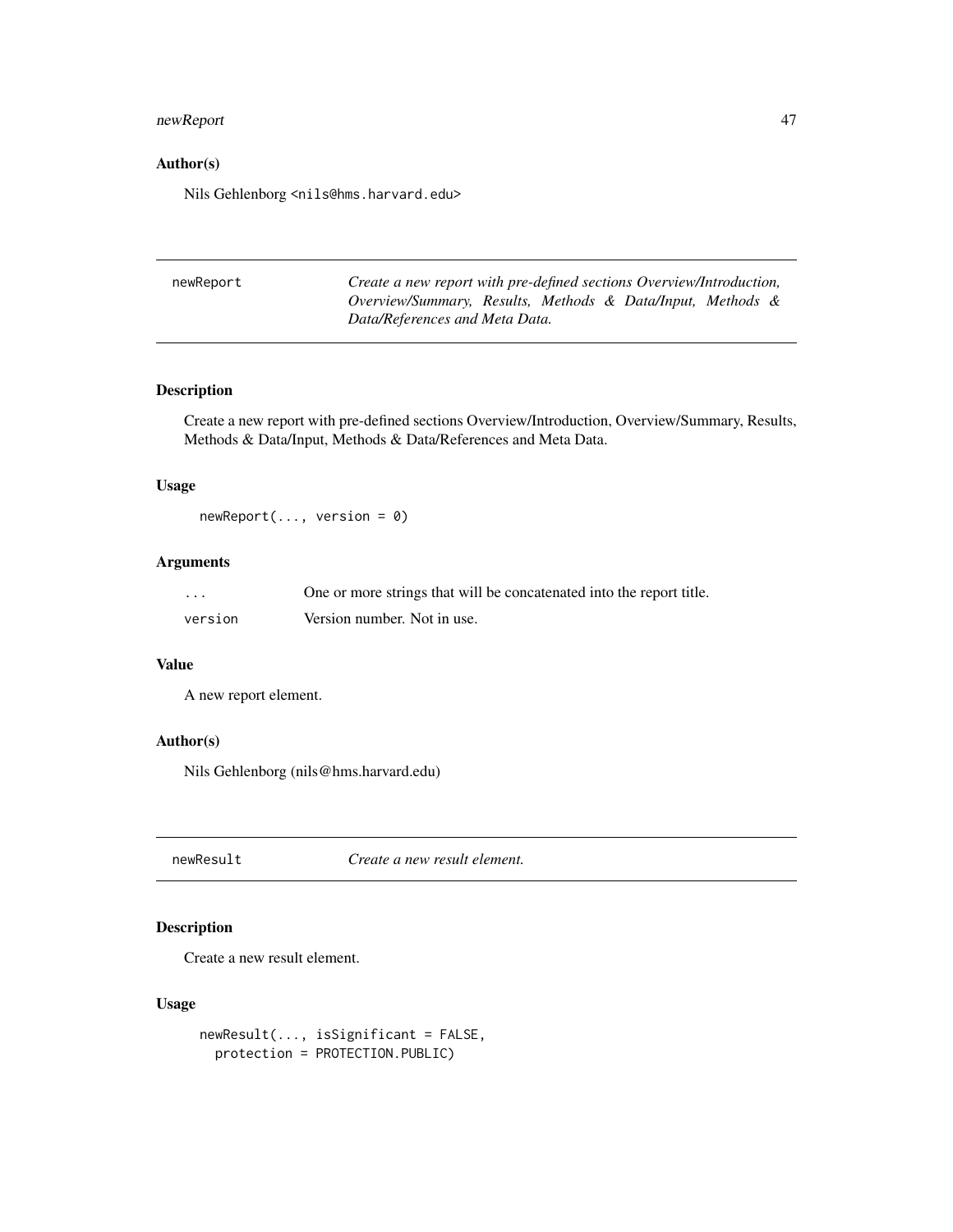## Arguments

| .          | One or more strings that will be concatenated to form the text associated with<br>the result (often just a scalar or single string). |
|------------|--------------------------------------------------------------------------------------------------------------------------------------|
|            | is Significant If TRUE, the result will be declared significant.                                                                     |
| protection | Procection level. One of PROTECTION.PUBLIC, PROTECTION.GROUP, PRO-<br>TECTION.PRIVATE.                                               |

#### Value

New element.

#### Author(s)

Nils Gehlenborg <nils@hms.harvard.edu>

newSection *Create a new section element.*

## Description

Create a new section element.

## Usage

```
newSection(..., class = "", exportId = NULL,
 protection = PROTECTION.PUBLIC)
```
#### Arguments

| $\cdots$   | Strings that will be concatenated to form the section title.                                                                                       |
|------------|----------------------------------------------------------------------------------------------------------------------------------------------------|
| class      | If set to SECTION.CLASS.RESULTS, results can be reported in this section. If<br>set to SECTION.CLASS.META the section will be a meta data section. |
| exportId   | Unique string to identify this element. Used to retrieve the element using getExportedElement.                                                     |
| protection | Procection level. One of PROTECTION.PUBLIC, PROTECTION.GROUP, PRO-<br>TECTION.PRIVATE.                                                             |

## Value

New element.

#### Author(s)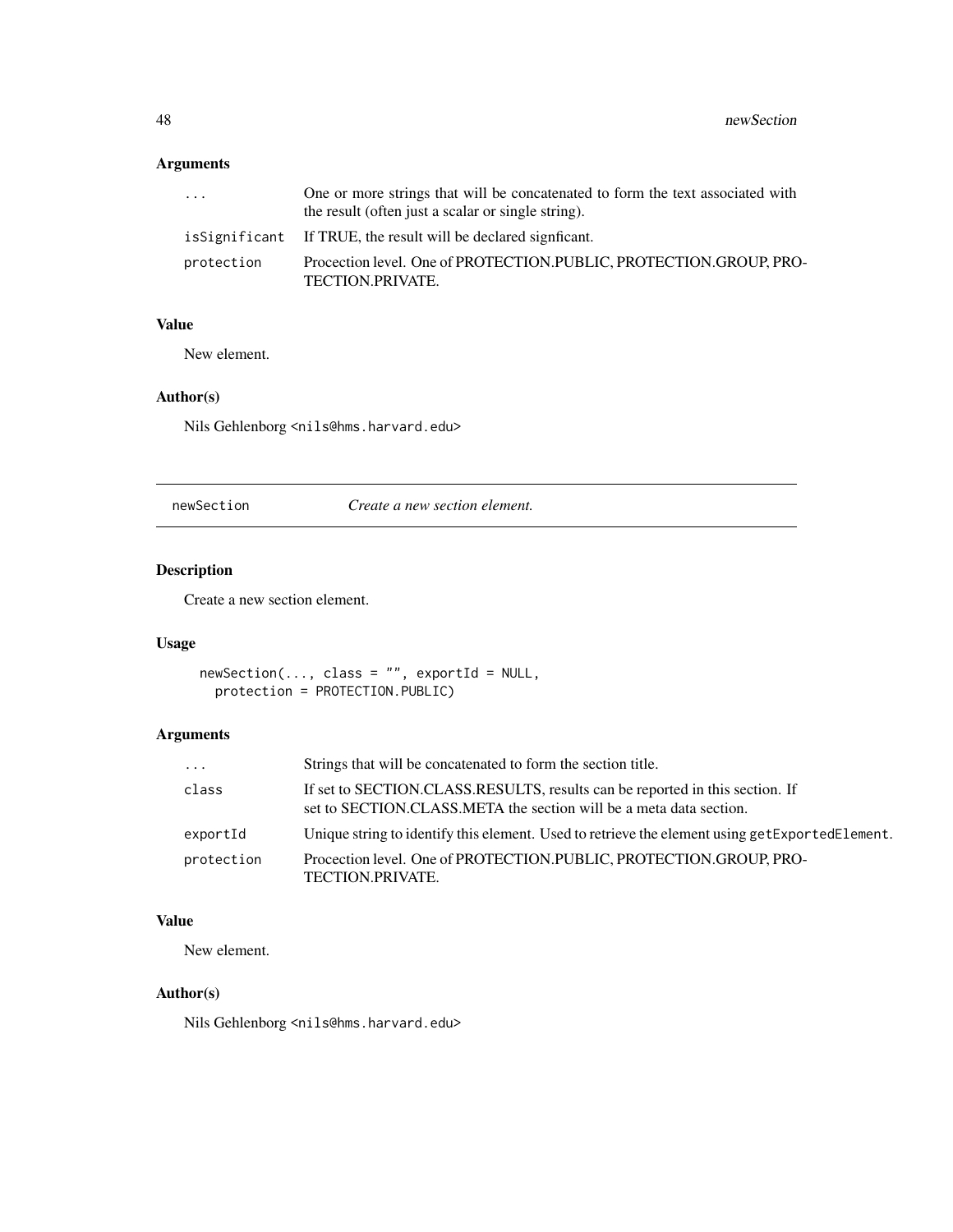#### Description

Create a new subsection element.

## Usage

```
newSubSection(..., exportId = NULL,
protection = PROTECTION.PUBLIC)
```
#### Arguments

| $\cdots$   | Strings that will be concatenated to form the subsection title.                                  |
|------------|--------------------------------------------------------------------------------------------------|
| exportId   | Unique string to identify this element. Used to retrieve the element using get Exported Element. |
| protection | Procection level. One of PROTECTION.PUBLIC, PROTECTION.GROUP, PRO-<br>TECTION.PRIVATE.           |

## Value

New element.

#### Author(s)

Nils Gehlenborg <nils@hms.harvard.edu>

newSubSubSection *Create a new subsubsection element.*

## Description

Create a new subsubsection element.

#### Usage

```
newSubSubSection(..., exportId = NULL,
protection = PROTECTION.PUBLIC)
```

| $\cdots$   | Strings that will be concatenated to form the subsubsection title.                             |
|------------|------------------------------------------------------------------------------------------------|
| exportId   | Unique string to identify this element. Used to retrieve the element using getExportedElement. |
| protection | Procection level. One of PROTECTION.PUBLIC. PROTECTION.GROUP. PRO-<br>TECTION.PRIVATE.         |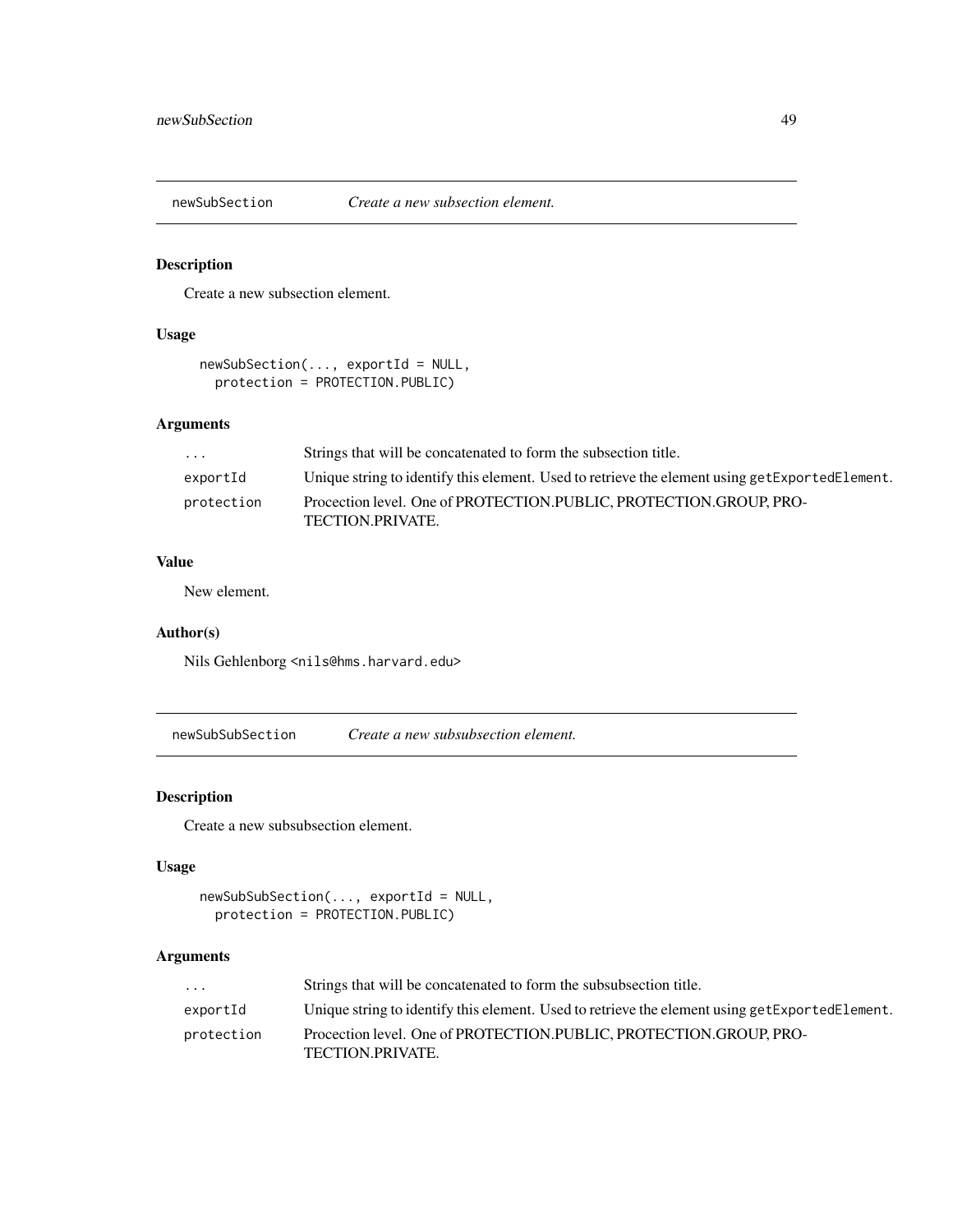## Value

New element.

## Author(s)

Nils Gehlenborg <nils@hms.harvard.edu>

newTable *Create new table element.*

#### Description

Create new table element.

#### Usage

```
newTable(table, ..., file = NA,
 significantDigits = TABLE.SIGNIFICANT.DIGITS,
exportId = NULL, protection = PROTECTION.PUBLIC)
```
#### Arguments

| table             | A matrix or data frame containing the table data. Column names will be ex-<br>tracted and used as column headers.                                               |  |
|-------------------|-----------------------------------------------------------------------------------------------------------------------------------------------------------------|--|
| $\cdots$          | Strings that will be concatenated to form the table caption.                                                                                                    |  |
| file              | Path or URL to a file containing the full table. It is recommend to only show a<br>relevant subset of all results in the report itself to increase readability. |  |
| significantDigits |                                                                                                                                                                 |  |
|                   | Number of significant digits used to trim all numeric columns. The default is<br>TABLE. SIGNIFICANT. DIGITS.                                                    |  |
| exportId          | Unique string to identify this element. Used to retrieve the element using get Exported Element.                                                                |  |
| protection        | Procection level. One of PROTECTION.PUBLIC, PROTECTION.GROUP, PRO-<br><b>TECTION.PRIVATE.</b>                                                                   |  |

#### Value

New element.

## Author(s)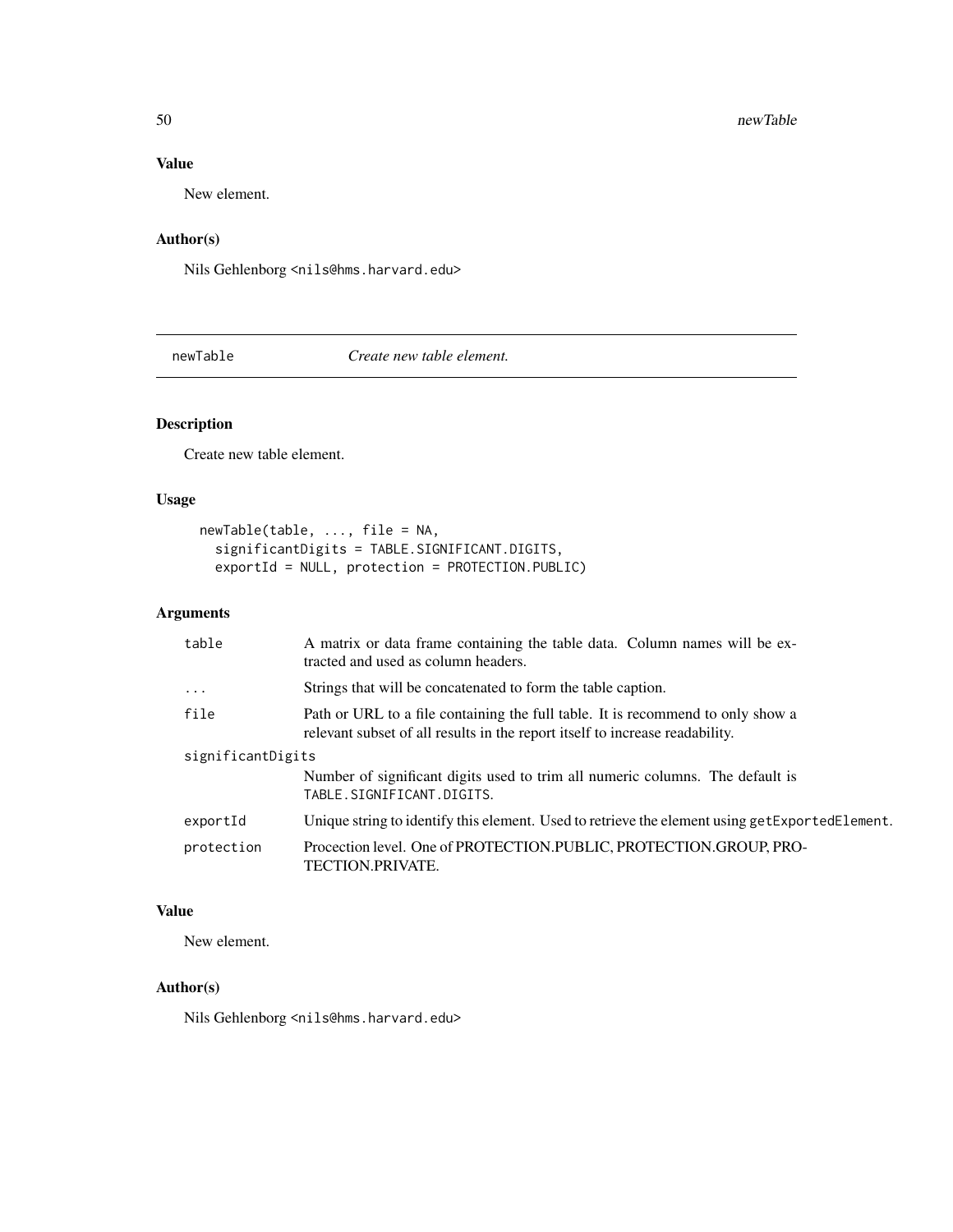newWebCitation *Create a citation element that represents a document published online. This is a convenience wrapper for* newCitation*.*

#### Description

Create a citation element that represents a document published online. This is a convenience wrapper for newCitation.

#### Usage

newWebCitation(authors, title, url)

#### Arguments

| authors | Names of authors.      |
|---------|------------------------|
| title   | Title of the document. |
| url     | URL of the document.   |

#### Value

New element.

#### Author(s)

Nils Gehlenborg <nils@hms.harvard.edu>

PROTECTION.GROUP *Group visibility.*

#### Description

Group visibility.

## Usage

PROTECTION.GROUP

#### Format

num 5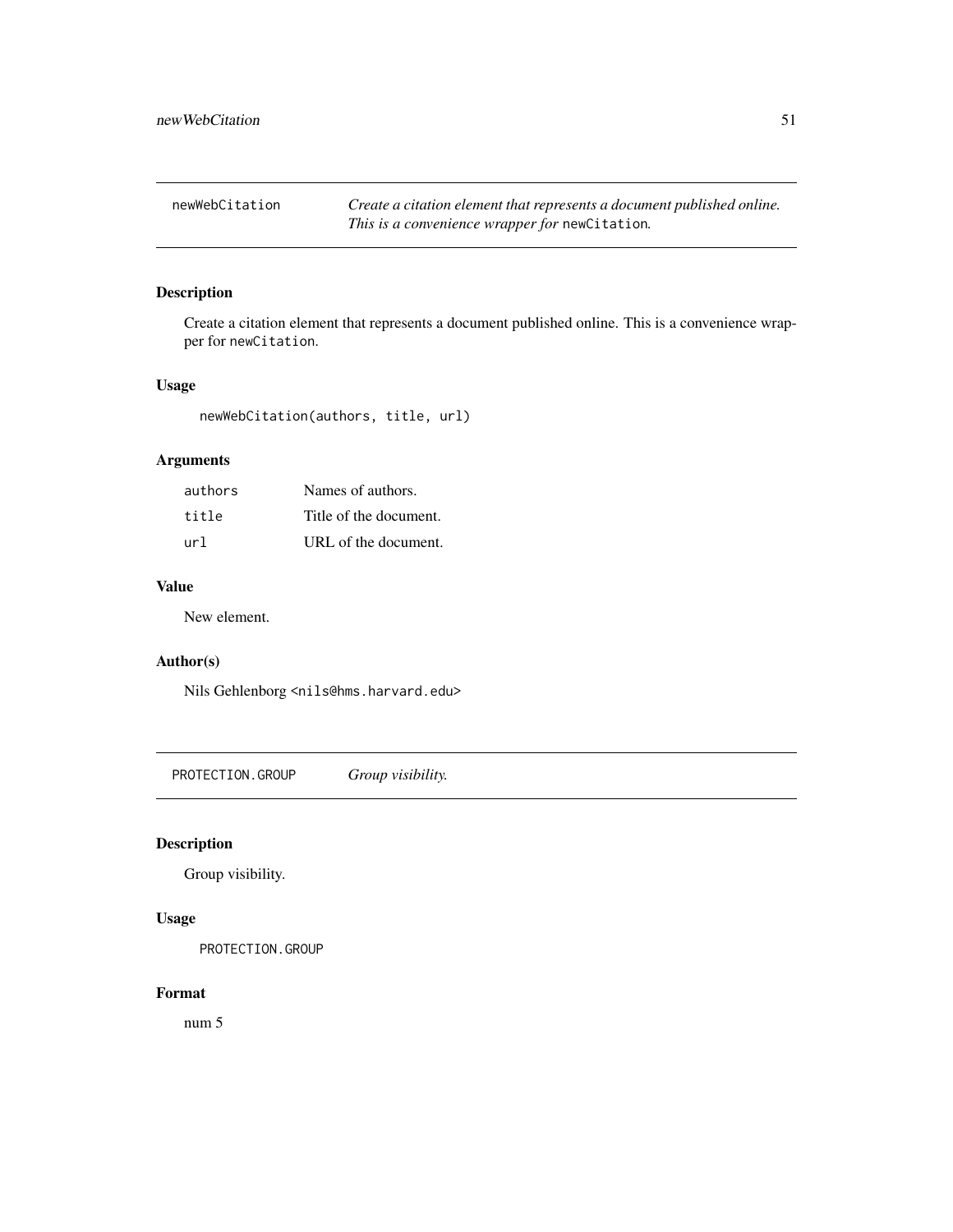PROTECTION.PRIVATE *Private visibility.*

#### Description

Private visibility.

## Usage

PROTECTION.PRIVATE

## Format

num 10

PROTECTION.PUBLIC *Public visibility.*

## Description

Public visibility.

## Usage

PROTECTION.PUBLIC

## Format

num 0

PROTECTION.TCGA *Group visibility.*

# Description

Group visibility.

## Usage

PROTECTION.TCGA

#### Format

num 5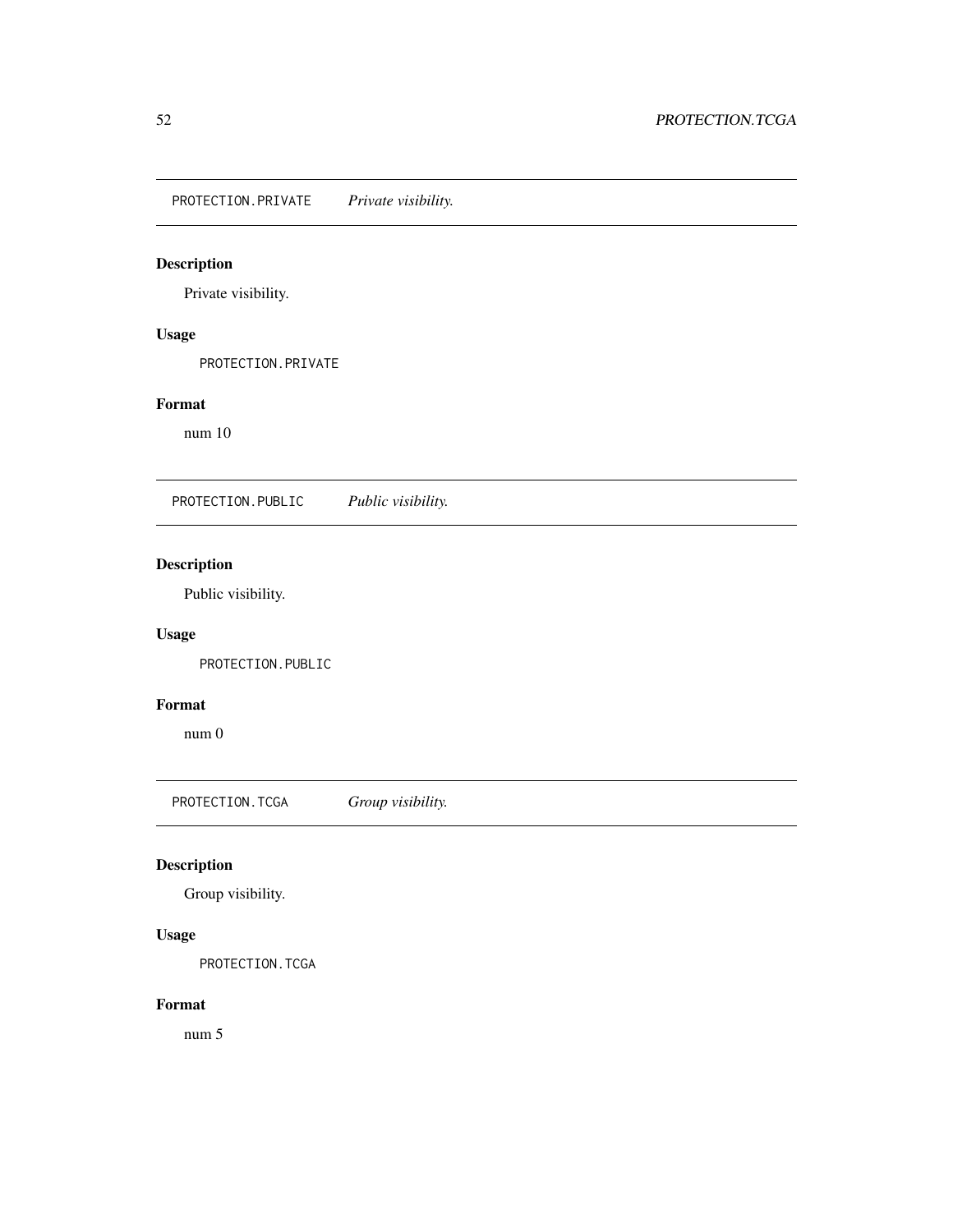RDATA.REPORT *Output type.*

# Description

Output type.

## Usage

RDATA.REPORT

#### Format

chr "rdata"

SECTION.CLASS.META *Section class.*

## Description

Section class.

## Usage

SECTION.CLASS.META

#### Format

chr "meta"

SECTION.CLASS.RESULTS *Section class.*

## Description

Section class.

## Usage

SECTION.CLASS.RESULTS

#### Format

chr "results"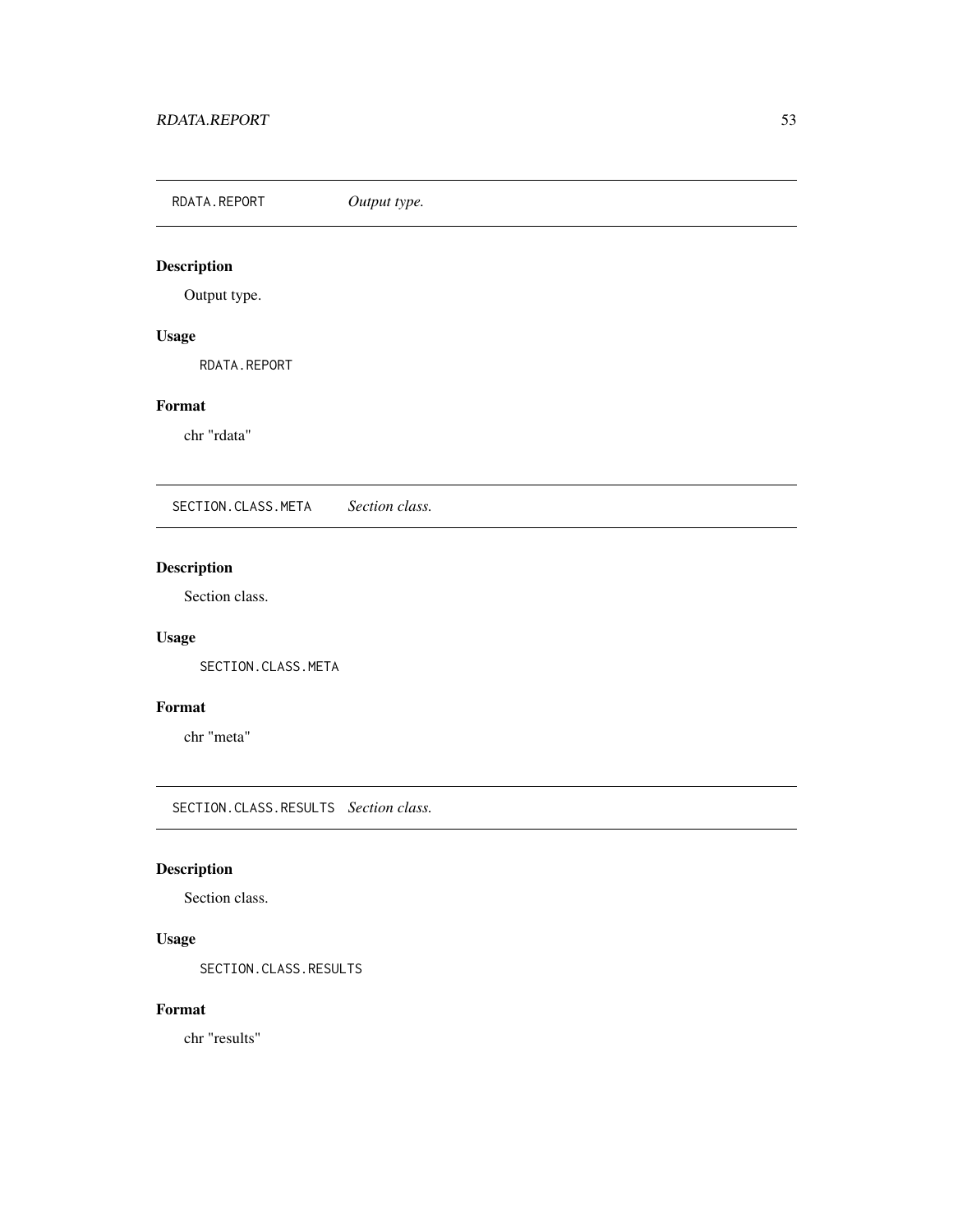54 setCopyright

setContactInformation *Set contact information for* report*. This is used to create a "contact" button in the top right corner of the report, e.g. to collect feedback about the report.*

#### Description

Set contact information for report. This is used to create a "contact" button in the top right corner of the report, e.g. to collect feedback about the report.

#### Usage

```
setContactInformation(report, email, subject, message,
label = NA
```
## Arguments

| report  | Report element.                                   |
|---------|---------------------------------------------------|
| email   | Email address of the recipient of contact emails. |
| subject | Subject of the email to be sent.                  |
| message | Message used to pre-populate the email body.      |
| label   | Label for the button, e.g. "Contact Us".          |

#### Value

Updated report element.

## Author(s)

Nils Gehlenborg <nils@hms.harvard.edu>

setCopyright *Set copyright messsage for* report*.*

#### Description

Set copyright messsage for report.

#### Usage

```
setCopyright(report, owner, year, statement = NA,
url = NA)
```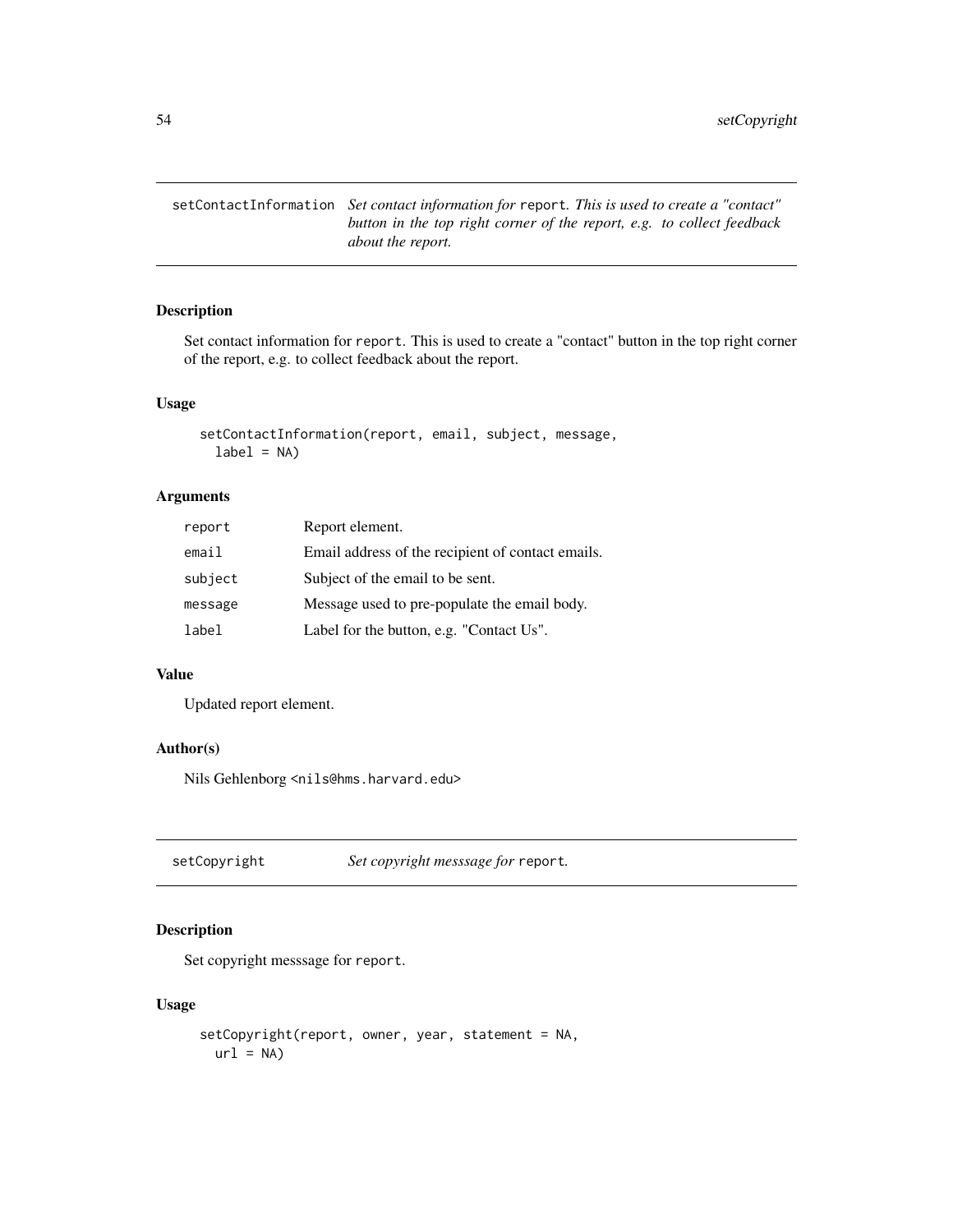## setCustomPrintCss 55

## Arguments

| report    | Report element.                                                       |
|-----------|-----------------------------------------------------------------------|
| owner     | Copyright owner, e.g. "The President and Fellows of Harvard College". |
| year      | Copyright year, e.g. "2012" or "2011-2013".                           |
| statement | Copyright statement, e.g. "All rights reserved.".                     |
| url       | A URL that will be linked to the copyright owner.                     |

## Value

Updated report element.

#### Author(s)

Nils Gehlenborg <nils@hms.harvard.edu>

| setCustomPrintCss | Set the path or URL of the CSS file to be used to overwrite the default |
|-------------------|-------------------------------------------------------------------------|
|                   | print (not: screen) style sheet. Can be relative or absolute.           |

## Description

Set the path or URL of the CSS file to be used to overwrite the default print (not: screen) style sheet. Can be relative or absolute.

## Usage

```
setCustomPrintCss(report, cssFile)
```
## Arguments

| report  | Report element.                                   |
|---------|---------------------------------------------------|
| cssFile | URL or a relative or absolute path to a CSS file. |

#### Value

Updated report element.

#### Author(s)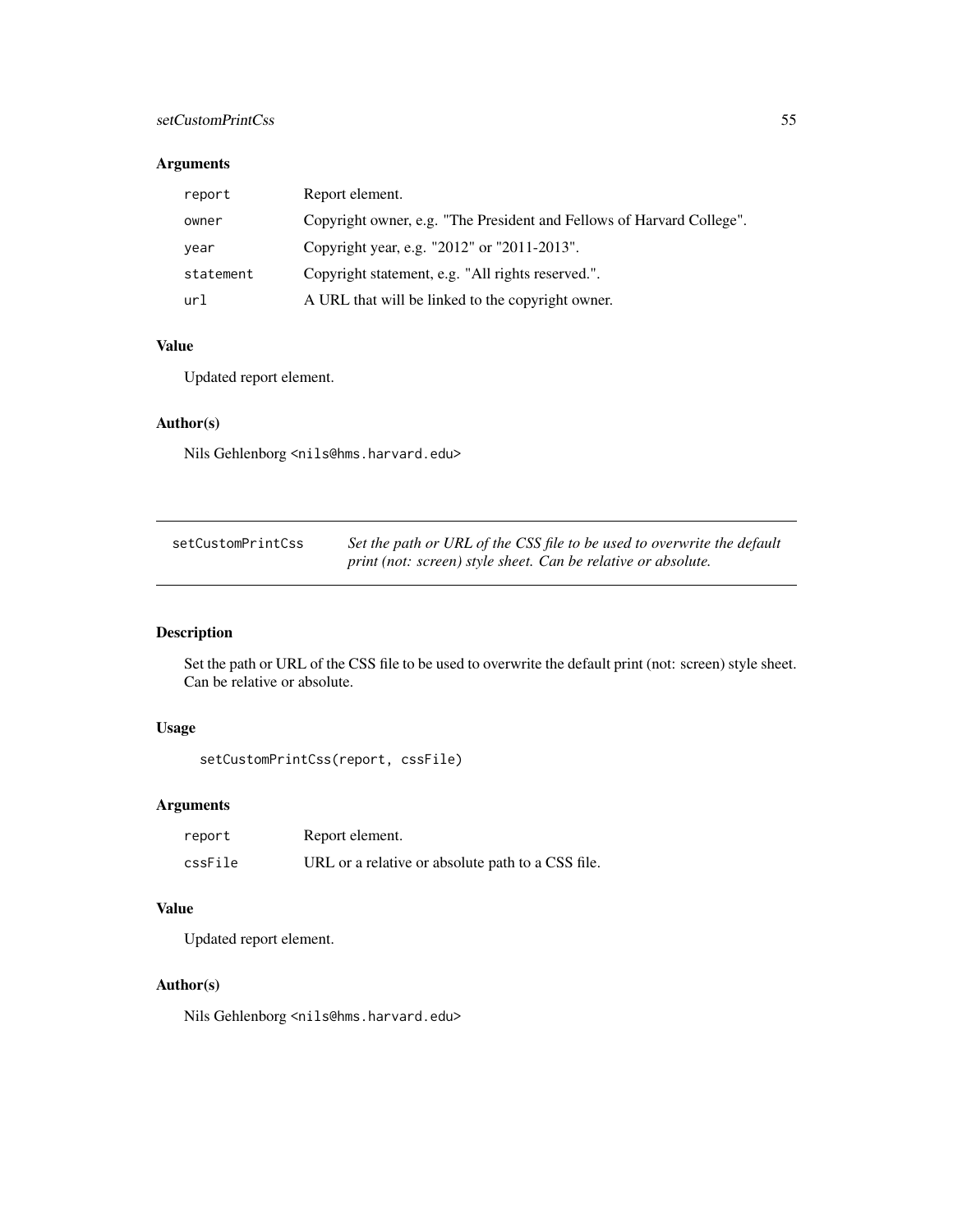#### Description

Set the path or URL of the CSS file to be used to overwrite the default screen (not: print) style sheet. Can be relative or absolute.

## Usage

setCustomScreenCss(report, cssFile)

#### Arguments

| report  | Report element.                                   |
|---------|---------------------------------------------------|
| cssFile | URL or a relative or absolute path to a CSS file. |

#### Value

Updated report element.

#### Author(s)

Nils Gehlenborg <nils@hms.harvard.edu>

| setDoi | Set the DOI (document object identifier, http://www.doi.org) for  |
|--------|-------------------------------------------------------------------|
|        | report. A warning will be emitted if the report has been assigned |
|        | a DOI before.                                                     |

## Description

Set the DOI (document object identifier, http://www.doi.org) for report. A warning will be emitted if the report has been assigned a DOI before.

## Usage

setDoi(report, doi)

| report | Report element.                 |
|--------|---------------------------------|
| doi    | The document object identifier. |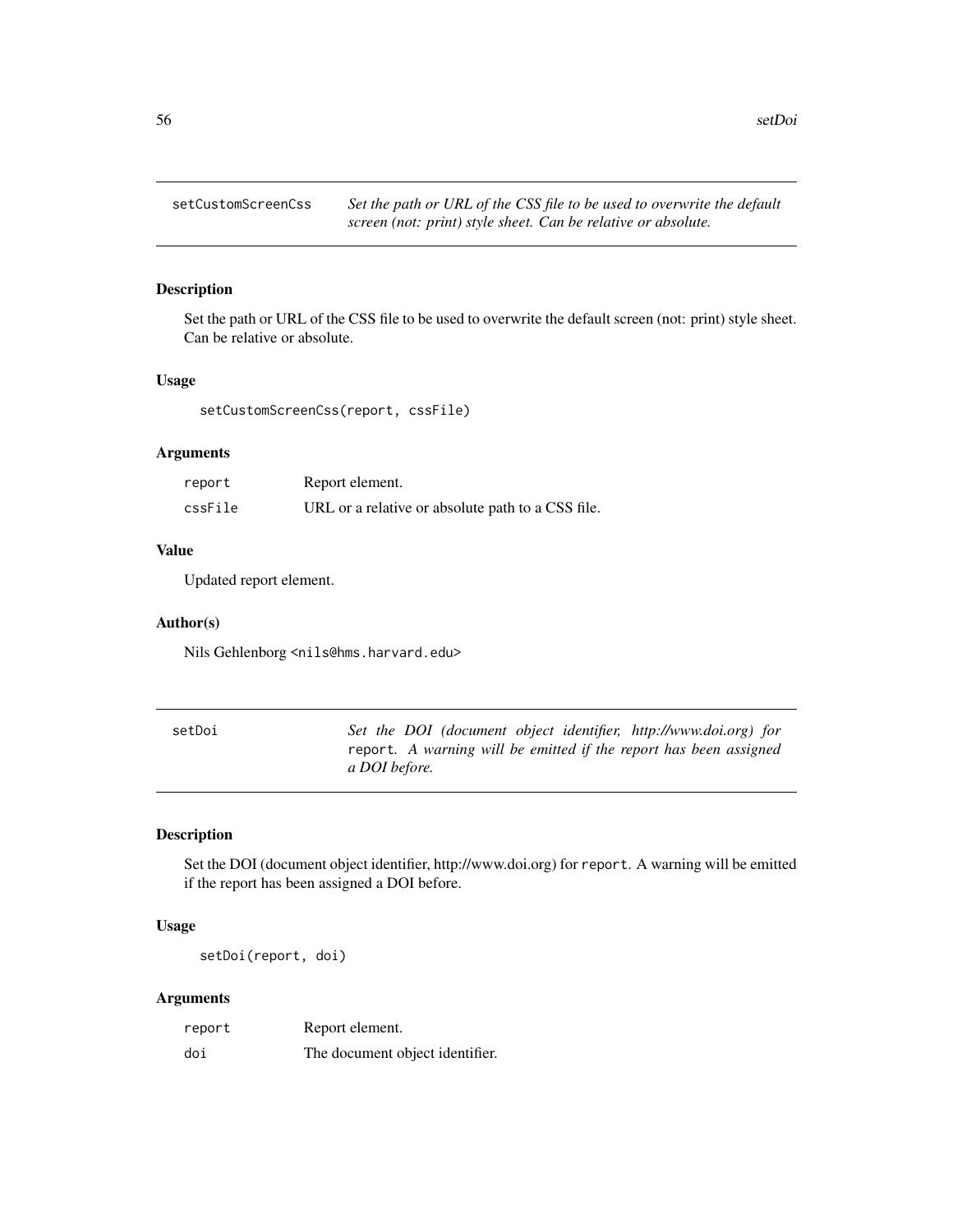#### setDoiCreator 57

## Value

Updated report element.

## Note

A document object identifer must have been created before this is called.

## Author(s)

Nils Gehlenborg <nils@hms.harvard.edu>

#### References

<http://www.doi.org>

setDoiCreator *Set the DOI meta data creator for* report*.*

#### Description

Set the DOI meta data creator for report.

#### Usage

```
setDoiCreator(report, creator)
```
## Arguments

| report  | Report element.                    |
|---------|------------------------------------|
| creator | Name of the report creator/author. |

#### Value

Updated report element.

#### Note

This should match the meta data stored for the DOI.

#### Author(s)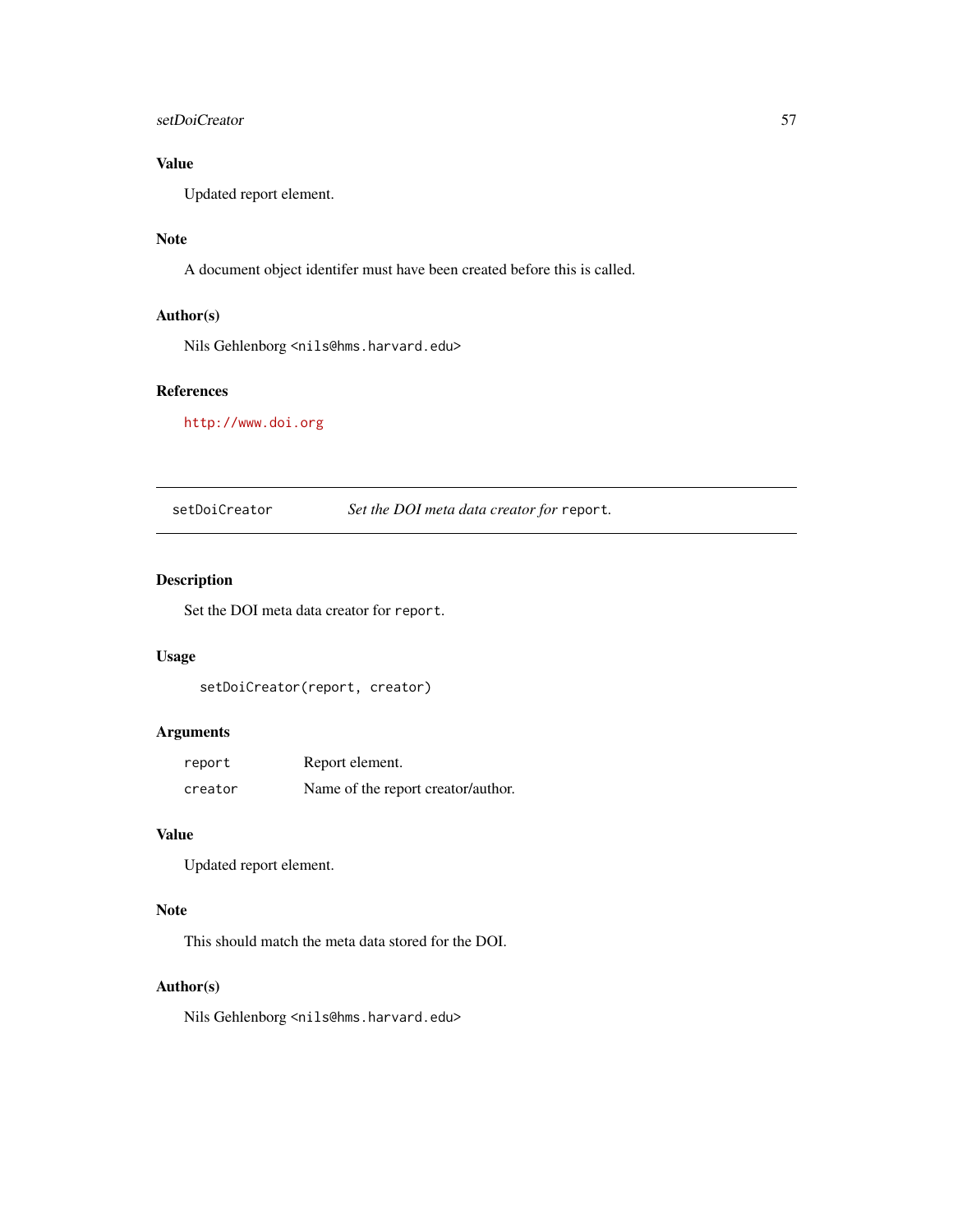#### Description

Set the DOI meta data publisher for report.

## Usage

```
setDoiPublisher(report, publisher)
```
#### Arguments

| report    | Report element.          |
|-----------|--------------------------|
| publisher | Publisher of the report. |

## Value

Updated report element.

#### Note

This should match the meta data stored for the DOI.

#### Author(s)

Nils Gehlenborg <nils@hms.harvard.edu>

| setDoiResolver | Set the DOI resolver URL (e.g. http://dx.doi.org) for report. The |  |
|----------------|-------------------------------------------------------------------|--|
|                | URL must not end with a slash!                                    |  |

#### Description

Set the DOI resolver URL (e.g. http://dx.doi.org) for report. The URL must not end with a slash!

## Usage

```
setDoiResolver(report, url)
```

| report | Report element.                                                                  |
|--------|----------------------------------------------------------------------------------|
| url    | The resolver URL (without a trailing slash). The default is "http://dx.doi.org". |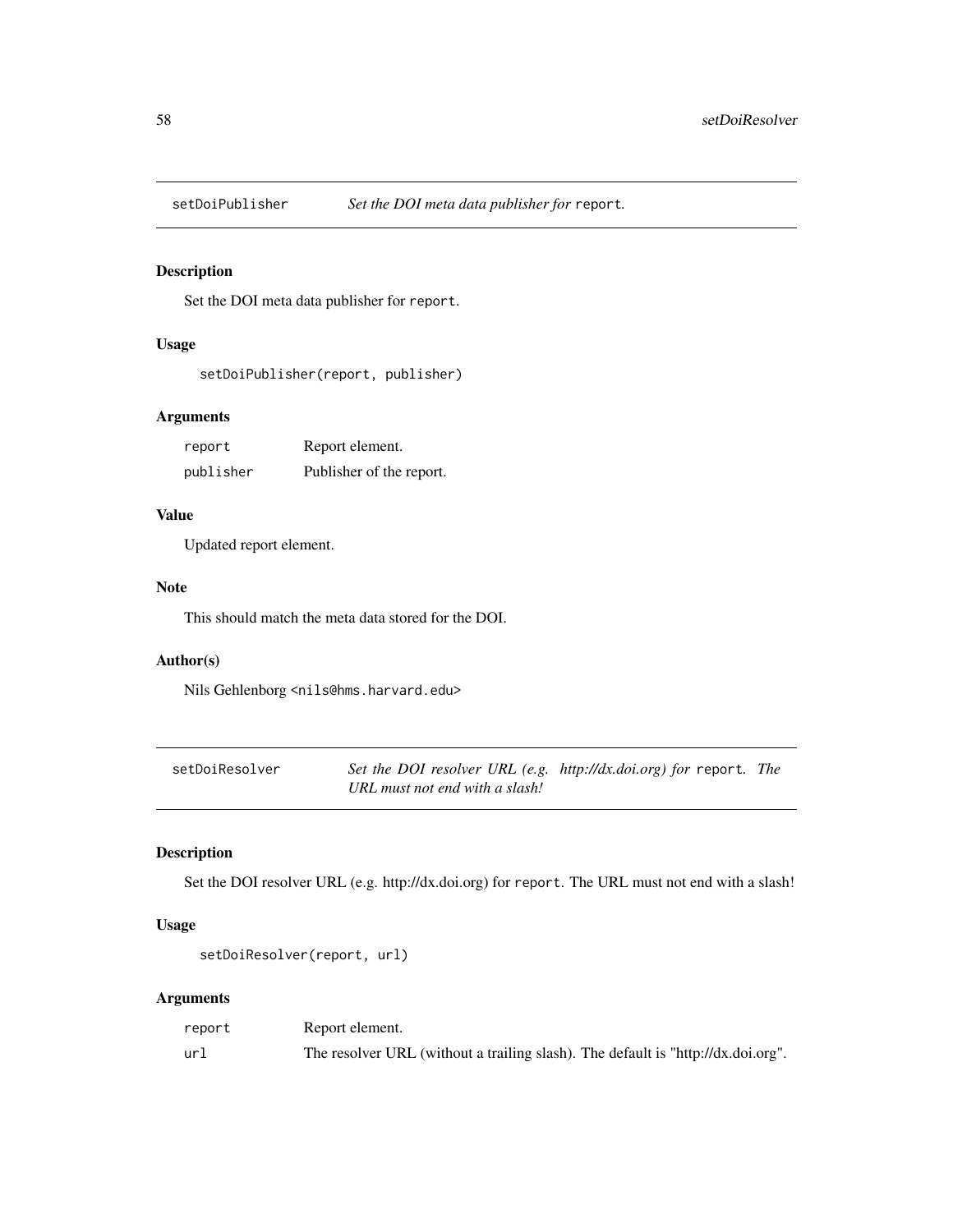#### setDoiTitle 59

## Value

Updated report element.

## Author(s)

Nils Gehlenborg <nils@hms.harvard.edu>

## setDoiTitle *Set the DOI meta data title for* report*.*

## Description

Set the DOI meta data title for report.

#### Usage

setDoiTitle(report, title)

#### Arguments

| report | Report element.      |
|--------|----------------------|
| title  | Title of the report. |

#### Value

Updated report element.

## Note

This should match the meta data stored for the DOI.

#### Author(s)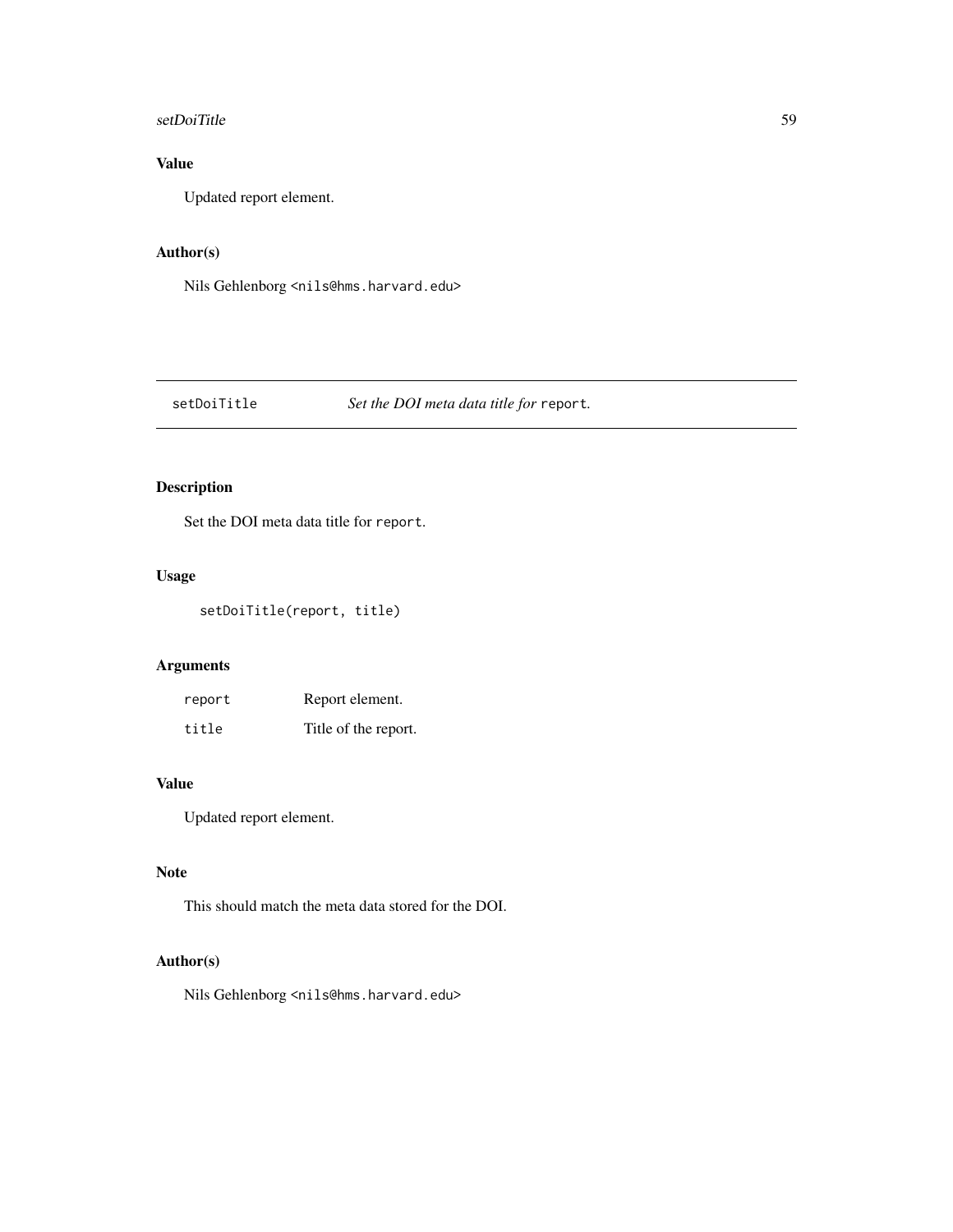#### Description

Set the DOI meta data version for report.

#### Usage

```
setDoiVersion(report, version)
```
## Arguments

| report  | Report element.        |
|---------|------------------------|
| version | Version of the report. |

#### Value

Updated report element.

#### Note

This should match the meta data stored for the DOI.

#### Author(s)

Nils Gehlenborg <nils@hms.harvard.edu>

setDoiYear *Set the DOI meta data year for* report*.*

## Description

Set the DOI meta data year for report.

## Usage

setDoiYear(report, year)

| report | Report element.                 |
|--------|---------------------------------|
| year   | Publication year of the report. |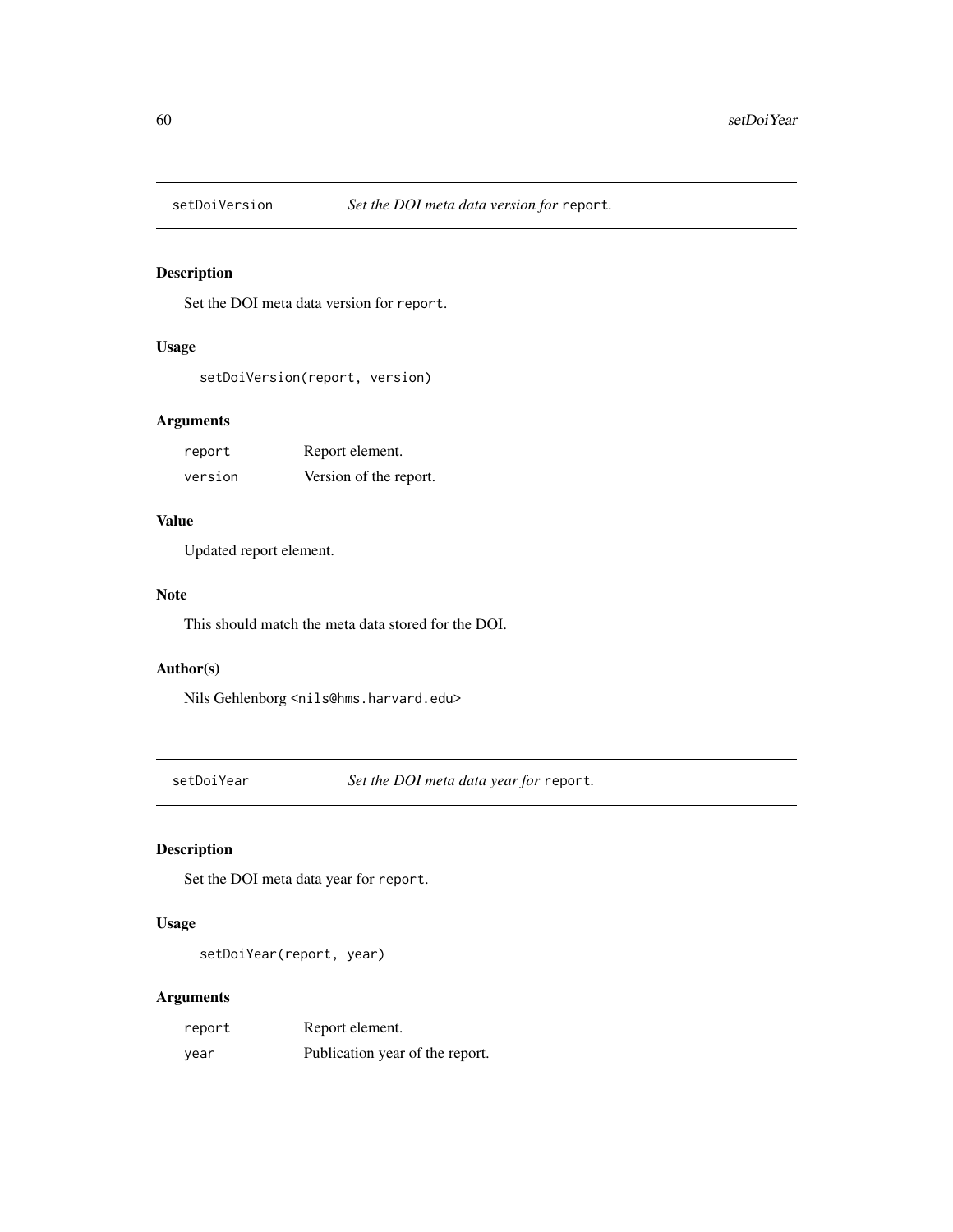## setFigureFile 61

## Value

Updated report element.

## Note

This should match the meta data stored for the DOI.

#### Author(s)

Nils Gehlenborg <nils@hms.harvard.edu>

| setFigureFile | Set path or URL of image file associated with a figure element. Paths |  |
|---------------|-----------------------------------------------------------------------|--|
|               | can relative or absolute.                                             |  |

## Description

Set path or URL of image file associated with a figure element. Paths can relative or absolute.

#### Usage

```
setFigureFile(element, file)
```
#### Arguments

| element | A figure element.              |
|---------|--------------------------------|
| file    | Path or URL of the image file. |

## Value

Updated figure element or NA is element is not a figure.

## Author(s)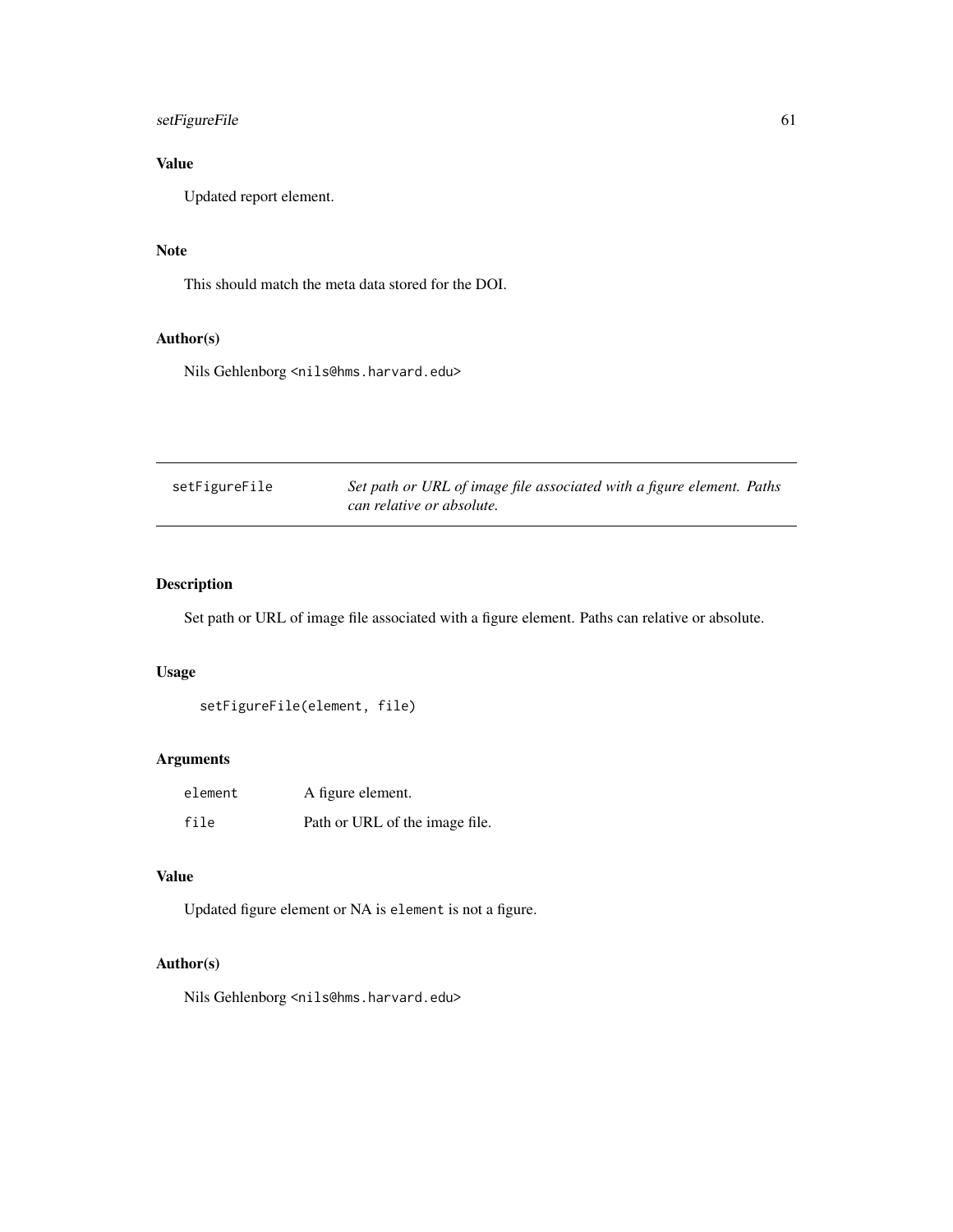setFigureFileHighRes *Set path or URL of high-resolution or vector-based image file associated with a figure element. Paths can be relative or absolute.*

#### Description

Set path or URL of high-resolution or vector-based image file associated with a figure element. Paths can be relative or absolute.

#### Usage

setFigureFileHighRes(element, file)

#### Arguments

| element | A figure element.              |
|---------|--------------------------------|
| file    | Path or URL of the image file. |

#### Value

Updated figure element or NA is element is not a figure.

#### Author(s)

Nils Gehlenborg <nils@hms.harvard.edu>

setGoogleAnalyticsId *Set the Google Analytics tracking ID to be embedded in this report ("web property id", usually starts with "UA-").*

#### Description

Set the Google Analytics tracking ID to be embedded in this report ("web property id", usually starts with "UA-").

#### Usage

setGoogleAnalyticsId(report, id)

| report | Report element.                                            |
|--------|------------------------------------------------------------|
| id     | Web property ID for the Google Analytics tracking account. |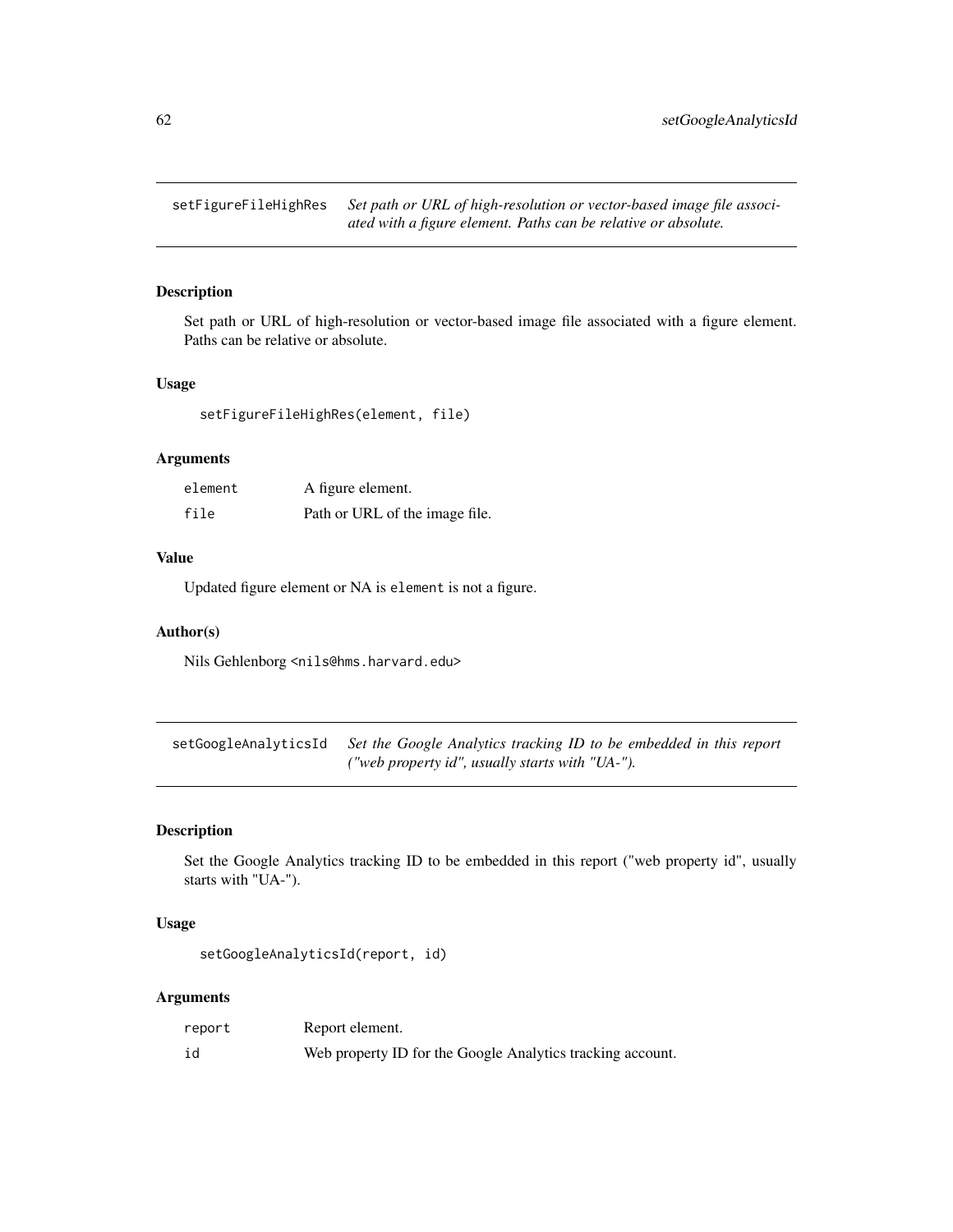#### setLogo 63

## Value

Updated report element.

#### Note

A (free) Google Analytics account is required.

## Author(s)

Nils Gehlenborg <nils@hms.harvard.edu>

#### References

<http://www.google.com/analytics>

| setLogo | Set a logo file for one of six positions (three at the top, three at the |
|---------|--------------------------------------------------------------------------|
|         | <i>bottom</i> ) in report, e.g. an institute logo.                       |

## Description

Set a logo file for one of six positions (three at the top, three at the bottom) in report, e.g. an institute logo.

#### Usage

setLogo(report, filename, position)

## Arguments

| report   | Report element.                                                                                                    |
|----------|--------------------------------------------------------------------------------------------------------------------|
| filename | Path or URL to the logo file (relative) to the final location of the report HTML<br>file.                          |
| position | One of LOGO.TOP.LEFT, LOGO.TOP.CENTER, LOGO.TOP.RIGHT, LOGO.BOTTOM.LEFT,<br>LOGO.BOTTOM.CENTER. LOGO.BOTTOM.RIGHT. |

#### Value

Updated report element.

#### Author(s)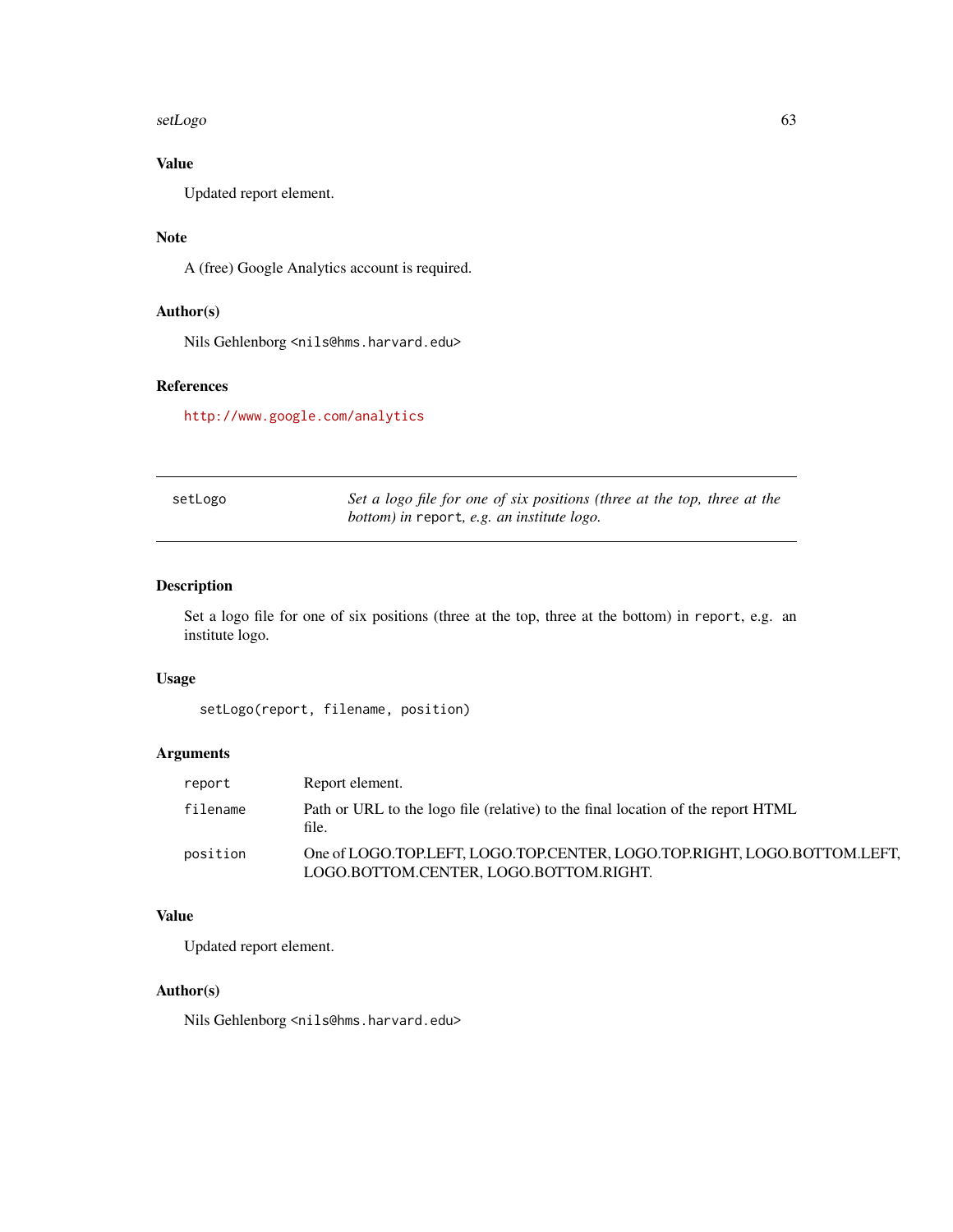```
setMaintainerAffiliation
```
*Set affiliation of maintainer of* report*.*

## Description

Set affiliation of maintainer of report.

#### Usage

```
setMaintainerAffiliation(report, ...)
```
#### Arguments

| report   | Report element.                                                                               |
|----------|-----------------------------------------------------------------------------------------------|
| $\cdots$ | One or more strings that will be concatenated to form the affiliation of the main-<br>tainer. |

## Value

Updated report element.

#### Author(s)

Nils Gehlenborg <nils@hms.harvard.edu>

setMaintainerEmail *Set email address of maintainer of* report*.*

## Description

Set email address of maintainer of report.

### Usage

```
setMaintainerEmail(report, ...)
```
## Arguments

| report  | Report element.                                                                |
|---------|--------------------------------------------------------------------------------|
| $\cdot$ | One or more strings that will be concatenated to form the email address of the |
|         | maintainer.                                                                    |

#### Value

Updated report element.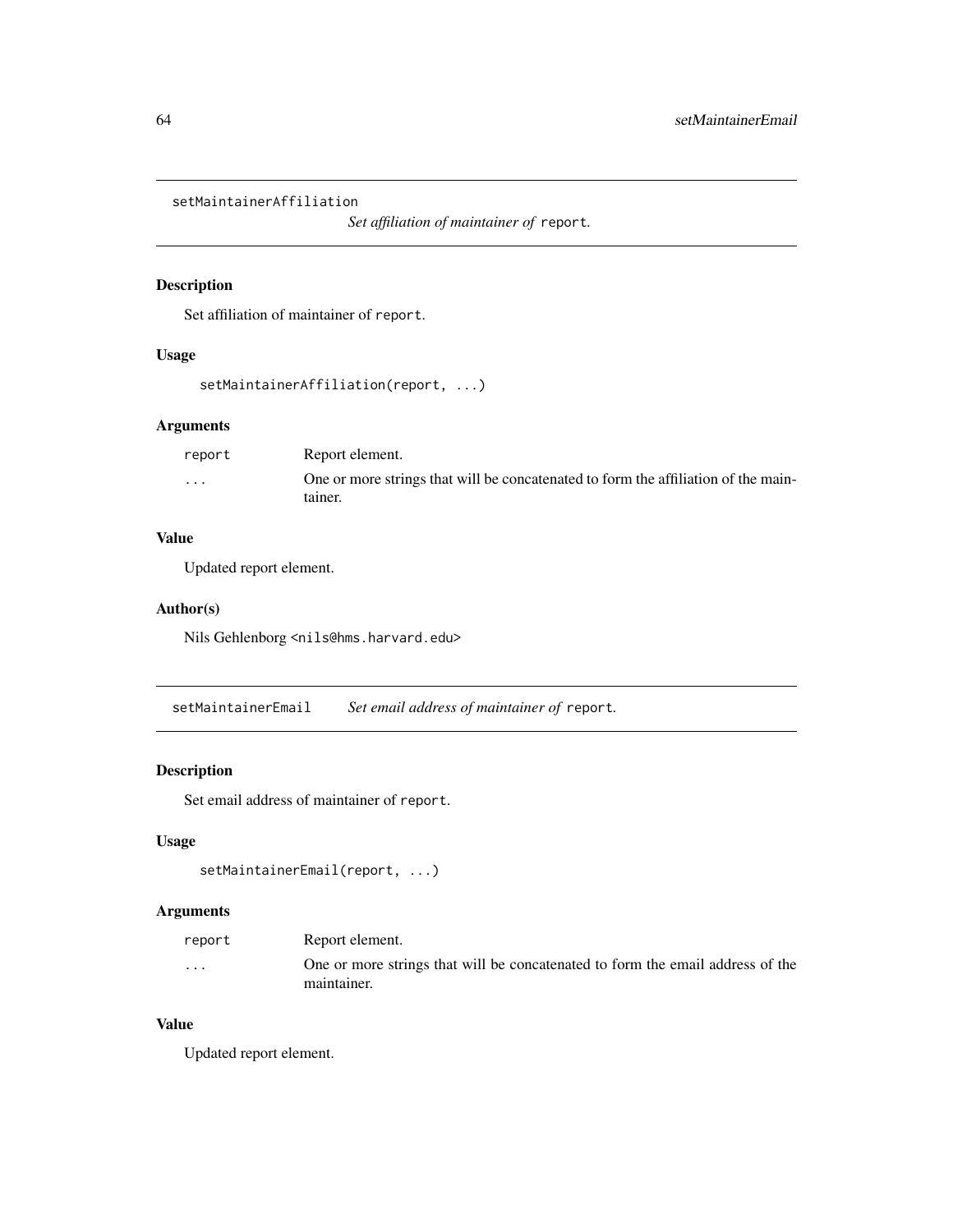#### setMaintainerName 65

## Author(s)

Nils Gehlenborg <nils@hms.harvard.edu>

setMaintainerName *Set name of maintainer of* report*.*

#### Description

Set name of maintainer of report.

#### Usage

setMaintainerName(report, ...)

#### Arguments

| report   | Report element.                                                                   |
|----------|-----------------------------------------------------------------------------------|
| $\cdots$ | One or more strings that will be concatenated to form the name of the maintainer. |

#### Value

Updated report element.

## Author(s)

Nils Gehlenborg <nils@hms.harvard.edu>

| setNextReport | Set the URL and title of the "next" report after report. This will be |
|---------------|-----------------------------------------------------------------------|
|               | accessible through the utility menu.                                  |

#### Description

Set the URL and title of the "next" report after report. This will be accessible through the utility menu.

#### Usage

```
setNextReport(report, url, ...)
```

| report                  | Report object.                                                                      |
|-------------------------|-------------------------------------------------------------------------------------|
| url                     | URL of the next report.                                                             |
| $\cdot$ $\cdot$ $\cdot$ | One or more strings that will be concatenated to form the title of the next report. |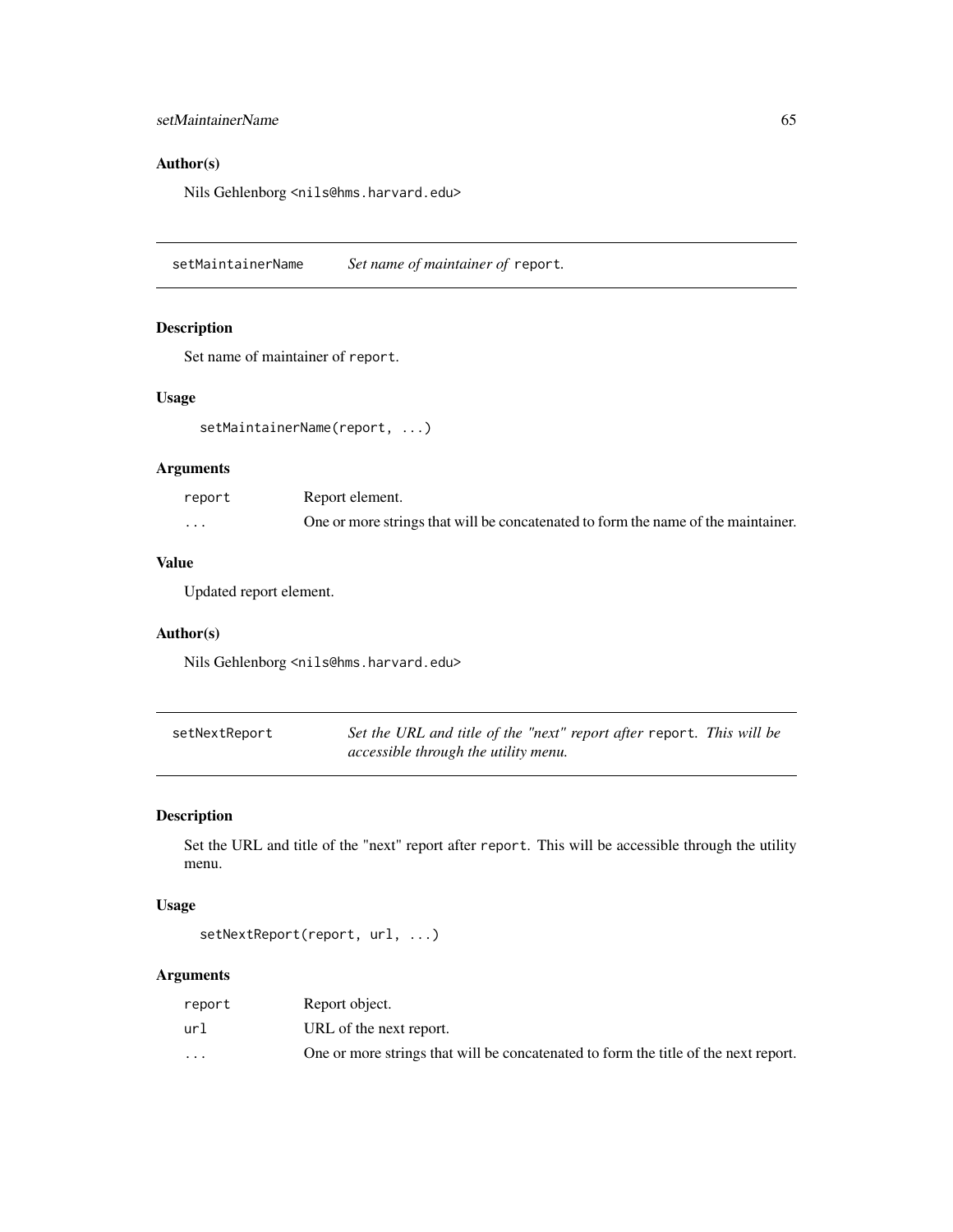## Value

Updated report element.

#### Author(s)

nils

setParentReport *Set the URL and title of the "parent" report above* report*. This will be accessible through the utility menu.*

#### Description

Set the URL and title of the "parent" report above report. This will be accessible through the utility menu.

#### Usage

```
setParentReport(report, url, ...)
```
## Arguments

| report    | Report object.                                                                           |
|-----------|------------------------------------------------------------------------------------------|
| url       | URL of the next report.                                                                  |
| $\ddotsc$ | One or more strings that will be concatenated to form the title of the parent<br>report. |

## Value

Updated report element.

#### Author(s)

nils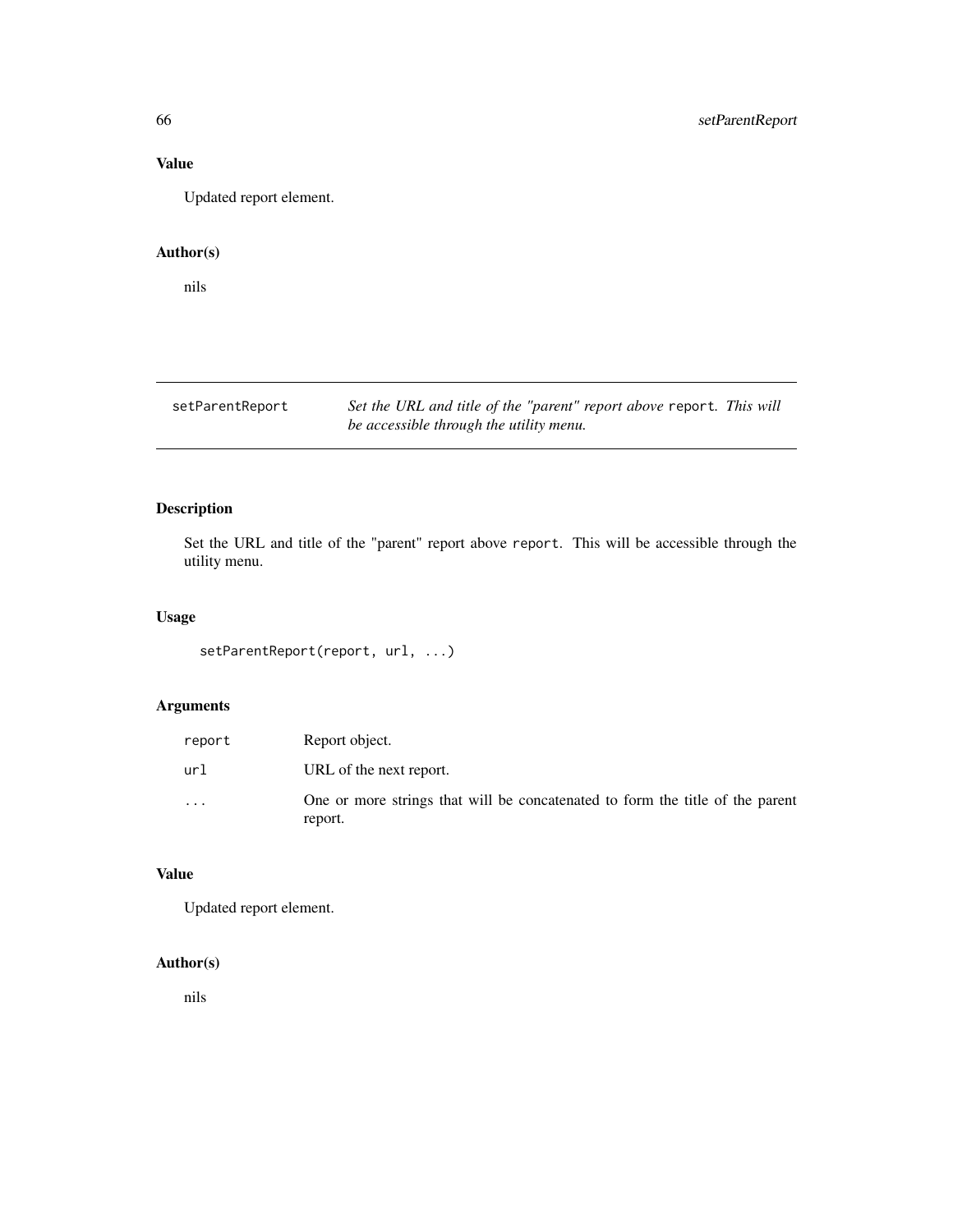setPreviousReport *Set the URL and title of the "previous" report before* report*. This will be accessible through the utility menu.*

#### Description

Set the URL and title of the "previous" report before report. This will be accessible through the utility menu.

#### Usage

```
setPreviousReport(report, url, ...)
```
#### Arguments

| report                  | Report object.                                                                             |
|-------------------------|--------------------------------------------------------------------------------------------|
| url                     | URL of the next report.                                                                    |
| $\cdot$ $\cdot$ $\cdot$ | One or more strings that will be concatenated to form the title of the previous<br>report. |

## Value

Updated report element.

#### Author(s)

nils

setReportSubTitle *Set the subtitle of* report*.*

#### Description

Set the subtitle of report.

## Usage

setReportSubTitle(report, ...)

| report   | Report element.                                                                   |
|----------|-----------------------------------------------------------------------------------|
| $\cdots$ | One or more strings that will be concatenated to form the subtitle of the report. |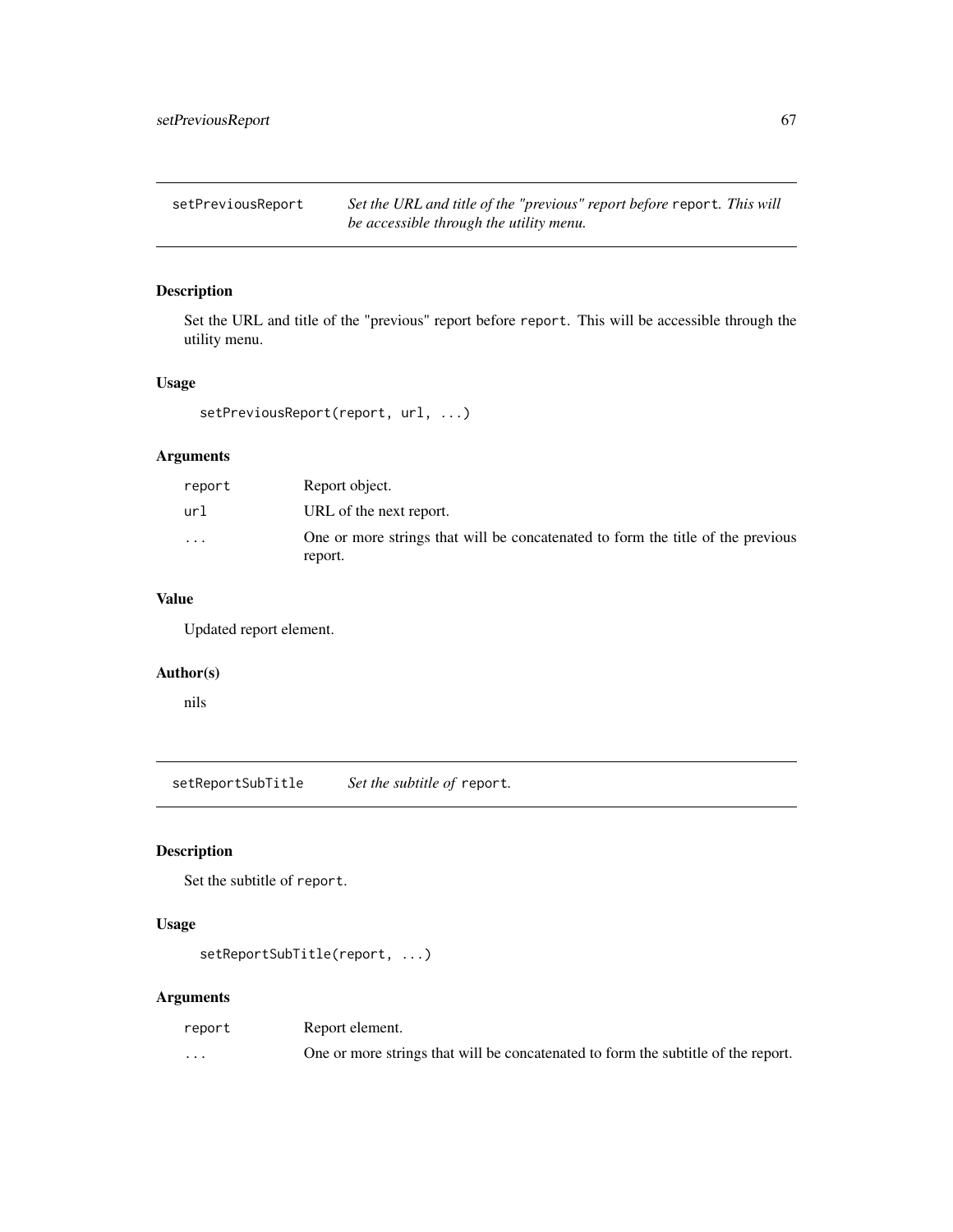Updated report element or NA if report has no subtitle element.

#### Author(s)

Nils Gehlenborg <nils@hms.harvard.edu>

setReportTitle *Set the title of* report*.*

#### Description

Set the title of report.

#### Usage

setReportTitle(report, ...)

## Arguments

| report | Report element.                                                                |
|--------|--------------------------------------------------------------------------------|
| .      | One or more strings that will be concatenated to form the title of the report. |

## Value

Updated report element or NA if report has no title element.

#### Author(s)

Nils Gehlenborg <nils@hms.harvard.edu>

| setSignificantEntity Set name of entities that are called out as significant, e.g. "gene". |
|--------------------------------------------------------------------------------------------|
| This is currently not being used and might become obsolete in future                       |
| <i>versions of Nozzle.</i>                                                                 |

## Description

Set name of entities that are called out as significant, e.g. "gene". This is currently not being used and might become obsolete in future versions of Nozzle.

## Usage

```
setSignificantEntity(report, ...)
```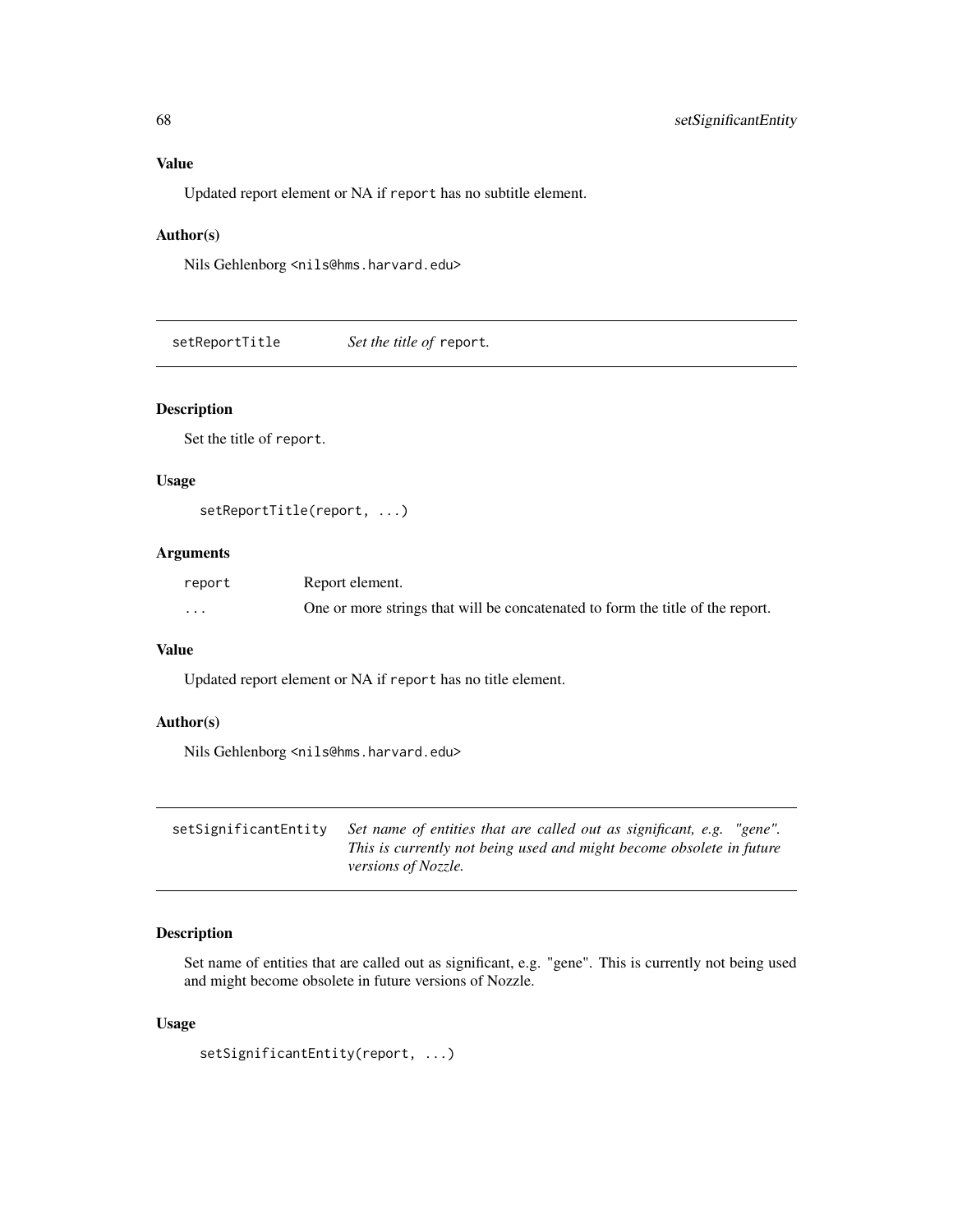#### setSoftwareName 69

## Arguments

| report   | Report element.                                                             |
|----------|-----------------------------------------------------------------------------|
| $\cdots$ | List of strings that will be concatenated to form the name of the entities. |

## Value

Updated report element.

## Author(s)

Nils Gehlenborg <nils@hms.harvard.edu>

| setSoftwareName | Set the name of the software that used Nozzle to generate report, e.g. |
|-----------------|------------------------------------------------------------------------|
|                 | "My Report Generator Script".                                          |

## Description

Set the name of the software that used Nozzle to generate report, e.g. "My Report Generator Script".

#### Usage

```
setSoftwareName(report, ...)
```
#### Arguments

| report   | Report element.                                                                 |
|----------|---------------------------------------------------------------------------------|
| $\cdots$ | One or more strings that will be concatenated to form the name of the software. |

#### Value

Updated report element.

#### Author(s)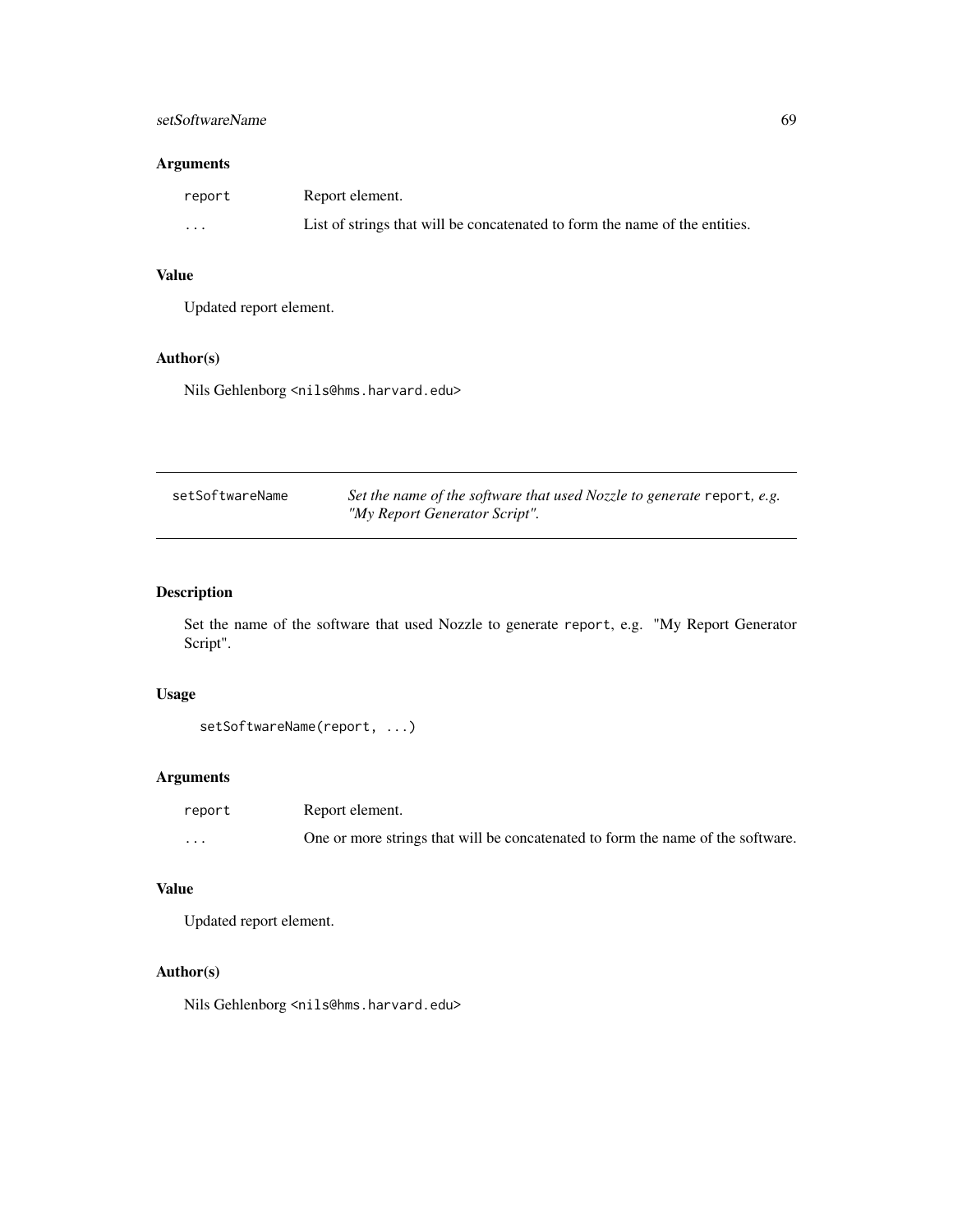## Description

Set the name of the software that used Nozzle to generate report, e.g. "Version 1.2".

## Usage

```
setSoftwareVersion(report, ...)
```
#### Arguments

| report | Report element.                                                                    |
|--------|------------------------------------------------------------------------------------|
| .      | One or more strings that will be concatenated to form the version of the software. |

#### Value

Updated report element.

#### Author(s)

Nils Gehlenborg <nils@hms.harvard.edu>

setTableFile *Set path or URL of file associatd with table element.*

#### Description

Set path or URL of file associatd with table element.

#### Usage

```
setTableFile(element, file)
```
#### Arguments

| element | Table element.       |
|---------|----------------------|
| file    | Path or URL to file. |

## Value

Updated element.

#### Author(s)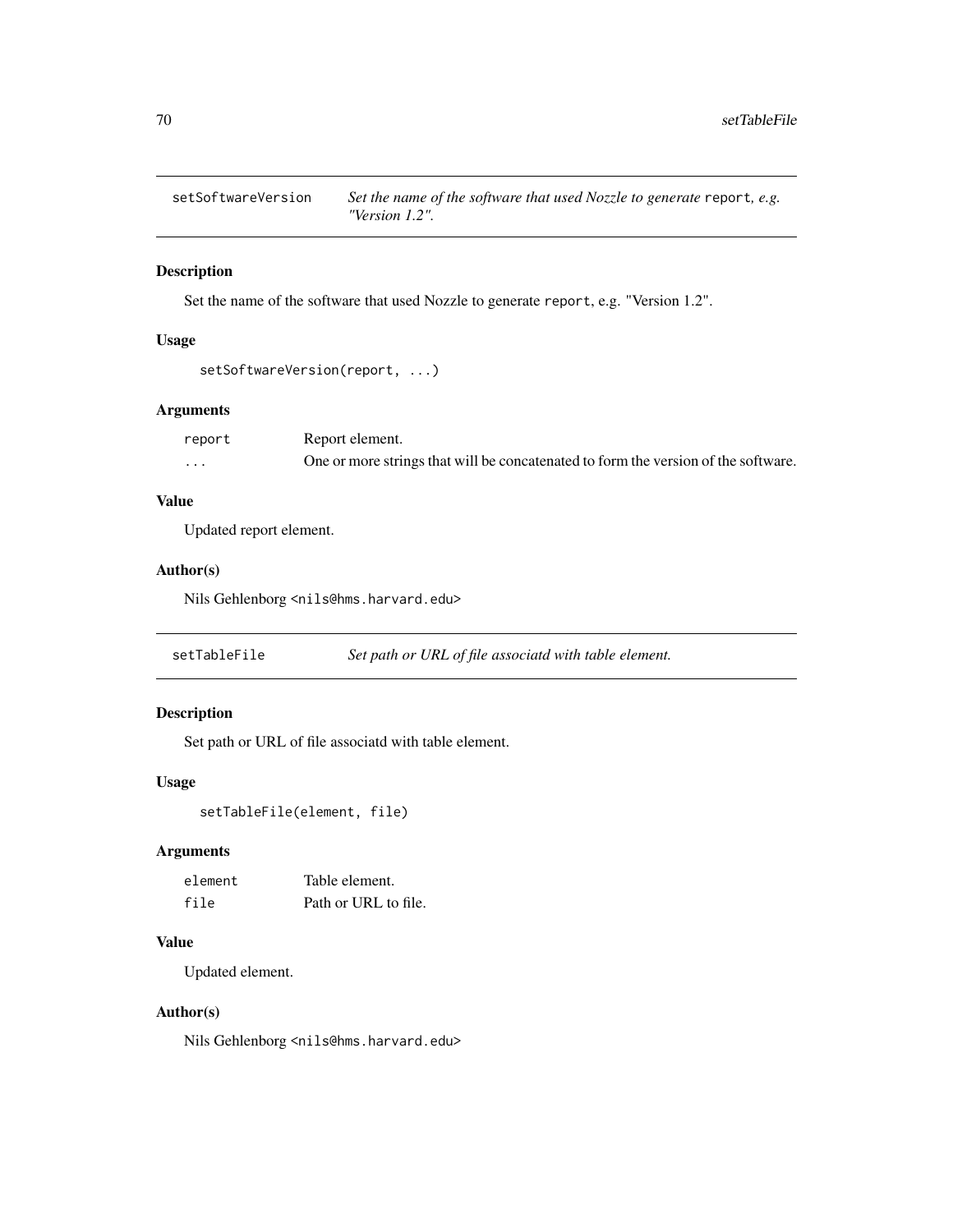TABLE.SIGNIFICANT.DIGITS

*Default number of significant digits to be used to trim numeric columns in tables.*

## Description

Default number of significant digits to be used to trim numeric columns in tables.

#### Usage

TABLE.SIGNIFICANT.DIGITS

#### Format

num 2

writeReport *Write* report *to file.*

#### Description

Write report to file.

#### Usage

```
writeReport(report, filename = DEFAULT.REPORT.FILENAME,
 debug = FALSE, output = c(HTML.REPORT, RDATA.REPORT),
 credits = TRUE, level = PROTECTION.PUBLIC,
 debugCs = NA, debugJavaScript = NA)
```

| report   | The report to be written.                                                                                               |
|----------|-------------------------------------------------------------------------------------------------------------------------|
| filename | Name of the output file without file extension.                                                                         |
| debug    | If TRUE, external CSS (debugCss) and JavaScript (debugJavaScript) can be<br>supplied.                                   |
| output   | A list of output formats. Any combination of HTML. REPORT and RDATA. REPORT<br>is allowed.                              |
| credits  | If TRUE, a note and a link will be included at the bottom of the report to indicate<br>that it was created with Nozzle. |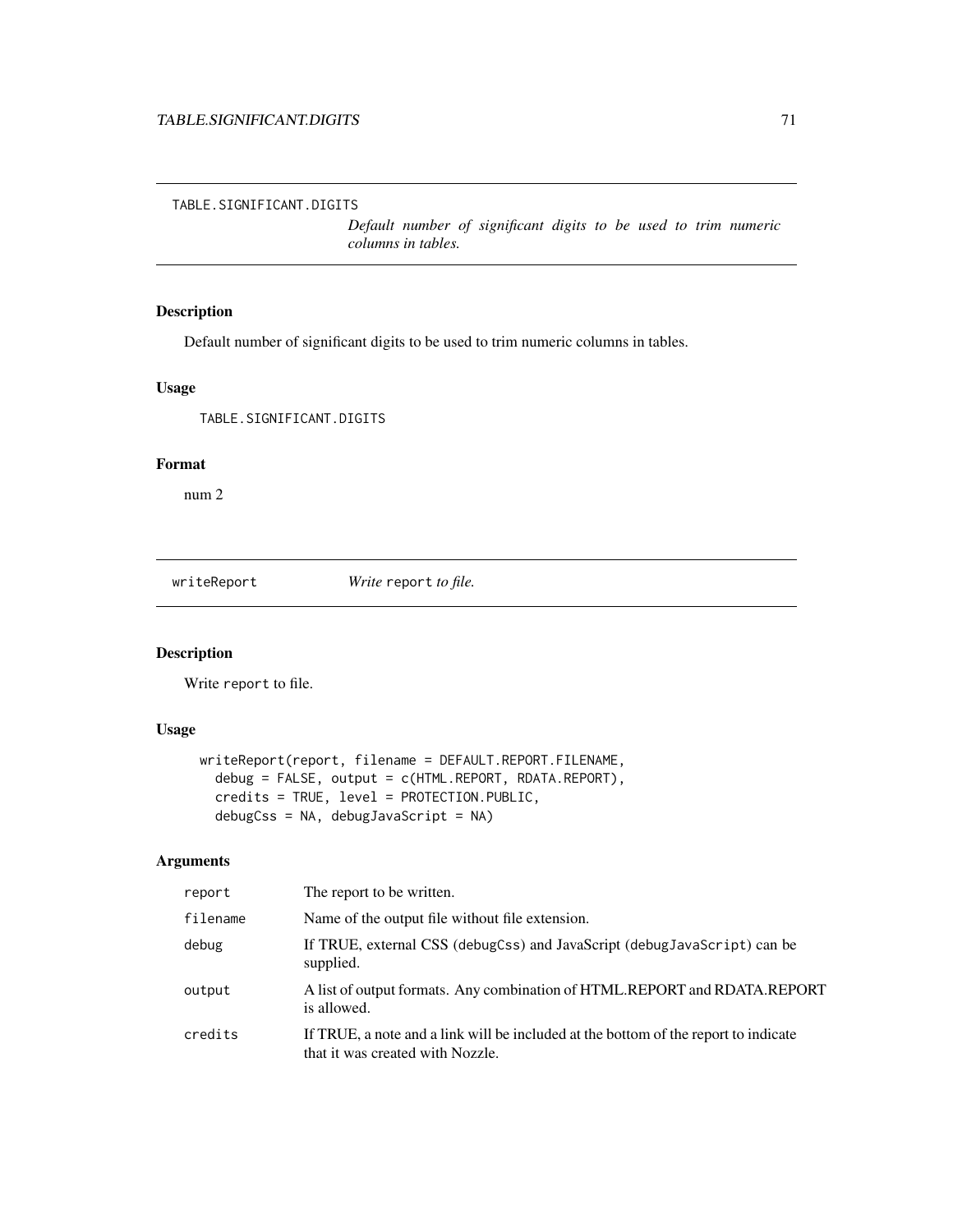|                 | level    | The protection level of the report. If set to PROTECTION.PUBLIC only ele-<br>ments with protection level PROTECTION.PUBLIC (default) will be included<br>in the report. If set to PROTECTION.GROUP, then all elements with protection<br>level PROTECTION.PUBLIC and PROTECTION.GROUP will be included. If<br>set to PROTECTION.PRIVATE all elements will be included. |
|-----------------|----------|------------------------------------------------------------------------------------------------------------------------------------------------------------------------------------------------------------------------------------------------------------------------------------------------------------------------------------------------------------------------|
|                 | debugCss | A path or URL to a CSS file that should be used instead of the built-in CSS.<br>Only used if debug is TRUE.                                                                                                                                                                                                                                                            |
| debugJavaScript |          |                                                                                                                                                                                                                                                                                                                                                                        |
|                 |          | A path or URL to a JavaScript file that should be used instead of the built-in<br>JavaScript. Only used if debug is TRUE.                                                                                                                                                                                                                                              |
|                 |          |                                                                                                                                                                                                                                                                                                                                                                        |

# Author(s)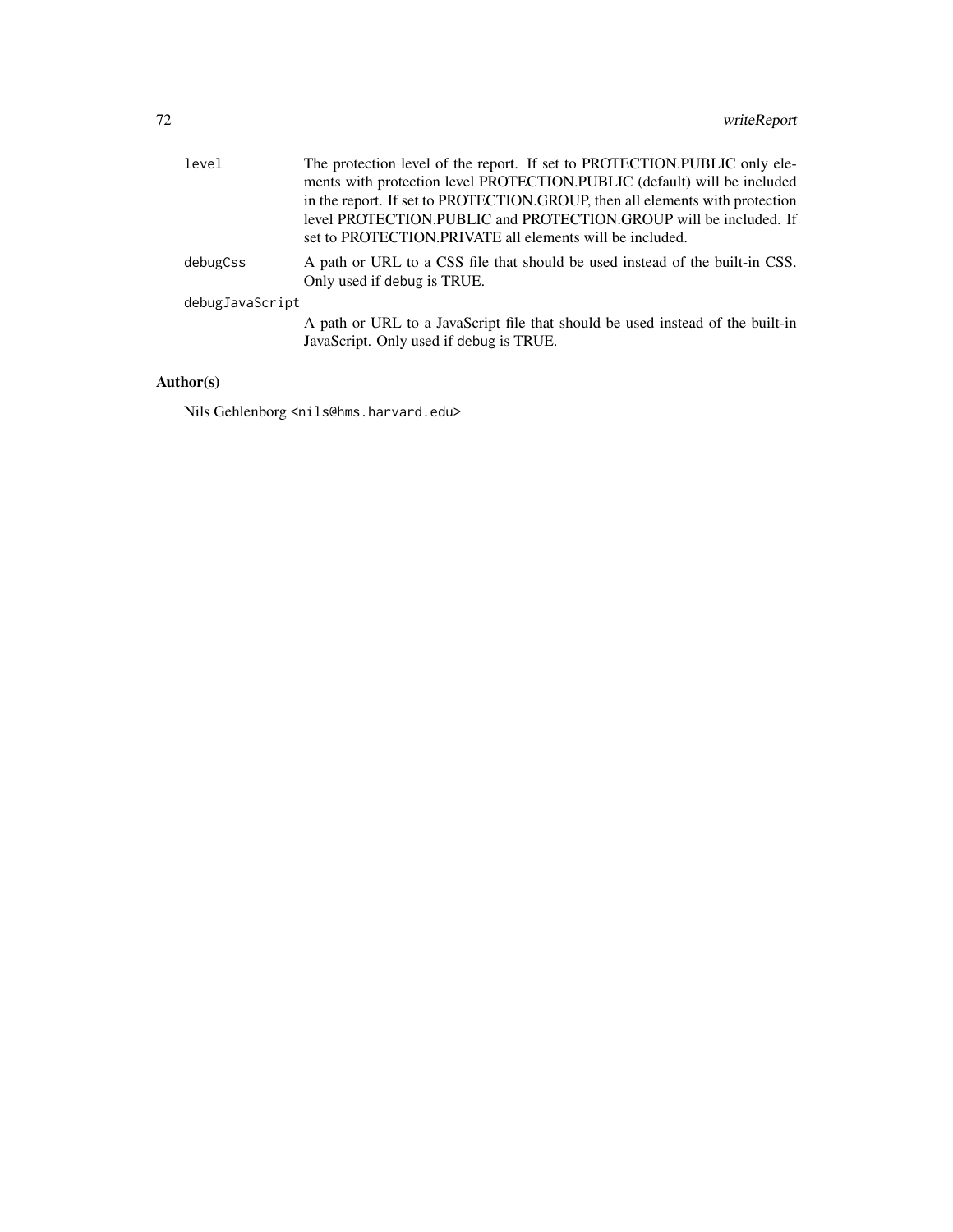## Index

∗ datasets DEFAULT.DOI.RESOLVER, [15](#page-14-0) DEFAULT.REPORT.FILENAME, [15](#page-14-0) DEFAULT.SIGNIFICANT.ENTITY, [16](#page-15-0) HTML.FRAGMENT, [36](#page-35-0) HTML.REPORT, [37](#page-36-0) IMAGE.TYPE.PDF, [37](#page-36-0) IMAGE.TYPE.RASTER, [37](#page-36-0) IMAGE.TYPE.SVG, [38](#page-37-0) LOGO.BOTTOM.CENTER, [39](#page-38-0) LOGO.BOTTOM.LEFT, [40](#page-39-0) LOGO.BOTTOM.RIGHT, [40](#page-39-0) LOGO.TOP.CENTER, [40](#page-39-0) LOGO.TOP.LEFT, [41](#page-40-0) LOGO.TOP.RIGHT, [41](#page-40-0) PROTECTION.GROUP, [51](#page-50-0) PROTECTION.PRIVATE, [52](#page-51-0) PROTECTION.PUBLIC, [52](#page-51-0) PROTECTION.TCGA, [52](#page-51-0) RDATA.REPORT, [53](#page-52-0) SECTION.CLASS.META, [53](#page-52-0) SECTION.CLASS.RESULTS, [53](#page-52-0) TABLE.SIGNIFICANT.DIGITS, [71](#page-70-0) ∗ package Nozzle.R1-package, [4](#page-3-0) addTo, [5](#page-4-0) addToInput, [6](#page-5-0) addToIntroduction, [6](#page-5-0) addToMeta, [7](#page-6-0) addToMethods, [7](#page-6-0) addToOverview, [8](#page-7-0) addToReferences, [9](#page-8-0) addToResults, [9](#page-8-0) addToSummary, [10](#page-9-0) asCode, [10](#page-9-0) asEmph, [11](#page-10-0) asFilename, [11](#page-10-0)

asLink, [12](#page-11-0) asParameter, [12](#page-11-0) asReference, [13](#page-12-0) asStrong, [13](#page-12-0) asSummary, [14](#page-13-0) asValue, [14](#page-13-0) DEFAULT.DOI.RESOLVER, [15](#page-14-0) DEFAULT.REPORT.FILENAME, [15](#page-14-0) DEFAULT.SIGNIFICANT.ENTITY, [16](#page-15-0) getContactInformationEmail, [16](#page-15-0) getContactInformationLabel, [17](#page-16-0) getContactInformationMessage, [17](#page-16-0) getContactInformationSubject, [18](#page-17-0) getCopyrightOwner, [18](#page-17-0) getCopyrightStatement, [19](#page-18-0) getCopyrightUrl, [19](#page-18-0) getCopyrightYear, [20](#page-19-0) getCreatorDate, [20](#page-19-0) getCreatorName, [21](#page-20-0) getCustomPrintCss, [21](#page-20-0) getCustomScreenCss, [22](#page-21-0) getDoi, [22](#page-21-0) getDoiCreator, [23](#page-22-0) getDoiPublisher, [23](#page-22-0) getDoiResolver, [24](#page-23-0) getDoiTitle, [24](#page-23-0) getDoiVersion, [25](#page-24-0) getDoiYear, [25](#page-24-0) getExportedElement, [26](#page-25-0) getExportedElementIds, [26](#page-25-0) getFigureFile, [27](#page-26-0) getFigureFileHighRes, [28](#page-27-0) getGoogleAnalyticsId, [28](#page-27-0) getLogo, [29](#page-28-0) getMaintainerAffiliation, [29](#page-28-0) getMaintainerEmail, [30](#page-29-0) getMaintainerName, [30](#page-29-0) getRendererDate, [31](#page-30-0) getRendererName, [31](#page-30-0) getReportId, [32](#page-31-0)